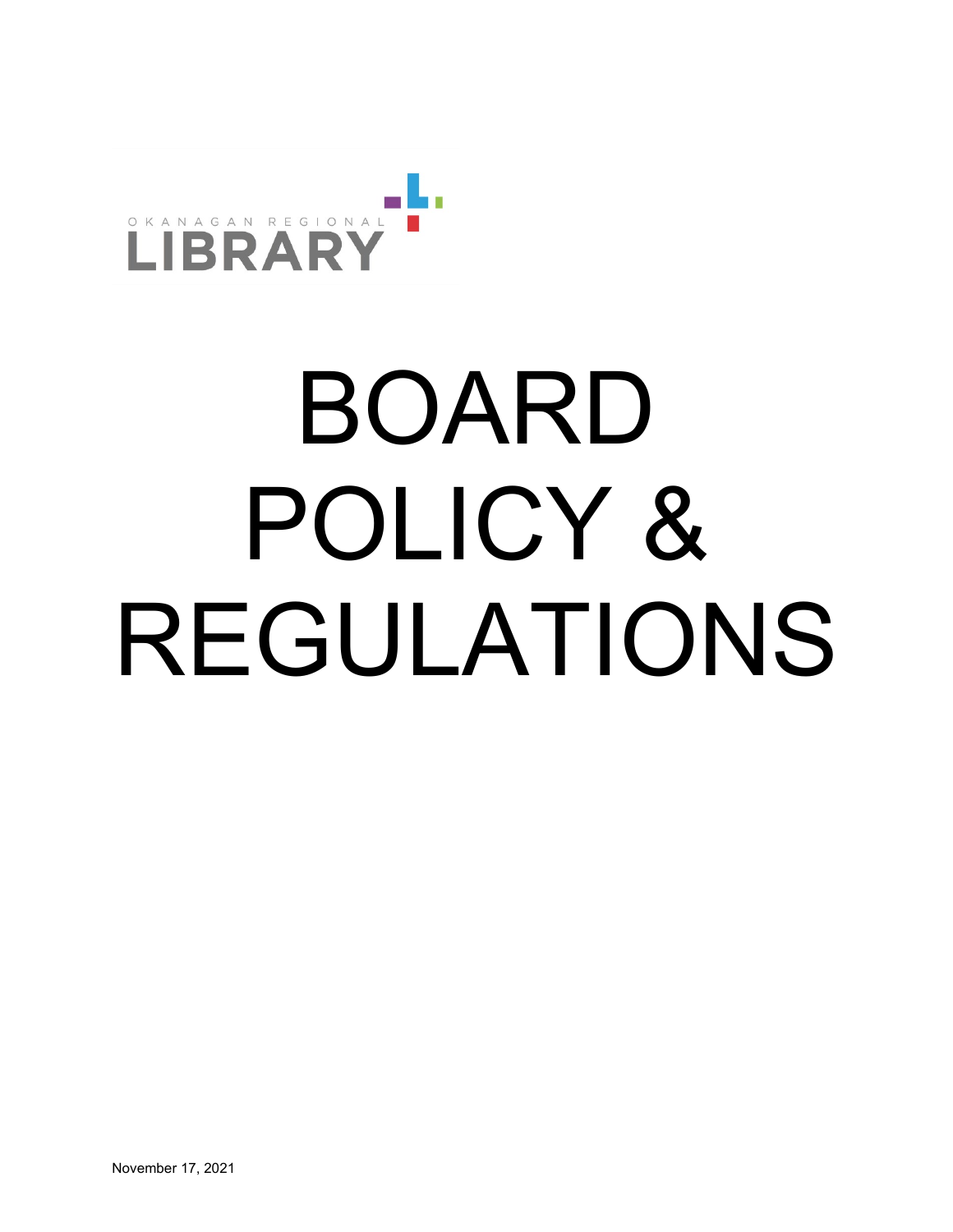$\sim$  intentionally left blank  $\sim$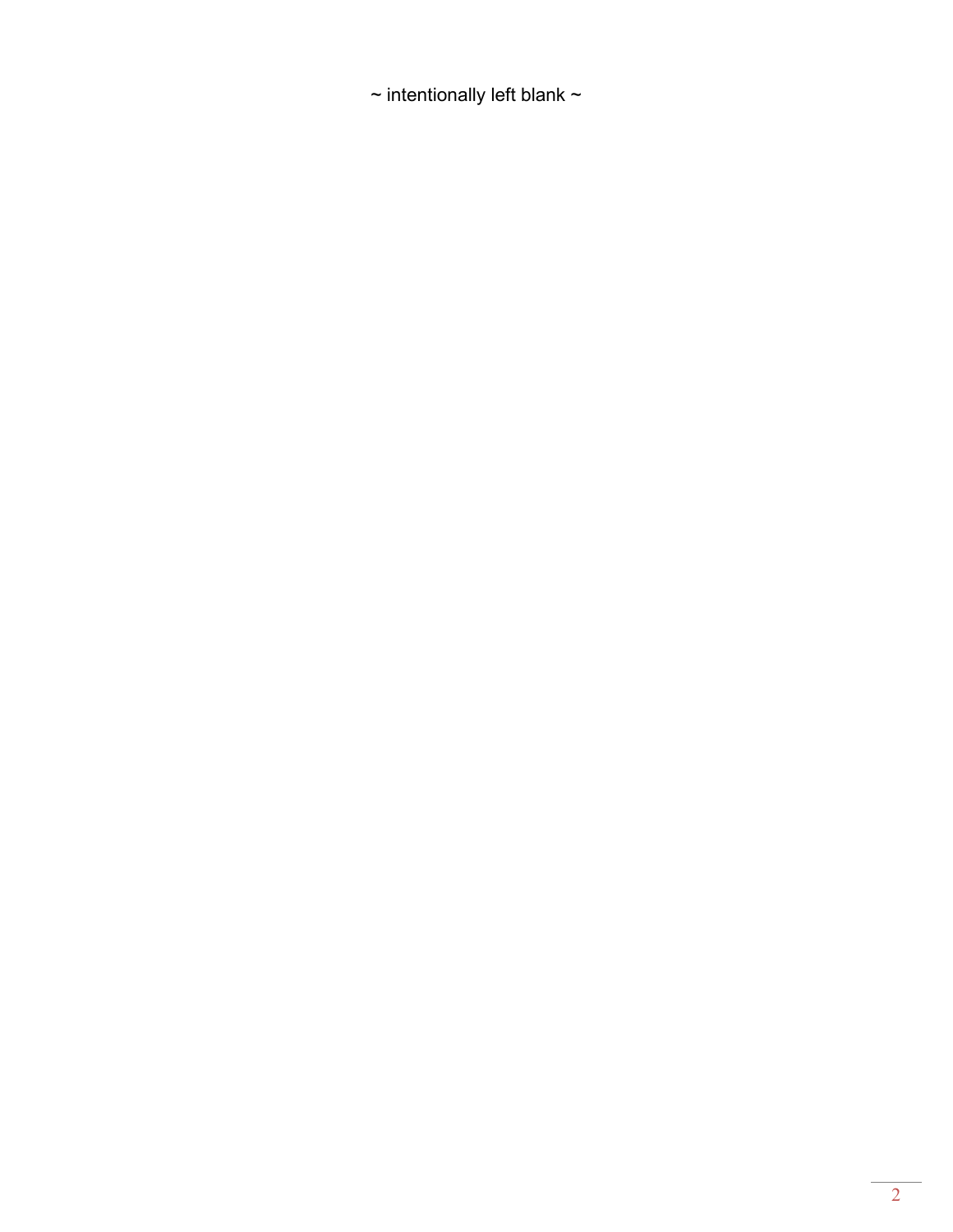# **TABLE OF CONTENTS**

|    | SECTION I: MISSION STATEMENT, VISION, VALUES, FUNCTIONS AND |
|----|-------------------------------------------------------------|
| А. |                                                             |
| В. |                                                             |
| C. |                                                             |
| D. |                                                             |
|    |                                                             |
| А. |                                                             |
| В. |                                                             |
| C. |                                                             |
| D. |                                                             |
| Ε. |                                                             |
| F. |                                                             |
|    |                                                             |
| А. |                                                             |
| В. |                                                             |
| C. |                                                             |
| D. |                                                             |
|    | . 21                                                        |
|    |                                                             |
| А. |                                                             |
| В. |                                                             |
| C. |                                                             |
| D. |                                                             |
| Е. |                                                             |
| F. |                                                             |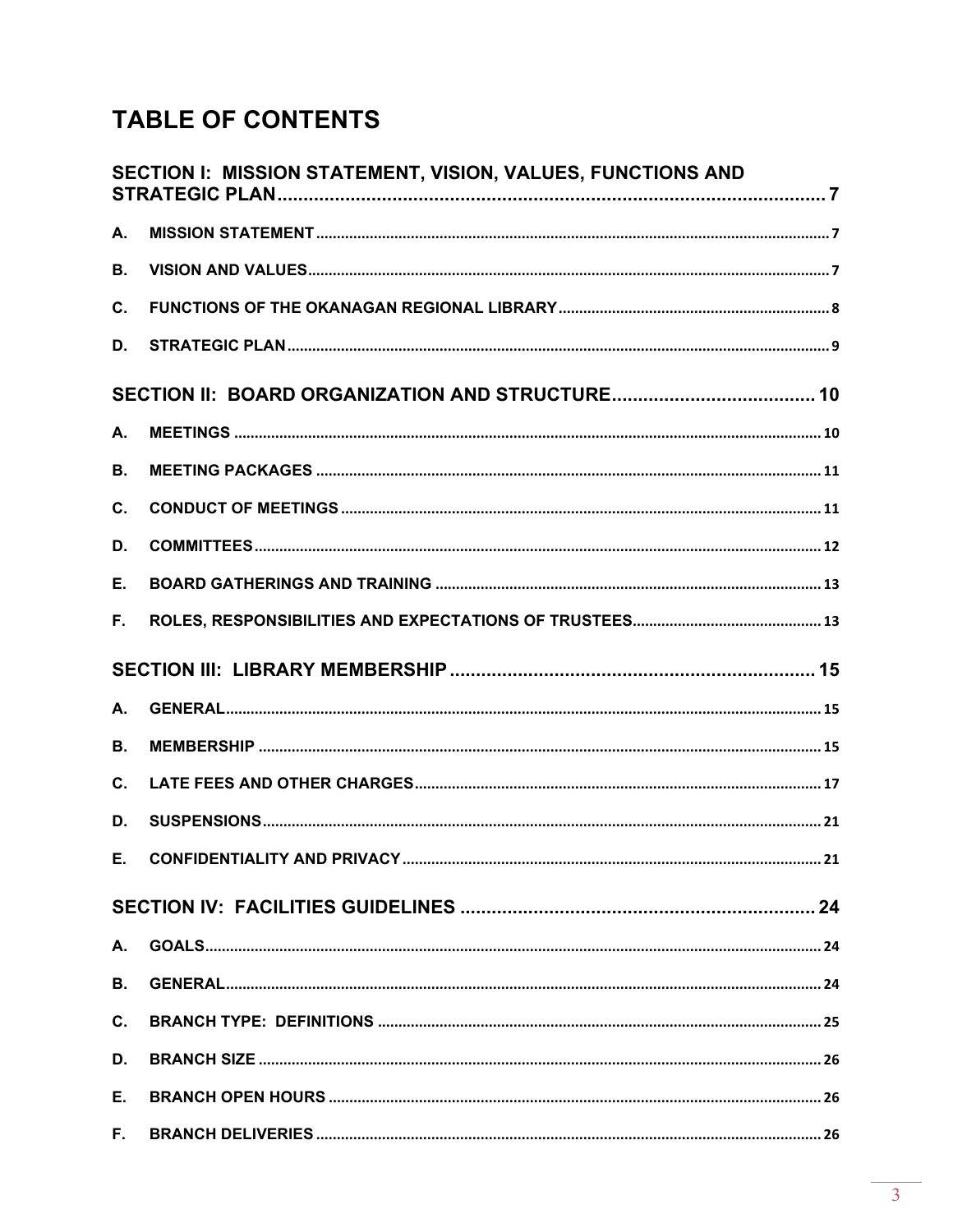| G.             |  |
|----------------|--|
| Н.             |  |
| L.             |  |
|                |  |
| А.             |  |
| В.             |  |
| C.             |  |
| D.             |  |
| Е.             |  |
| F.             |  |
|                |  |
| А.             |  |
| В.             |  |
| C.             |  |
| D.             |  |
| Е.             |  |
| F.,            |  |
| G.             |  |
| Η.             |  |
| L.             |  |
| J.             |  |
| Κ.             |  |
|                |  |
| А.             |  |
| <b>B.</b>      |  |
| $\mathbf{C}$ . |  |
| D.             |  |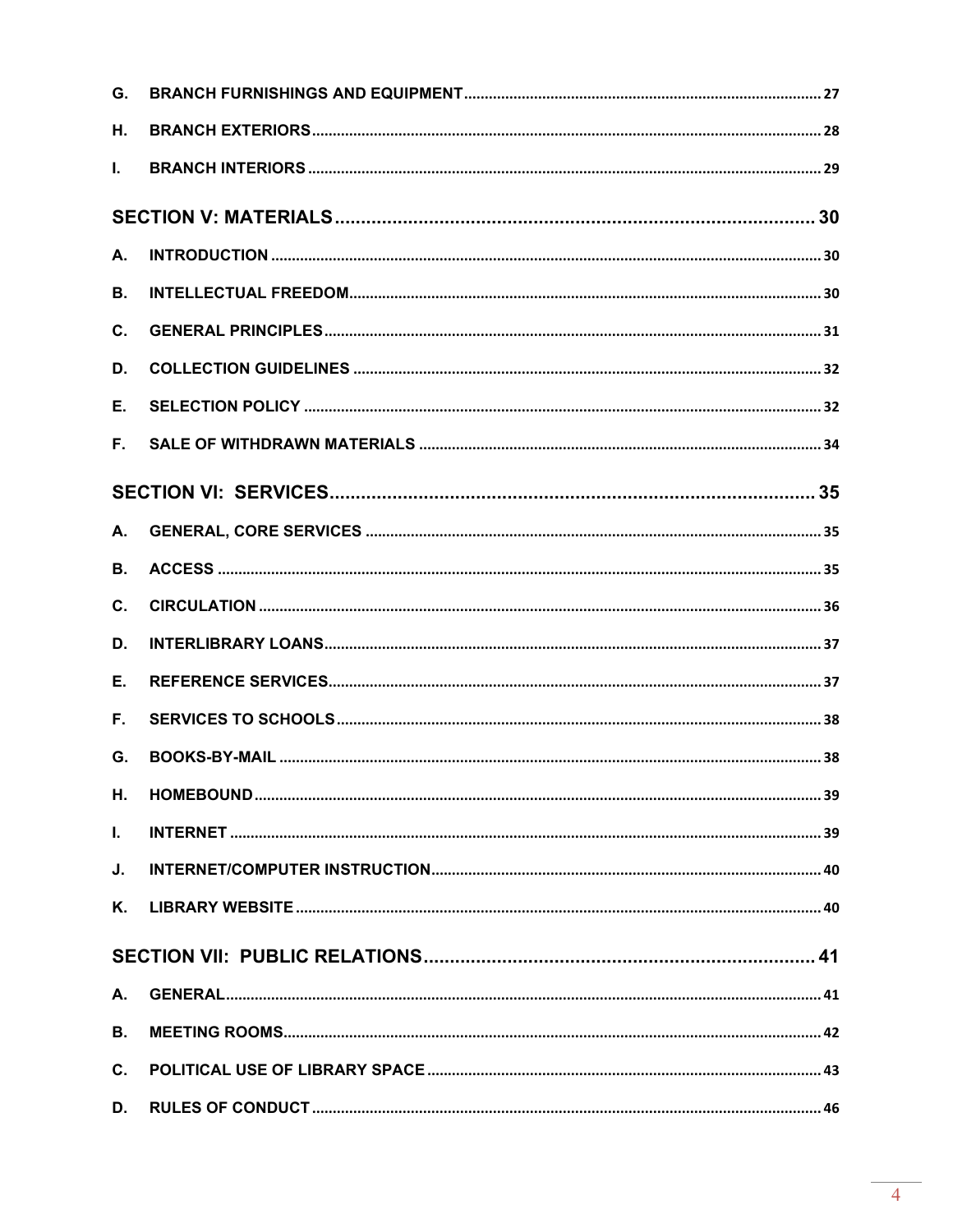| Е.        |  |
|-----------|--|
| F.        |  |
|           |  |
|           |  |
|           |  |
| А.        |  |
| <b>B.</b> |  |
| C.        |  |
| D.        |  |
|           |  |
| А.        |  |
| <b>B.</b> |  |
| C.        |  |
| D.        |  |
| Е.        |  |
| F.        |  |
| G.        |  |
| Η.        |  |
| L.        |  |
| J.        |  |
| Κ.        |  |
| L.        |  |
|           |  |
| А.        |  |
| <b>B.</b> |  |
| C.        |  |
| D.        |  |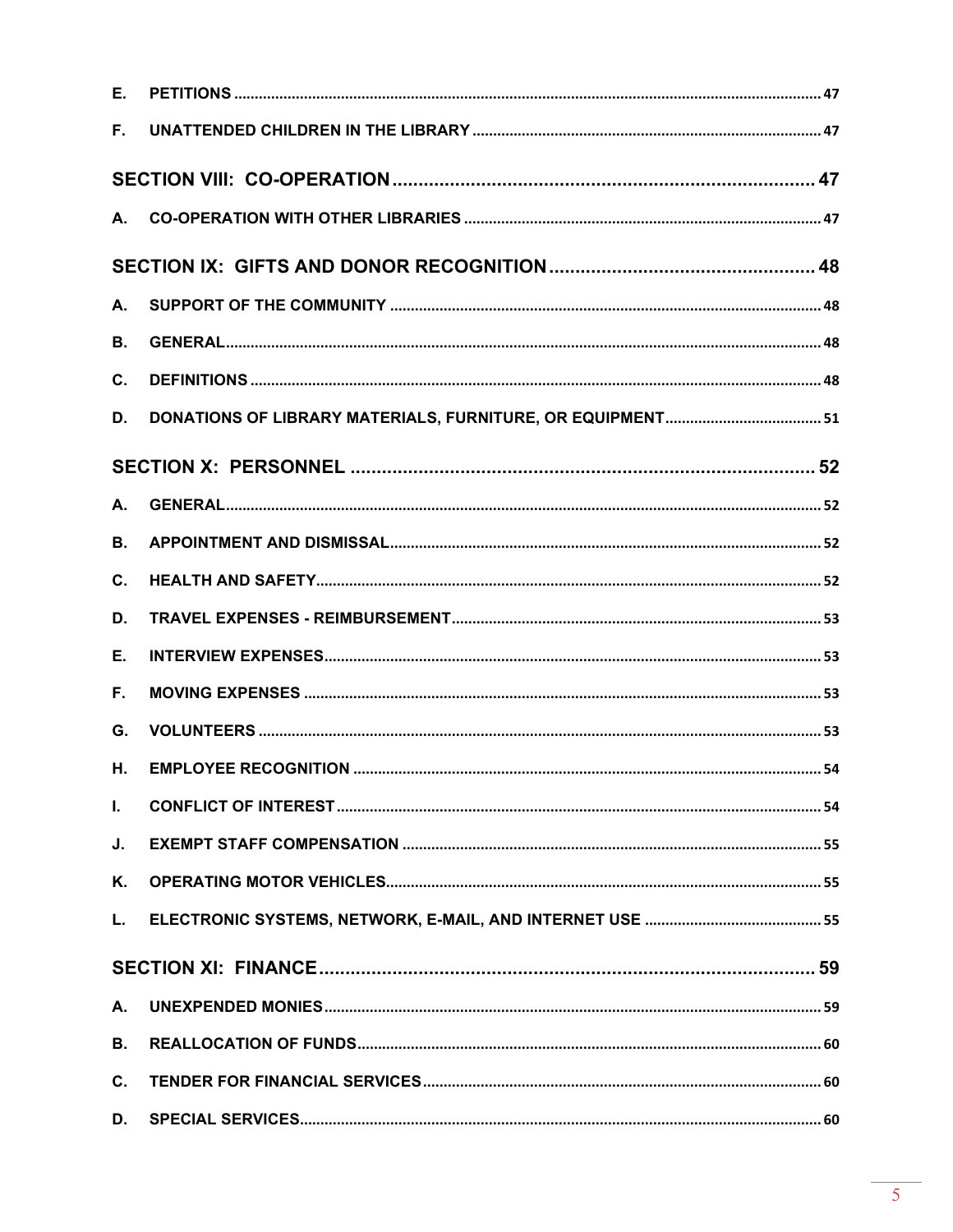| F.             |                                                                        |
|----------------|------------------------------------------------------------------------|
| G.             |                                                                        |
| <b>H.</b>      |                                                                        |
|                |                                                                        |
|                |                                                                        |
|                |                                                                        |
|                |                                                                        |
|                |                                                                        |
| $N_{\odot}$    |                                                                        |
| O <sub>1</sub> |                                                                        |
|                | P. LIBRARY GRANTS TO RURAL COMMUNITIES FOR THE PURPOSE OF SUPPORTING A |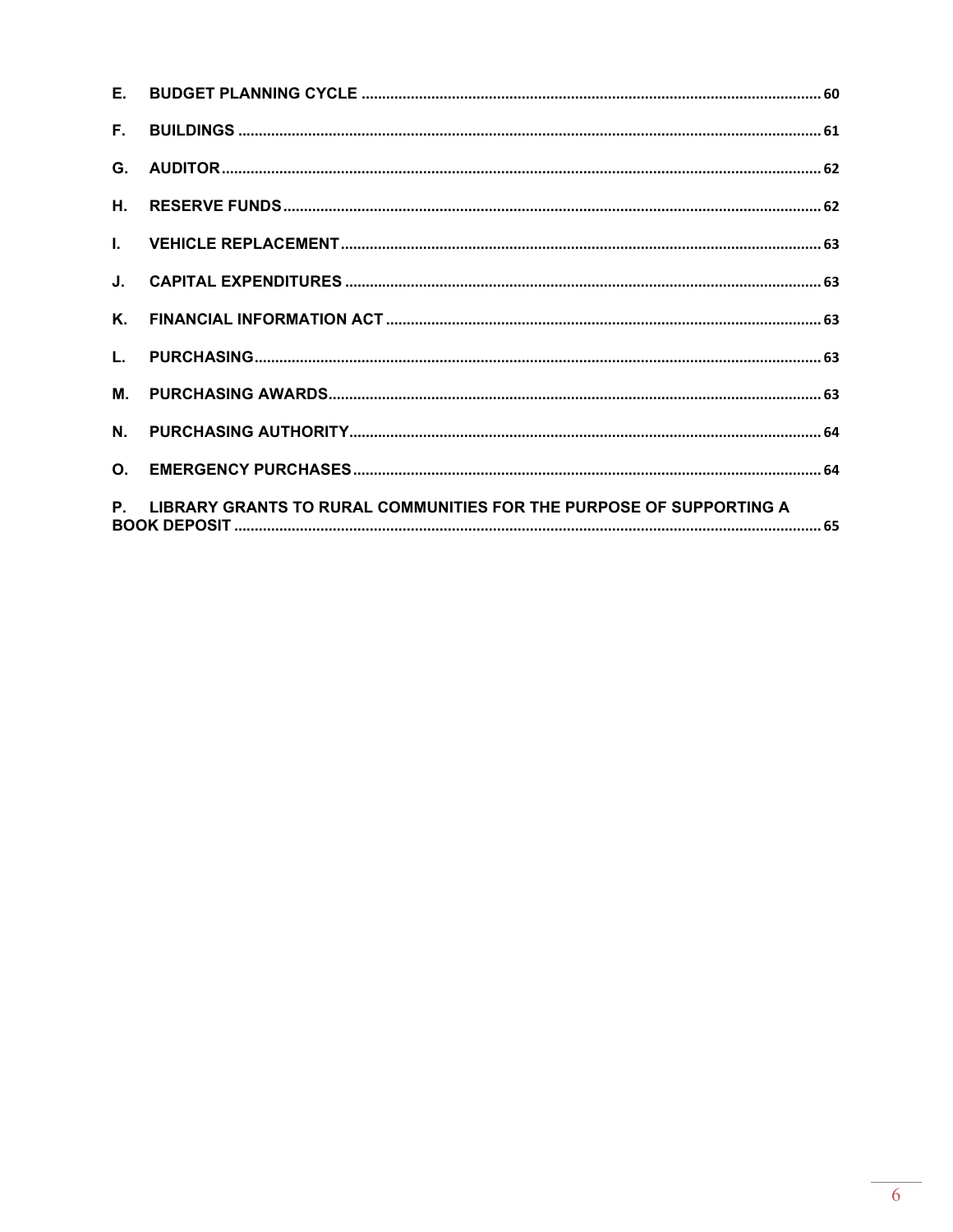# **SECTION I: MISSION STATEMENT, VISION, VALUES, FUNCTIONS AND STRATEGIC PLAN**

# **A. MISSION STATEMENT**

Connecting Curious Minds

# **B. VISION AND VALUES**

#### **VISION**

The ORL provides for learning, innovation, creativity, and a connected community.

#### **VALUES**

#### **Learning and Discovery**

We are here to help you learn, discover, create, and connect. This is our highest and best purpose, and everything we do is in the service of this function.

#### **Equity**

To the best of our ability, we provide equity of access to the tools of discover, learning, creation, and connection. Regardless of ethnicity, religion, age, gender, sexual orientation, ability, wealth, or social status, you are welcome within our doors.

#### **Diversity and Inclusion**

It is the responsibility of Canadian public institutions, including libraries, to support a society that respects diversity and fosters social inclusion. Okanagan Regional Library is responsible for working with its communities to create services that diverse communities identify as respectful, inclusive, and accessible.

The Library strives to deliver inclusive service, affirming the dignity of those they serve, regardless of heritage, education, beliefs, ethnicity, religion, gender, age, sexual orientation, gender identity, physical or mental health, physical or cognitive capabilities, or socio-economic status.

Library staff act to ensure that people can enjoy services free from any attempt by others to impose values, customs, or beliefs. (Adapted from the CLA Statement on Diversity.)

ORL staff will strive to:

- Identify populations that may be under-represented or hard to reach based on diverse life circumstances.
- Seek to understand how diverse community groups define and describe themselves.
- Listen directly to communities rather than relying on indirect sources such as statistical reports, other public libraries, or community service providers.
- Work with diverse communities to develop inclusive consultation and engagement processes.
- Work with diverse communities to determine appropriate ways to design, deliver, and evaluate services.

#### **Special Recognition Days**

As part of its strategic role in supporting learning and discovery, the Okanagan Regional Library each fall will have staff identify specific days for the following calendar year that will be notable system wide days. For these days the Library will coordinate with other system services to provide fact sheets, programming (passive and active) for our branches, and reminders using our website and other publicity about these days.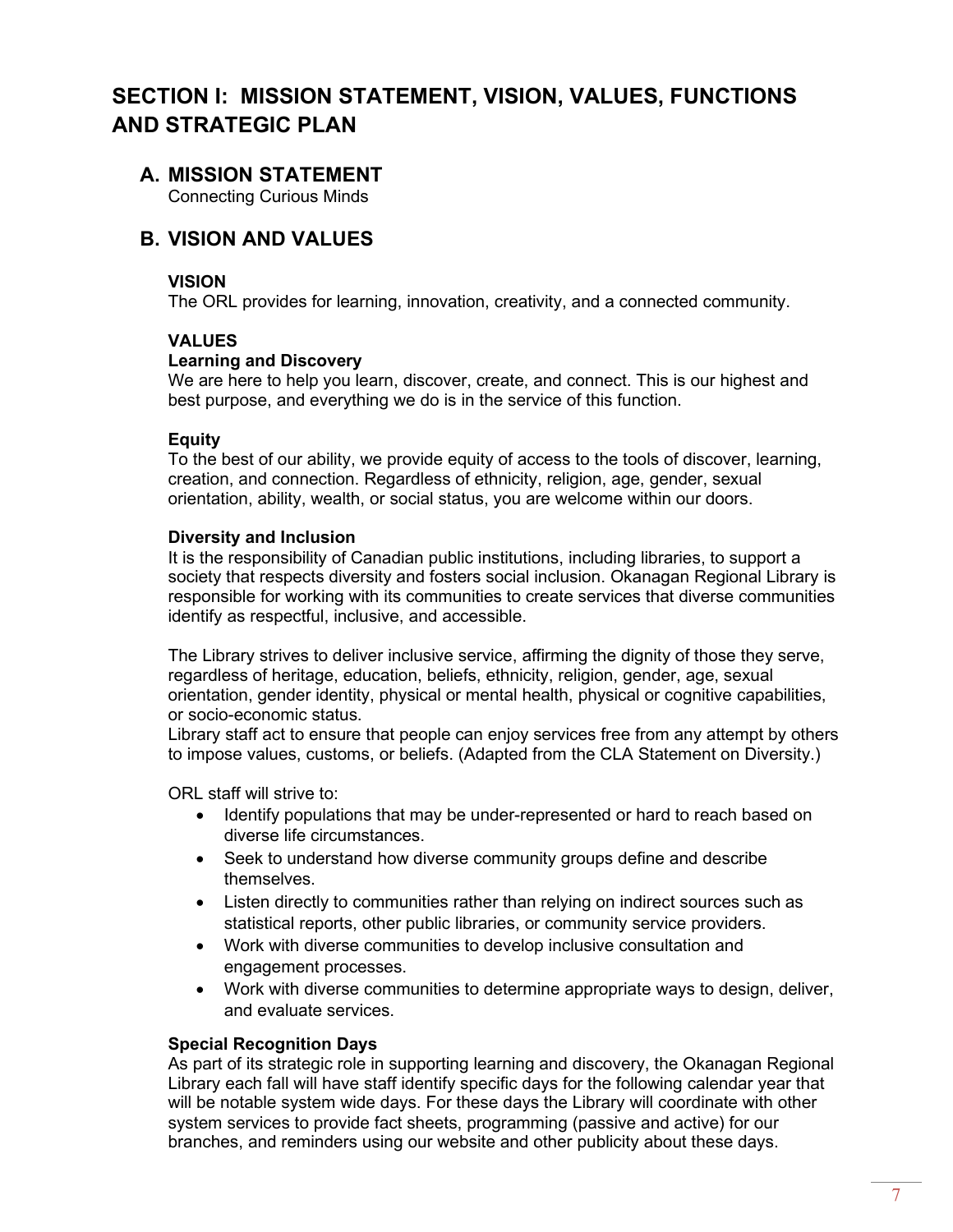Questions that may be taken into considerations when selecting the annual group of days include:

- What best practices exist in other public library systems?
- Looking at the Strategic Plan, are they reflecting our diverse communities?
- What are branches already doing? Let's not repeat this work (i.e., Branches are already doing programming and displays for Spring Break, SRC, Science Literacy, Freedom to Read week, NaNoWriMo, and major holidays like Christmas, Halloween, Easter, etc.)
- When are staff already busy? Let's support our branches and fill gaps while avoiding being overwhelmed with work. Ideally avoid times staff are already busy such as during SRC/Spring/March Break and September when staff are on vacation or re-grouping from SRC (good time for system project?)
- Are these notable days relevant and current?
- What is reasonable for the Programming Teams to accomplish this year?
- What are our partnerships with other institutions doing that we can collaborate on? (e.g., UBC Okanagan Library).

#### **Intellectual Freedom**

We champion access to information and exposure to diverse points of view. The library as a public institution supports the free exchange of ideas as a fundamental part of democratic society.

#### **Community**

We are here to connect people and to serve the needs of our communities. We are a gathering place, and a welcoming space for the lively exchange of ideas.

#### **Innovation and Responsiveness**

We value innovation and fresh thinking. We work to understand the needs of the people we serve, and we embrace change in order to meet those needs.

#### **Sustainability and Accountability**

We are efficient stewards of our fiscal and environmental resources. We are accountable and avoid waste.

# **C. FUNCTIONS OF THE OKANAGAN REGIONAL LIBRARY**

To assemble, preserve and administer in organized collections, books and related educational and recreational material in order to promote, through guidance and stimulation, and, communication of ideas, an enlightened citizenship and enriched personal lives.

To serve the community as a centre of reliable information.

To provide a place where inquiring minds may encounter the original, sometimes unorthodox, and critical ideas so necessary as correctives and stimulants in a society that depends for its survival on free competition of ideas.

To provide library materials to support educational, civic, and cultural activities of groups and organizations.

To provide opportunity and encouragement for people of all ages to educate themselves continuously, recognizing the Library as a prime adult educational institution.

To continuously identify community needs, and where possible to fill those needs.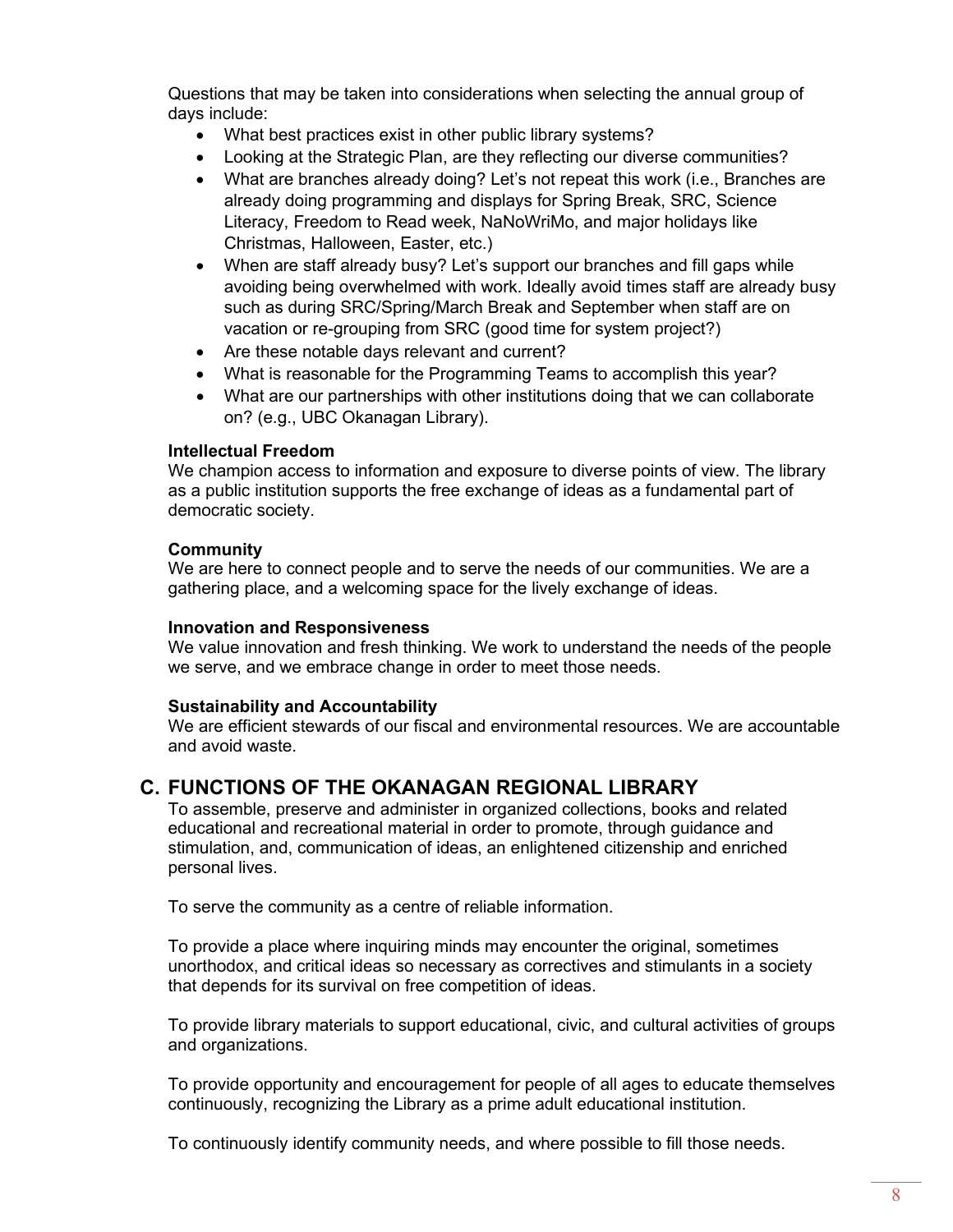To provide opportunity for recreation through the use of literature, music, films, videotapes and other art forms.

# **D. STRATEGIC PLAN**

The Strategic Plan Outlines the Library Boards Goals. It can be found on the Okanagan Regional Library website: <u>http://www.orl.bc.ca/about-us/policies-and-reports/strategic-</u> [plan](http://www.orl.bc.ca/about-us/policies-and-reports/strategic-plan)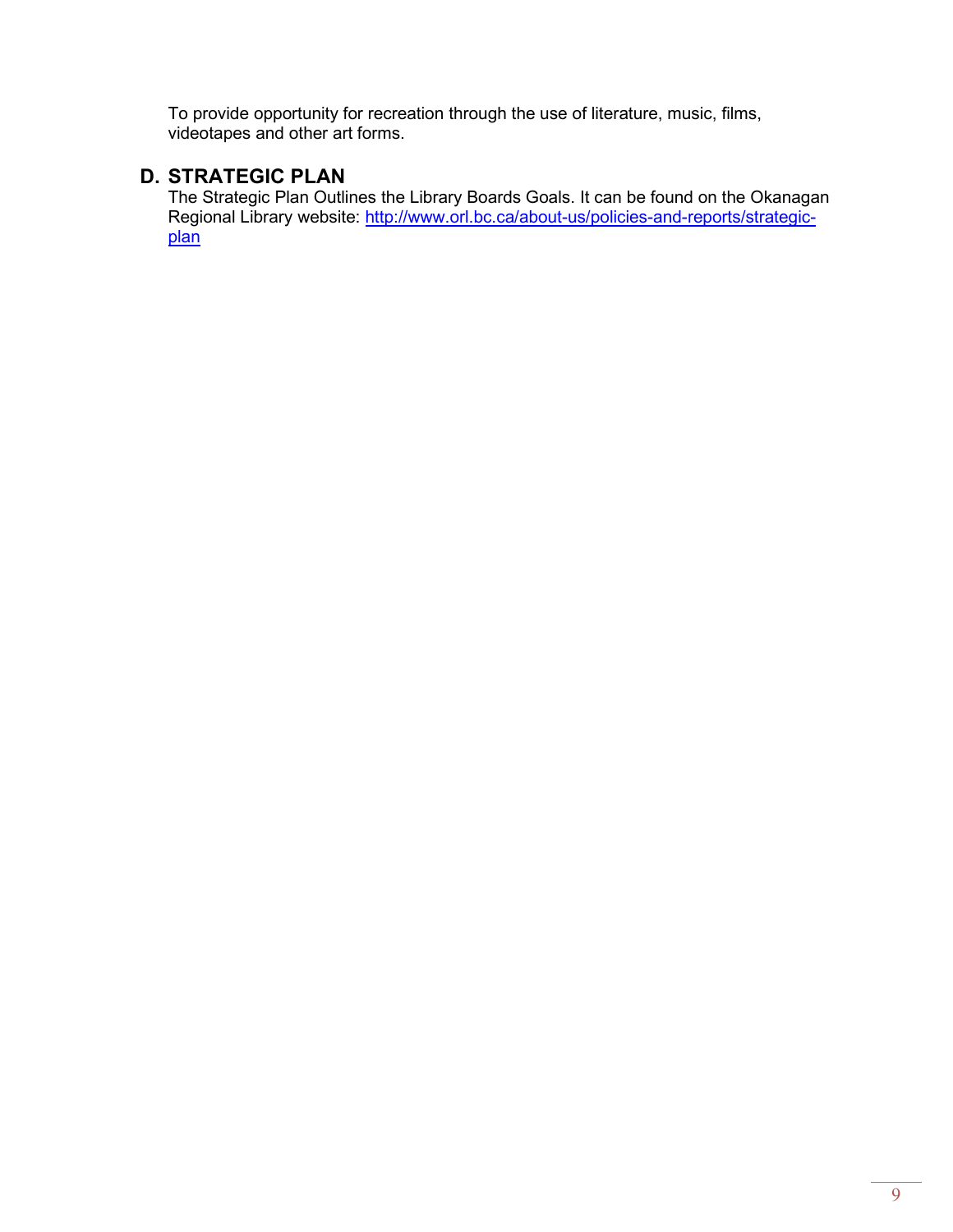# **SECTION II: BOARD ORGANIZATION AND STRUCTURE**

# **A. MEETINGS**

#### **General**

All meetings of the Library Board and its committees follow the provisions of the Community Charter, to determine if a matter is to be discussed in an open or in-camera meeting. A formal motion is required to move any matter to an in-camera meeting from an open meeting, or vice versa.

#### **Regular Board Meeting Schedule**

There shall be four regular meetings of the Board in each year and such other meetings as the Board may decide. Regular meetings will be held in February, May, September, and November, except in years when municipal elections are held. In years when there is a municipal election, meetings will be held in February, May, September, and October. The Board Chair, Vice-Chair, Policy and Planning Committee Chair, Finance Committee Chair, and Personnel Committee Chair are elected annually from amongst the members at the February meeting. Signing officers are also appointed. The Board approves the Board meeting schedule for the upcoming year at the last meeting of the previous year. Final budget approval for a fiscal year takes place at the last meeting of the previous year.

#### **In-Camera Board Meetings**

Any in-camera Board meetings required are held prior to the regular board meeting. Minutes are approved at the following in-camera meeting. Decisions will be implemented as directed by the Board.

Management Team staff may attend in-camera Board Meetings as required. The Chief Executive Officer is the only staff member who attends when exempt compensation is discussed by the Board at in-camera meeting.

In general, Board members are permitted to share in-camera items with their own councils in-camera where relevant. If an item is not to be shared in this way, a formal motion will be required.

#### **Teleconference Board Meetings**

Special Board meetings to deal with urgent matters requiring immediate action may be held at the call of the Chair or any two members of the Board, by notifying in writing, the other Board members at least three working days in advance. As with Regular meetings, each member must have an agenda package circulated in advance, and a quorum must be present.

A vote, weighted or not, according to Board Policy, may be taken at the Special Board meeting held via teleconference.

How voting as part of a Special Board Meeting via teleconference is to be conducted:

- 1. The Secretary shall call the roll, and each Board member present shall confirm their presence at the meeting.
- 2. The Board Chair or the Secretary shall read aloud the motion under consideration, and each member present will be asked for any comments they might have about the motion. After each member who wants to have commented, the motion shall be read aloud again, and the vote will be called. The Secretary shall call the name of the member, and the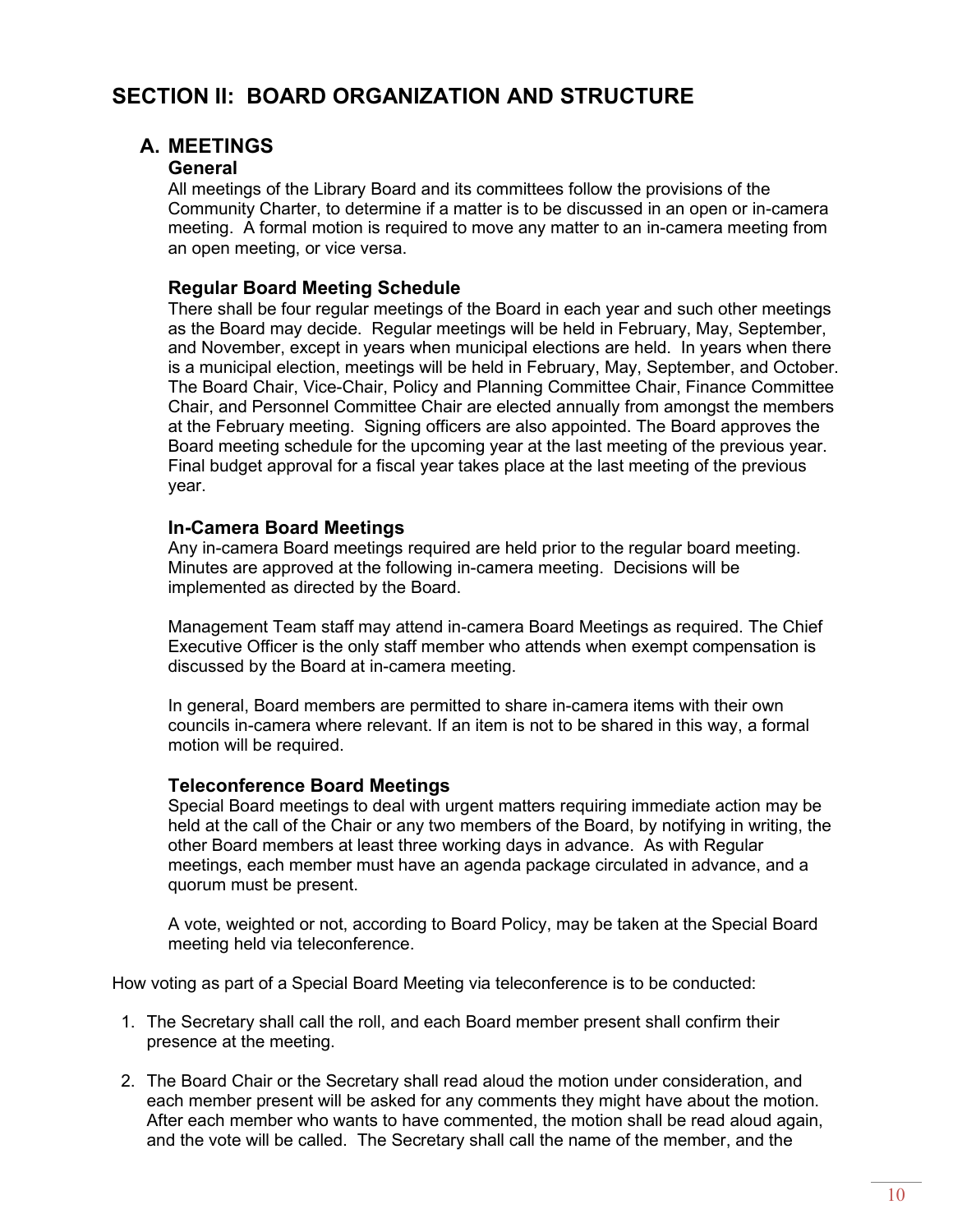member shall say whether they vote for or against the motion. The vote shall be recorded by the Secretary.

- 3. The Secretary shall inform the Board Chair of the results of the voting and the Chair shall declare the motion to have passed or failed.
- 4. The results of the voting shall be recorded by the Secretary as a minute of the Special Board Meeting. Minutes of the meeting shall go to the next regular meeting of the Board for approval.

# **B. MEETING PACKAGES**

Regular and in-camera Board meeting packages consist of the Notice of Meeting, the meeting agendas, background information on agenda items and the FYI Package. Board and standing committee agendas shall state the meeting date, location, attendees, and the meeting start and end time. Any extension of the meeting time will be by a vote of the members.

Packages are prepared by the Recording Secretary to the Board and approved by the Chief Executive Officer and the Board Chair prior to distribution. Packages are sent at least five days prior to a meeting to allow Board members to review the package and are available to Board members online. The regular meeting package is uploaded to the Library's website at least one day prior to the meeting.

Correspondence addressed to the Board, which does not seem pertinent to the business of the Board, will be included as part of the FYI package. It will be moved to the correspondence section of the meeting agenda via a Board motion.

Minutes of Board meetings are to be marked "Not approved" and distributed to Board Trustees immediately following Board meetings. The Board Chair signs the minutes at the meeting at which the Board approves them. Approved minutes will be distributed only if a significant amendment is made at the time of approval.

# **C. CONDUCT OF MEETINGS**

Unless otherwise covered in these standard operating procedures, the conduct of meetings shall be in accordance with the parliamentary procedure laid down in Robert's "Newly Revised Rules of Order".

#### **Urgent Matters**

If staff or Board members have an urgent matter which arises following the sending of the agenda package, but prior to a Board meeting, they may request an agenda change at the beginning of a Board meeting to include the matter for the Board's consideration. Staff will advise Board members via e-mail of any known proposed changes to the agenda, and preferably include background information. The Board will vote to add.

# **Voting**

#### **Motions and Amendments**

At the discretion of the Chair, motions other than "to accept" will be in writing and passed to the Chair. No more than two amendments to a motion will be allowed. The Chair will rule on intent in cases where the membership feels an amendment has changed the intent of the original motion.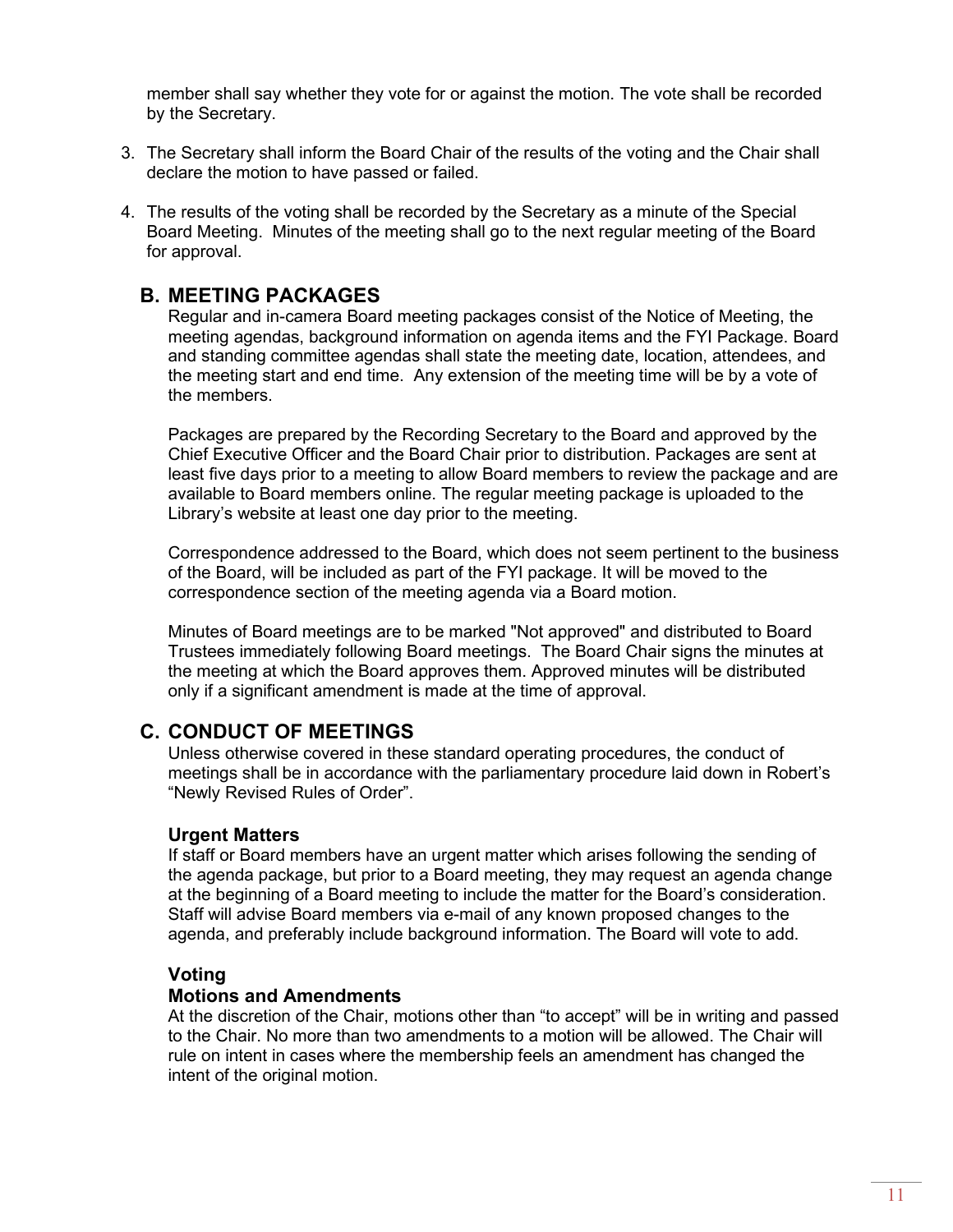#### **Weighted Votes**

Weighted votes will be held for budget, ratification of employee group salaries, and amendments to weighted vote motions. Weighted votes will not be held for matters involving policy.

Representatives of First Nations that have signed a long-term service agreement with the Library Board and are sharing costs on the same basis as other members, shall have a weighted vote on the same basis as other members.

#### **Signing Officers**

Signing officers shall include the Secretary, plus the Chair or presiding officer at the meeting (usually the Vice-Chair).

Specifically, in the case of signing cheques, the signing officers shall include one of the Secretary to the Board, the Chief Financial Officer, the Directors of Public Services, the Director of Human Resources together with one of the Finance Committee Chair and the Board Chair.

All cheques of more than Ten Thousand Dollars (\$10,000) shall have both of two imprinted signatures and two manual signatures.

# **D. COMMITTEES**

Any Committee meetings may be held via teleconference.

#### **Standing Committees**

Standing Committees are the Policy and Planning Committee, the Finance Committee, and the Personnel Committee.

Chairs of all Standing Committees are elected from amongst all members for a one-year term, at the first meeting of each year.

The Chair of each committee, in consultation with the Board Chair, shall appoint a maximum of five members to a committee, for a term of one year, or until the succeeding committee member is appointed. A quorum is a majority of committee members. Committee members are appointed from a list of those members who have volunteered to serve on a committee.

#### **Other Committees**

Other committees shall be appointed by the Chair at the pleasure of the Board, at any meeting that considers the appointment of such committees necessary. All such committees shall have clear terms of reference, including the size and composition of the committee, approved at the same Board meeting establishing the committee, whenever possible. The term of these committee appointments shall be for one year, or until the committee is dissolved.

#### **Nominations Committee**

The Okanagan Regional Library Nominations Committee is appointed by the Board Chair at the last meeting of each year. The term of the Committee ends with the election of new Committee Chairs, and a new Board Chair, and Vice-Chair, usually at the February Board meeting. The Nominations Committee, (three Board Members) as appointed by the outgoing Board Chair at the last meeting of the previous year, shall divide up the contact work, and report to the outgoing Board Chair, with a copy to the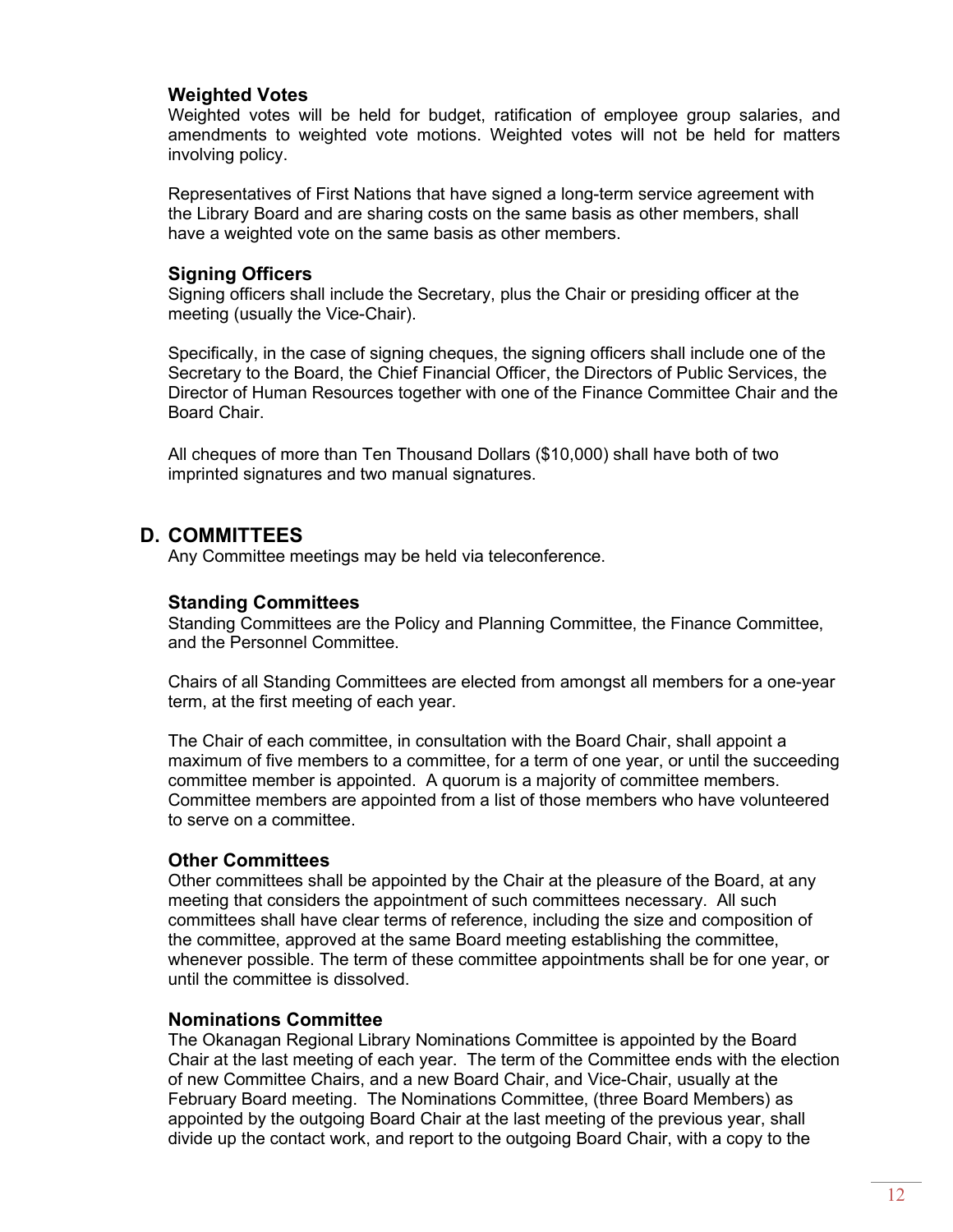Chief Executive Officer, at least 10 days prior to the February Annual Board meeting, so that the Nominations Committee Report can be included in the February Board Package. Contact information for all Board Members is provided by Library Administration.

### **Ex-Officio Attendance at Committee Meetings**

The Library Board Chair may, but is not obligated to, attend all committee meetings in an "ex officio" capacity with the exception of the Nominations Committee. The Board Vice-Chair may attend in place of the Chair. Ex-officio attendance at a Committee meeting is not counted in determining if a quorum is present, and neither the Chair nor the Vice-Chair will have a vote when attending a Committee meeting on an ex officio basis.

As outlined in Section II of Board Policy (Board Organization and Structure), A. Meetings, the following positions are elected annually from amongst the Board members, at the annual meeting in February:

- Board Chair
- Board Vice Chair
- Policy and Planning Committee Chair
- Finance Committee Chair
- Personnel Committee Chair.

All Board members should be contacted by members of the Nominations Committee to determine who would like to run for any position.

# **E. BOARD GATHERINGS AND TRAINING**

#### **New Board Member Orientation**

The Board shall hold a formal orientation meeting for new Board members whenever there are more than six new Board members appointed to the Board. All Board members and their alternates will be invited to the meeting. Should fewer than six new members join the Board in any year, the Board Chair and the Chief Executive Officer shall be responsible for the orientation of new members.

#### **Board Retreats**

Board retreats may be held at the call of the Chair to discuss matters of interest to the Board, when sufficient time to discuss a matter is not available through regular Board meetings.

# **F. ROLES, RESPONSIBILITIES AND EXPECTATIONS OF TRUSTEES**

The Library Act lays out the role and status of the Library Board. The Board manages the Regional Library by making policy and financial decisions through discussion and motions passed at Board Meetings. The members of the Library Board are a corporation with the following powers and duties.

#### **Roles**

The Board:

- Sets policies for managing its business and regulating the use of its facilities and services to the public.
- Appoints any committees that it considers necessary to carry out its business.
- Appoints and may dismiss a Chief Executive Officer.
- Enters into collective agreements with employees and sets the terms of their employment, including fixing remuneration and duties.
- May acquire land and lease or construct buildings for library purposes and may sell or otherwise dispose of land or buildings.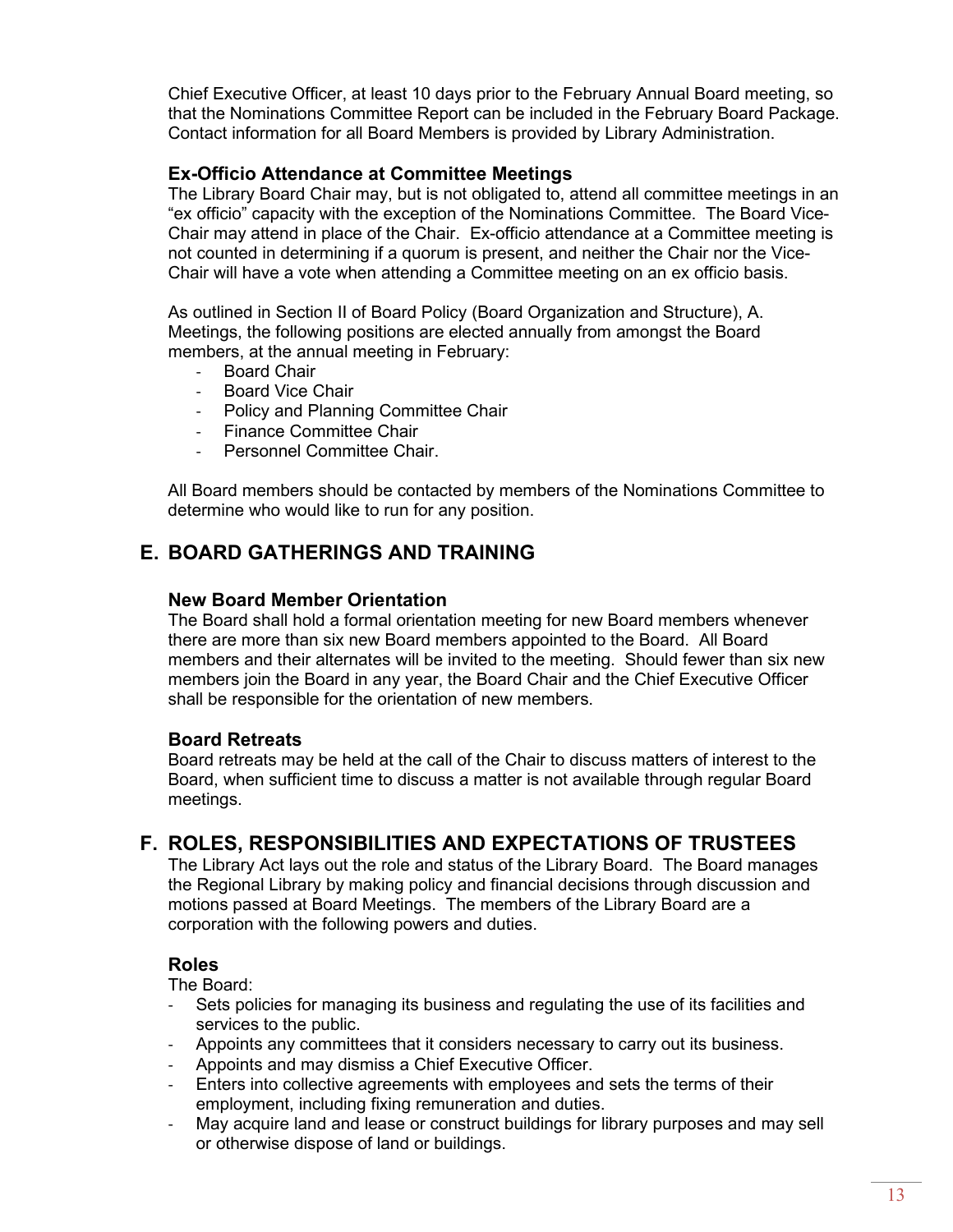- May acquire and dispose of personal property (furnishings, equipment, supplies, books, etc.) for library purposes.
- May contract, for a term of not more than five years, for professional or other services for library purposes.
- May sue and be sued.
- May have a common seal and may alter or change it.
- Approves an annual report in the form approved by the Minister and ensures that copies of the report are sent to the Minister.
- Ensures that the Board's approved Strategic Plan is carried out in a timely fashion.

### **Responsibilities**

Board Members:

- Attend Board meetings or send an alternate.
- Read the Board package.
- Keep both library service and the will of the residents in their respective areas in mind while making decisions collectively at the Board meetings.
- Inform themselves about the Library and its services, participate in Board discussions, and ask questions to clarify reports, motions or issues that are not clear.
- Inform their local government about library issues and activities.
- Are an advocate for the Library system and the decisions and directions taken by the Library Board.

#### **The Board expects that its Members:**

- Have good listening skills.
- Are courteous to fellow Board Members, staff and public.
- Have good communication skills.
- Visit the branches as often as possible.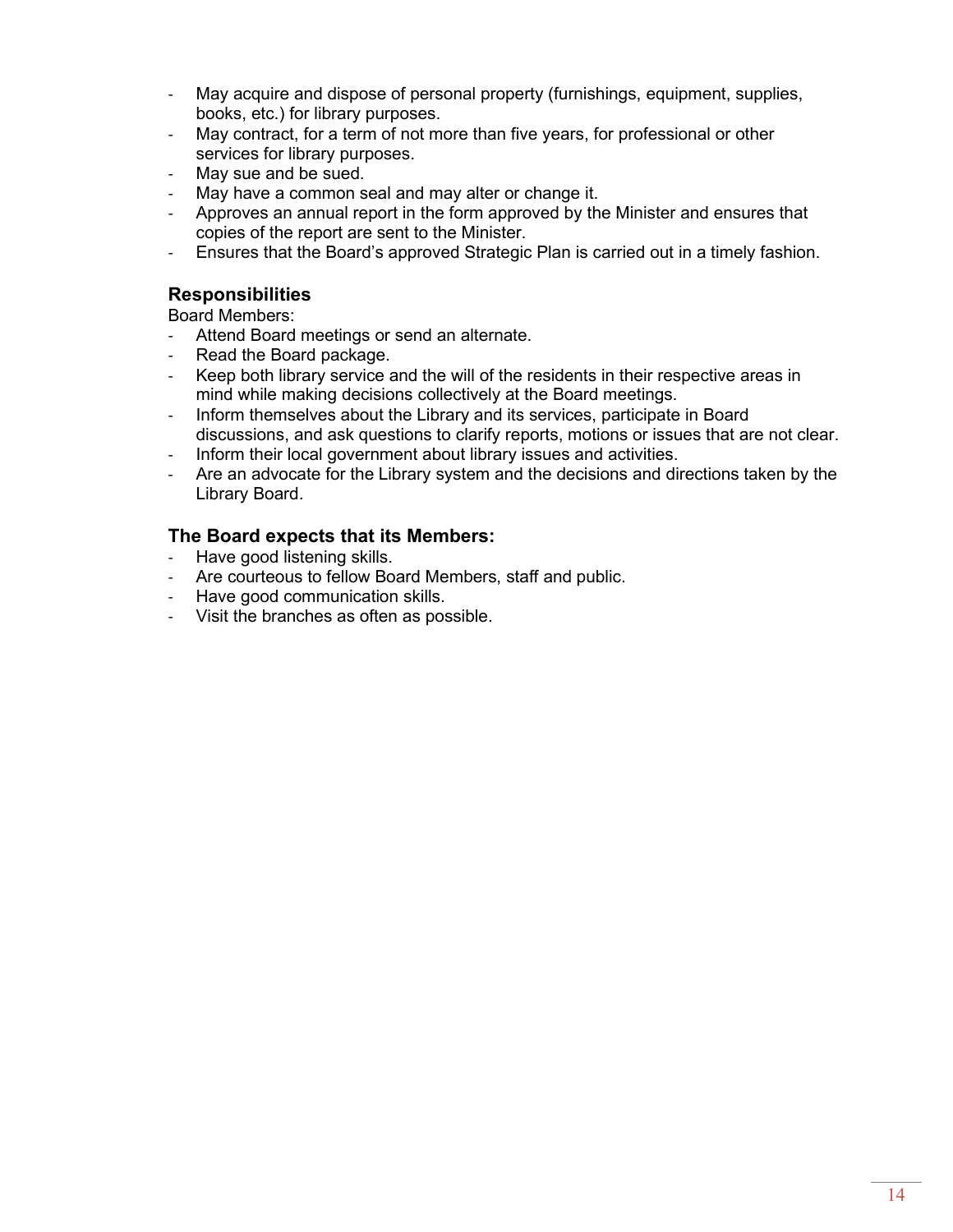# **SECTION III: LIBRARY MEMBERSHIP**

# **A. GENERAL**

The Library will serve all residents of the Okanagan Regional Library. A resident lives in any of the political jurisdictions that contribute to the Okanagan Regional Library's annual tax levy. A resident could also own property in any of the political jurisdictions that contribute to the Okanagan Regional Library's annual tax levy.

Service will not be denied or abridged because of religious, racial, social, economic, political status or sexual preference.

Okanagan Regional Library will provide service to non-residents upon application and payment of a fee as established by the Board, or upon application and proof of valid membership in another public library in British Columbia.

# **B. MEMBERSHIP**

#### **General**

Okanagan Regional Library offers memberships in a variety of resident and non-resident categories upon application and satisfactory proof of identification.

Memberships are valid for a specified period of time as determined by the Board. Memberships in good standing may be renewed upon presentation of an Okanagan Regional Library card and current identification. In the case of customers qualifying for membership through membership in another public library in British Columbia, proof of continuing good membership in the other library is required. The identification requirement for card renewals may be waived if the customer is known to staff.

Membership in the Library entitles the member to all the services offered by the Okanagan Regional Library, provided that the member follows Library rules.

# **Resident Card Categories**

For residents of the Okanagan Regional Library, memberships are offered in the following categories:

# **Adult**

Any individual 13 and over, card valid for 2 years.

#### **Junior**

Any child under the age of 13. Consent of parent or guardian is required to issue a membership card as parent or guardian is responsible for materials borrowed by their child. Card is valid for 2 years.

# **Extended Loan**

A patron who is physically unable to come into the library and relies on a volunteer to deliver materials. May also be issued to a patron who is a resident of an extremely remote location within the ORL service area. Loans for this type of card are extended to six weeks. Card valid for 2 years or until expiry of medical or geographical need.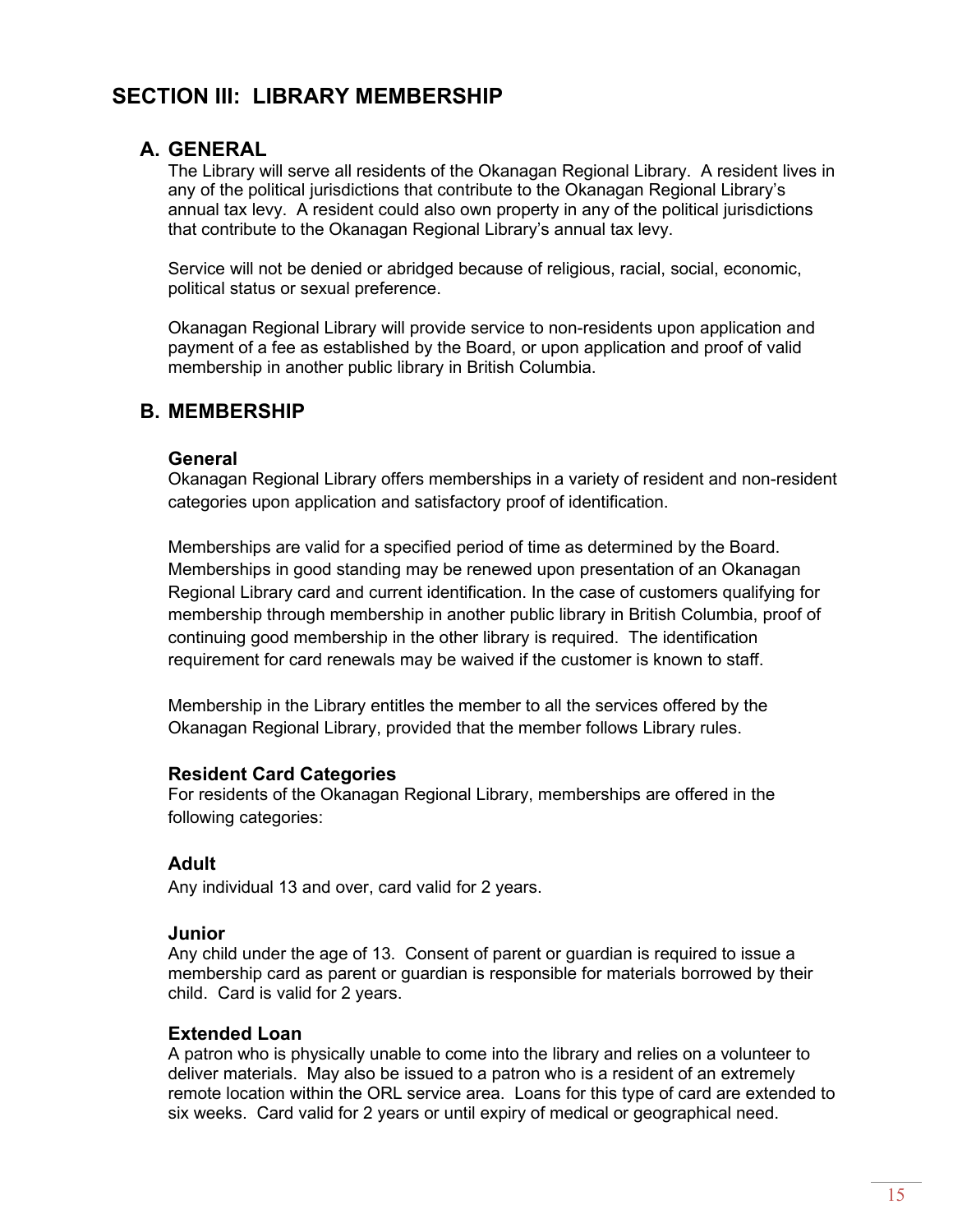# **Print Disabled**

Any individual who cannot read conventional print because of a visual, physical, or neural disability, including an impairment related to comprehension. A doctor's certificate or signature of another authorized person may be required. Loans for this type of card are extended to six weeks. Card valid for 2 years or until expiry of medical need.

#### **Print Disabled Junior**

Issued to print disabled members under the age of 13.

#### **Corporate Cards**

Any organization operating within the jurisdiction of the Okanagan Regional Library requiring use of library materials by individuals in their employ. Applications must include a signature from a signing officer to authorize acceptance of any charges incurred by staff on their behalf.

#### **Corporate/Company**

A Corporate/Company card is issued to organizations of a general class (business, daycare, etc.) Card expires December 31 of calendar year.

#### **Corporate/School**

Recognizes that the school year runs from September - June. Card expires June  $30<sup>th</sup>$  of the calendar year.

#### **Corporate / Extended Loan / Print Disabled**

Any organization operating within the jurisdiction of the Okanagan Regional Library and caring for individuals who are physically unable to travel to the Library. Loans for this type of card are extended to six weeks. Card expires December 31.

#### **Mail Patron**

Any individual who resides in a geographically remote region of the Okanagan Regional Library service area is eligible for Books-By-Mail service. Application is made to the Circulation/Allocations Coordinator. Card expires 2 years from date of issue.

#### **Branch / Office**

Staff cards are used for requesting and borrowing library material used in carrying out an employee's duties. Staff cards may also be used by branch staff to log-on visiting Internet users, or by staff to access online services to be used in the course of the employee's work. Loan periods must not be extended for items with customer requests. Staff cards do not accrue overdue charges. Library material for an employee's personal use may not be borrowed on a staff card.

#### **Access Card**

Any individual that is a resident but is not able to show proof of residency. Requires one piece of ID with name or a Letter of Verification from a partner organization, one point of contact, and approval from a supervisor. Card is valid for 3 months. Limit of 3 items borrowed, 10 holds at a time; no ILLS allowed. No late fees and no replacement card fee but lost and damaged fees apply. Does not apply to visitors who should be directed to BC One Cards or Non-resident cards.

#### **Online Registration Card**

Any resident of the ORL service area can apply for a library card online. Online cards are valid for six months from date of registration. After that time, patrons must go to a branch to show ID and complete registration for a full access library card. Online card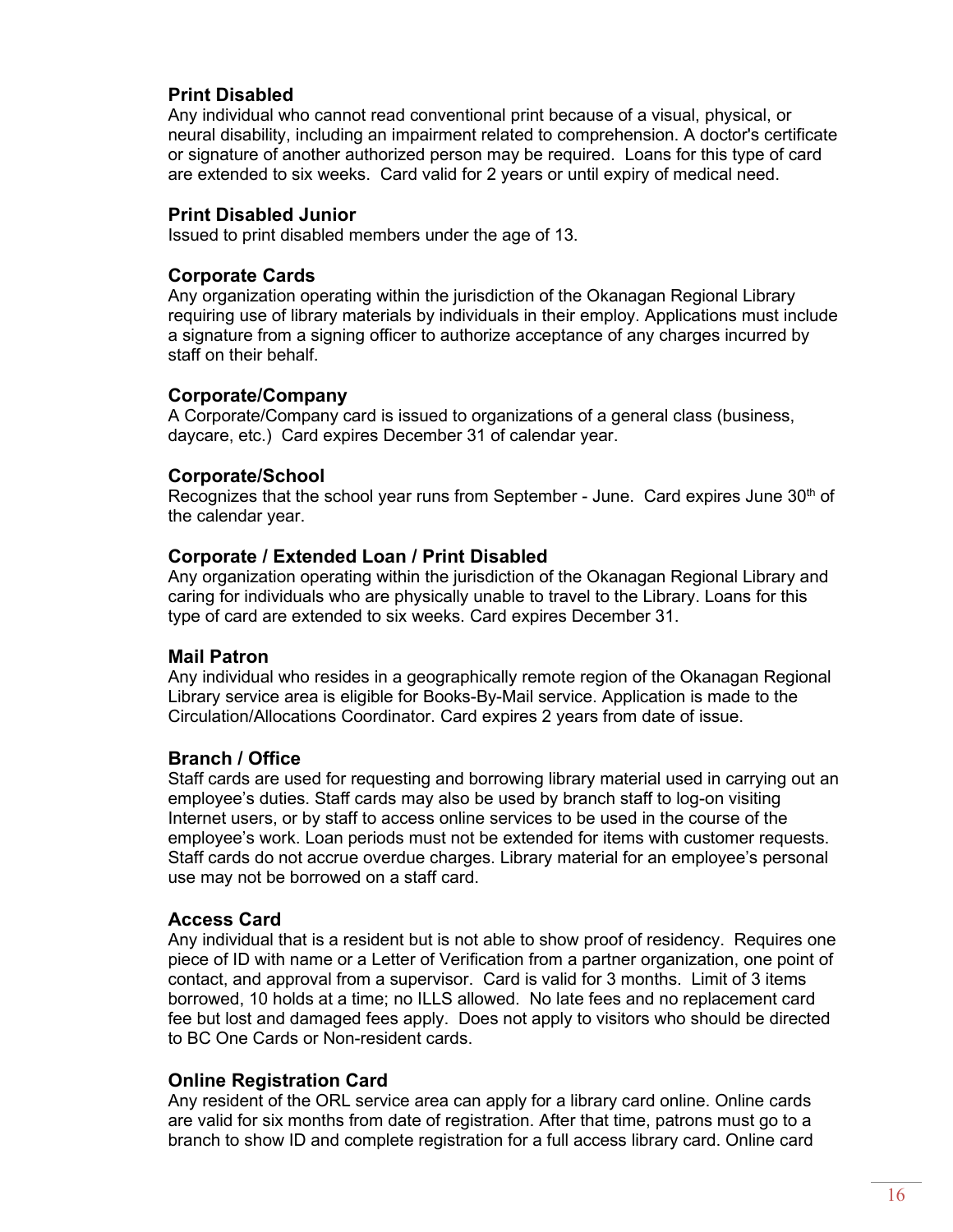holders can place holds and check out up to five items at a time. This card does not provide interlibrary loan service.

#### **Non-Resident Categories**

For non-residents of the Okanagan Regional Library, memberships are offered in the following categories:

#### **Non-Resident**

Any person who does not hold a valid card from another public library in British Columbia and wishes to purchase library service for a fee. Card is valid for paid months from date of issue. Fees for three months are \$25, for six months are \$50, and for one year are \$75. Loan limits on Non-Resident cards are as follows: 20 items out, limit of 20\* items held. In general, due to vendor licensing requirements, nonresidents are not eligible to use licensed electronic products such as eBook downloads. Interlibrary loans and item requests are not available to members holding three-month Non-Resident cards.

#### **BC One Card**

All registered patrons of public libraries in British Columbia holding current, valid cards from their home library shall be given free service at any branch of the Okanagan Regional Library. Cards are valid for one year from date of issue. The only information sought from or released to a BC One Card library is confirmation that a customer's library card is valid and in good standing. Interlibrary loan service and licensed online services are not available to BC One Card members through the Okanagan Regional Library (BC One Card customers must request interlibrary loans and access licensed online services with their home library card).

# **C. LATE FEES AND OTHER CHARGES**

The Library may charge such fees or impose such penalties, as it deems necessary, to ensure fair use of its services or to ensure return of borrowed materials.

Late fees are based on the type of material borrowed.

The Board shall review charges and fee schedules at least once every five (5) years.

# **Late Fee Schedule**

Junior Books 10 cents/day/item maximum \$2/item Book Club Kits 30 cents/day/item maximum \$7/item Compact Discs 30 cents/day/item maximum \$7/item Daisy format CDs 30 cents/day/item CNIB taped books 30 cents/day/item maximum \$7/item DVDs 30 cents/day/item maximum \$7/item Feature Films \$1/day/item maximum \$7/item Interlibrary Loans **\$1/day/item** \$1/day for maximum \$20/item Kits 30 cents/day/item maximum \$7/item Multilingual 30 cents/day/item maximum \$7/item Pamphlet Files 30 cents/day/item maximum \$5/item Periodicals 30 cents/day/item maximum \$5/item Quick Reads \$1/day/item maximum \$10/item Reference **\$5/day/item** maximum \$50/item Victor (Daisy) players 30 cents/day/item maximum \$7/item

30 cents/day/item maximum \$7/item 30 cents/day/item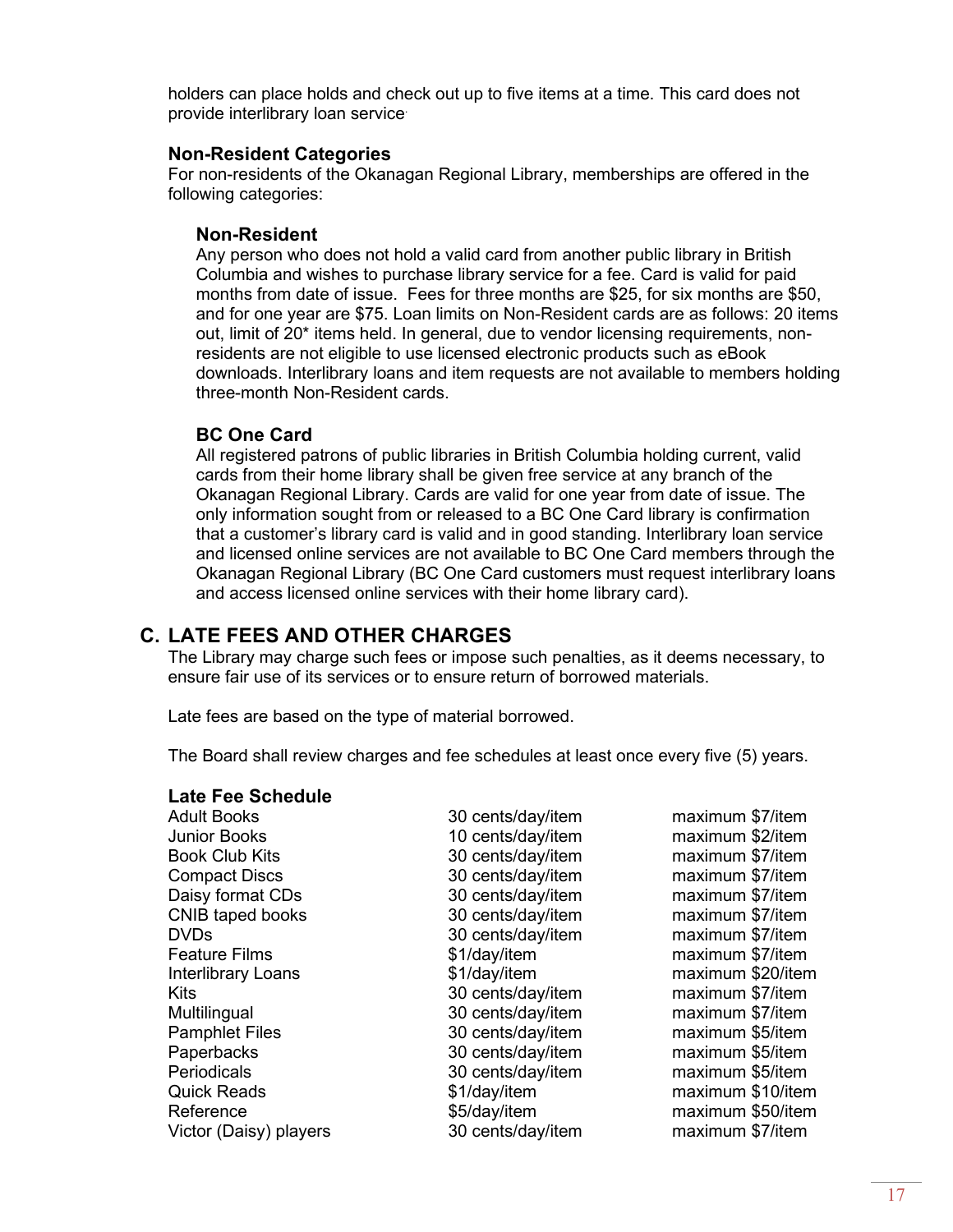There will be a maximum \$100 in late fees per card.

No late fees on Branch / Office cards used in carrying out an employee's duties.

Late fees are waived on lost or damaged items for which the customer pays replacement fees.

#### **Lost and Damaged Material**

Customers are charged replacement costs for the loss of borrowed material. Customers are also charged for items damaged while on loan to their account. The Library reserves the right to assess damage and determine the need to withdraw damaged material from the collections.

Replacement costs for catalogued materials are at the ORL purchase price and are normally entered in the item record. The price entered is converted to Canadian dollars. Processing charges are added to the replacement cost of withdrawn items. Where no replacement cost is known, the default prices are as follows:

| <b>Adult fiction</b>    | \$31     |                                                    |
|-------------------------|----------|----------------------------------------------------|
| Adult non-fiction       | 33       |                                                    |
| Junior fiction          | 21       |                                                    |
| Junior non-fiction      | 24       |                                                    |
| Picture books           | 20       |                                                    |
| <b>Book Club Kits</b>   | 350      |                                                    |
| Music CDs               | 20       |                                                    |
| <b>Audiobook CDs</b>    | 38       |                                                    |
| Daisy Format CDs        | 30       |                                                    |
| CNIB taped books        | 30       |                                                    |
| <b>Feature Films</b>    | 30       |                                                    |
|                         |          |                                                    |
| Interlibrary Loan       |          | Cost adjusted to amount charged by lending library |
| Kits                    | 30       |                                                    |
| Microfilm, per roll     | 55       |                                                    |
| Multi-lingual           | 20       |                                                    |
| Multi-Volumes           | Variable | Cost is pro-rated for lost item.                   |
| <b>Pamphlet File</b>    | 5        |                                                    |
| Paperbacks (Mass Market | 12       |                                                    |
| only)                   |          |                                                    |
| Periodicals             | 8        |                                                    |
| <b>Quick Reads</b>      | 31       |                                                    |

If a lost item (paid) is subsequently found in good condition within one (1) year of date of payment, refund is made for the replacement cost, less late fees.

Late fees will be charged for items Claimed Returned and then returned by the customer. If found in the Library, late fees will be waived.

#### **Repair Charges**

Customers returning materials in a damaged condition will be charged a replacement fee or a physical repair fee as follows: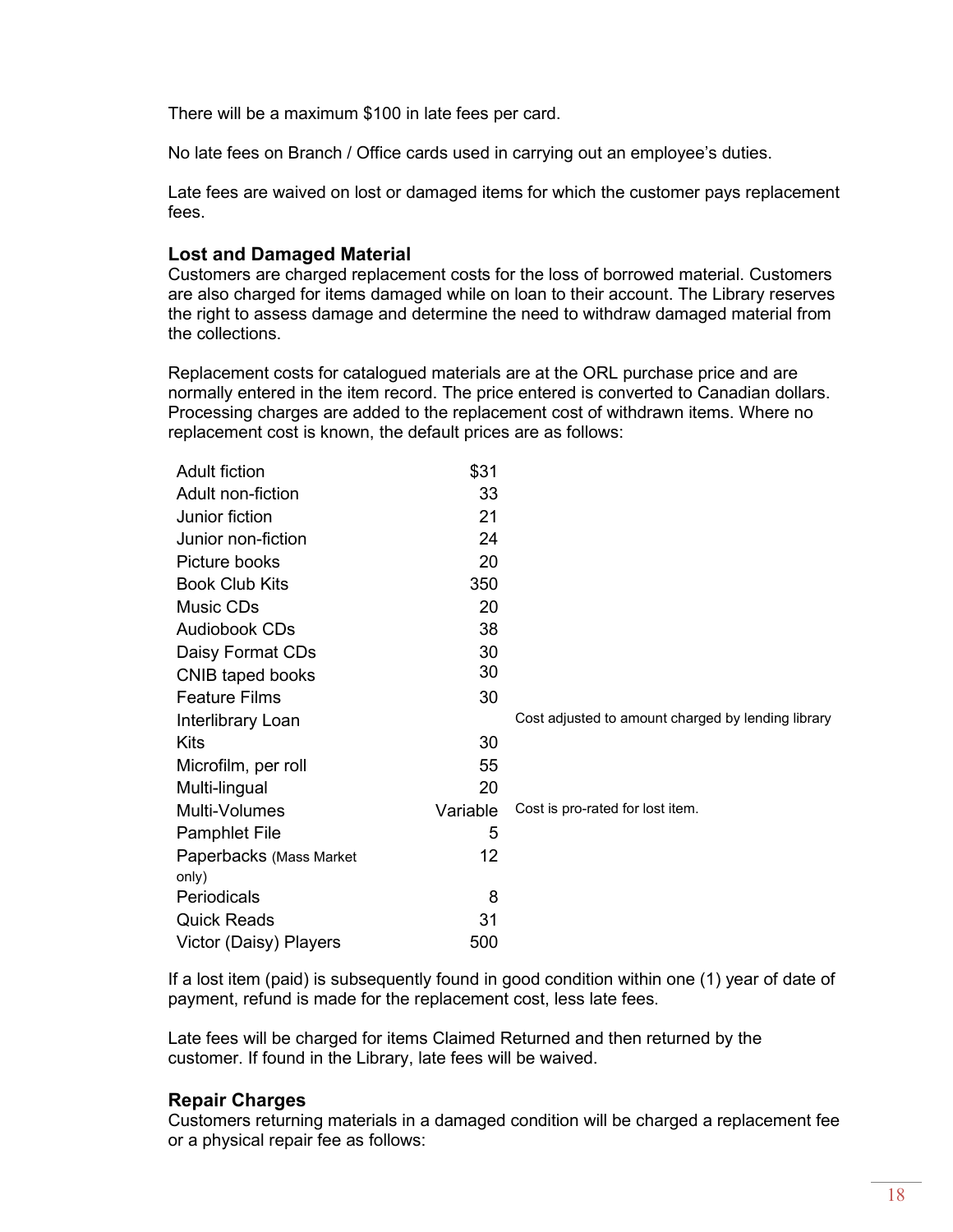| <b>Books</b>               |             |                                           |
|----------------------------|-------------|-------------------------------------------|
| Rebinding                  | \$12.00     |                                           |
| Mending                    | \$8.00      | Maximum                                   |
| <b>Replacing Barcode</b>   | \$0.50      |                                           |
| <b>Replacing End Pages</b> | \$<br>1.00  | Per page                                  |
| <b>Other Materials</b>     |             |                                           |
| CD Cases                   |             |                                           |
| Single                     | \$2.00      |                                           |
| <b>Multiple</b>            | \$5.00      |                                           |
| <b>DVD Cases</b>           |             |                                           |
| Single                     | \$3.00      |                                           |
| Multiple                   | \$5.00      |                                           |
| CD & DVD Disc Repair       | \$3.50/disc |                                           |
| Victor (Daisy) Players     |             | Actual charges passed on to the customer. |
| Kit Bag                    | \$2.00      |                                           |
| <b>Taped Book</b>          |             | No charge                                 |

\*All prices include label and barcode.

Customers may choose to keep damaged materials if they have paid the full replacement cost for the damaged item(s). Unclaimed damaged items will be held for a maximum of 90 days.

#### **Service Charges**

Replacement Card (including keyset card) = \$2.00

No charge for the replacement of worn or defective library cards.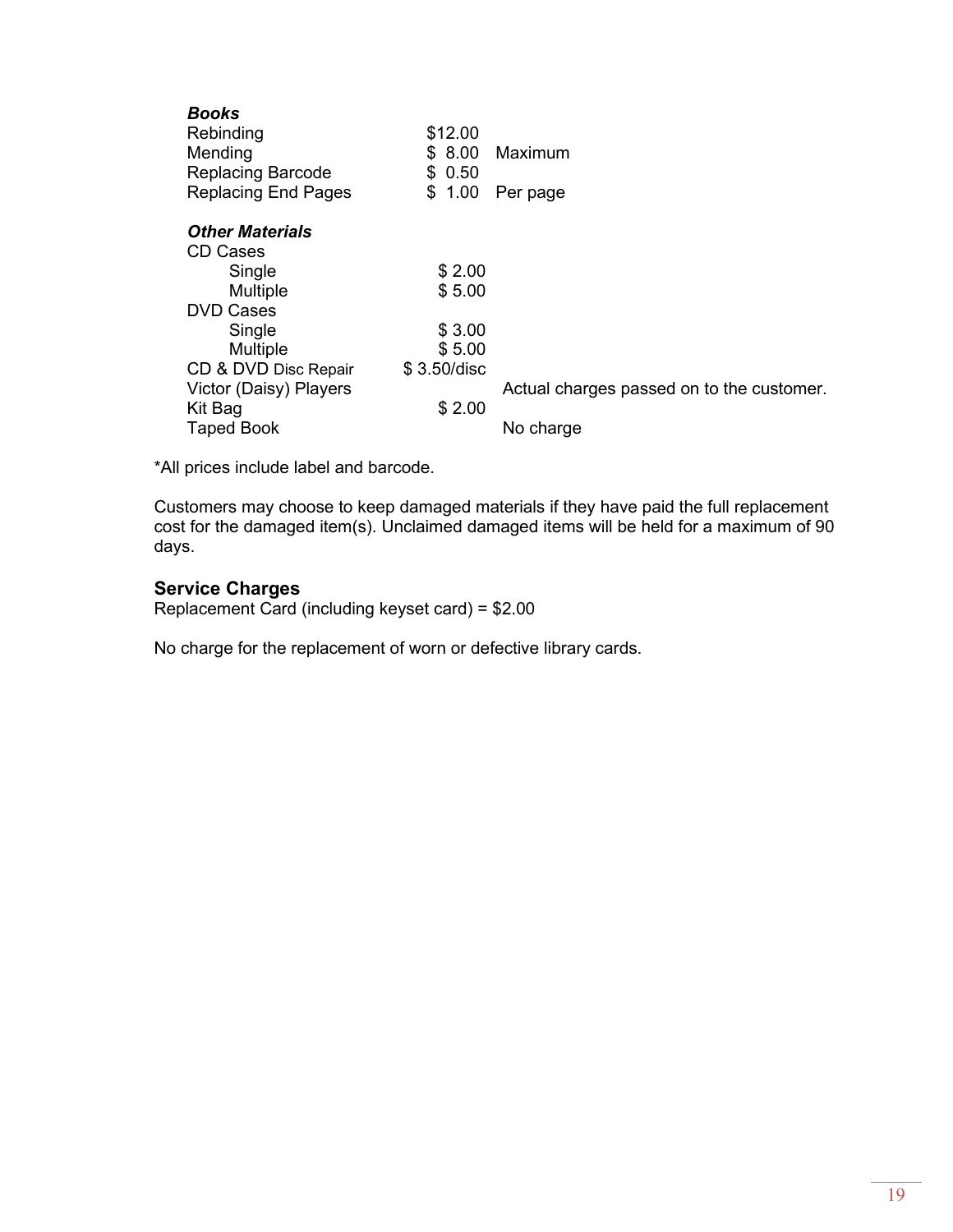# **Processing Charges:**

| <b>Adult Fiction</b>       | \$<br>5.00 |
|----------------------------|------------|
| <b>Adult Non-Fiction</b>   | 10.00      |
| Book Club Kits             | 5.00/item  |
| <b>Compact Discs</b>       | 5.00       |
| Daisy Format CDs           | 5.00       |
| <b>DVDs</b>                | 5.00       |
| Jr. Print Materials        | 5.00       |
| Kits                       | 5.00       |
| Large Print                | 5.00       |
| Librarians' Library        | 10.00      |
| Literacy Materials         | 5.00       |
| Magazines                  | 1.00       |
| <b>Pamphlet Files</b>      | 1.00       |
| Paperbacks                 | 1.50       |
| <b>Reference Materials</b> | 10.00      |
| Taped Books                | 5.00       |
| Victor (Daisy) Players     | 15.00      |
| <b>YA Hardcover</b>        | 5.00       |

#### **Sundry**

Overdue items believed returned to the Library by the customer will be searched for, for a period of three (3) months, after which the customer will be re-invoiced for replacement costs and processing charges if the item is not found.

Outstanding accounts exceeding \$50.00 are sent to a collection agency 90 days after items are due. Accounts associated with customers whose mail has been returned to the Library and who owe more than \$50.00 are sent to the collection agency immediately.

The Library will not accept donations or replacement items in lieu of outstanding charges or fees.

A \$40 charge will be made for NSF cheques (non-sufficient funds).

All customer cards which have not been used for two years will be deleted from the database, providing that the total amount owed is less than \$20.00, and that no items other than paperbacks or pamphlets are out on loan to the customer.

Financial records on patrons with outstanding accounts in an amount greater than \$20 will be kept for a period of six years. Outstanding fees will be waived, and account information relating to the debt erased, in the seventh year after the fee is charged to the account.

Notices, invoices, etc. will be sent to customers at times convenient and necessary for the successful operation of the Library system.

Charges for photocopying and all printing will be twenty-five cents (\$0.25) per page.

The Library is not responsible for damage to customer equipment used to play items borrowed from Library Collections.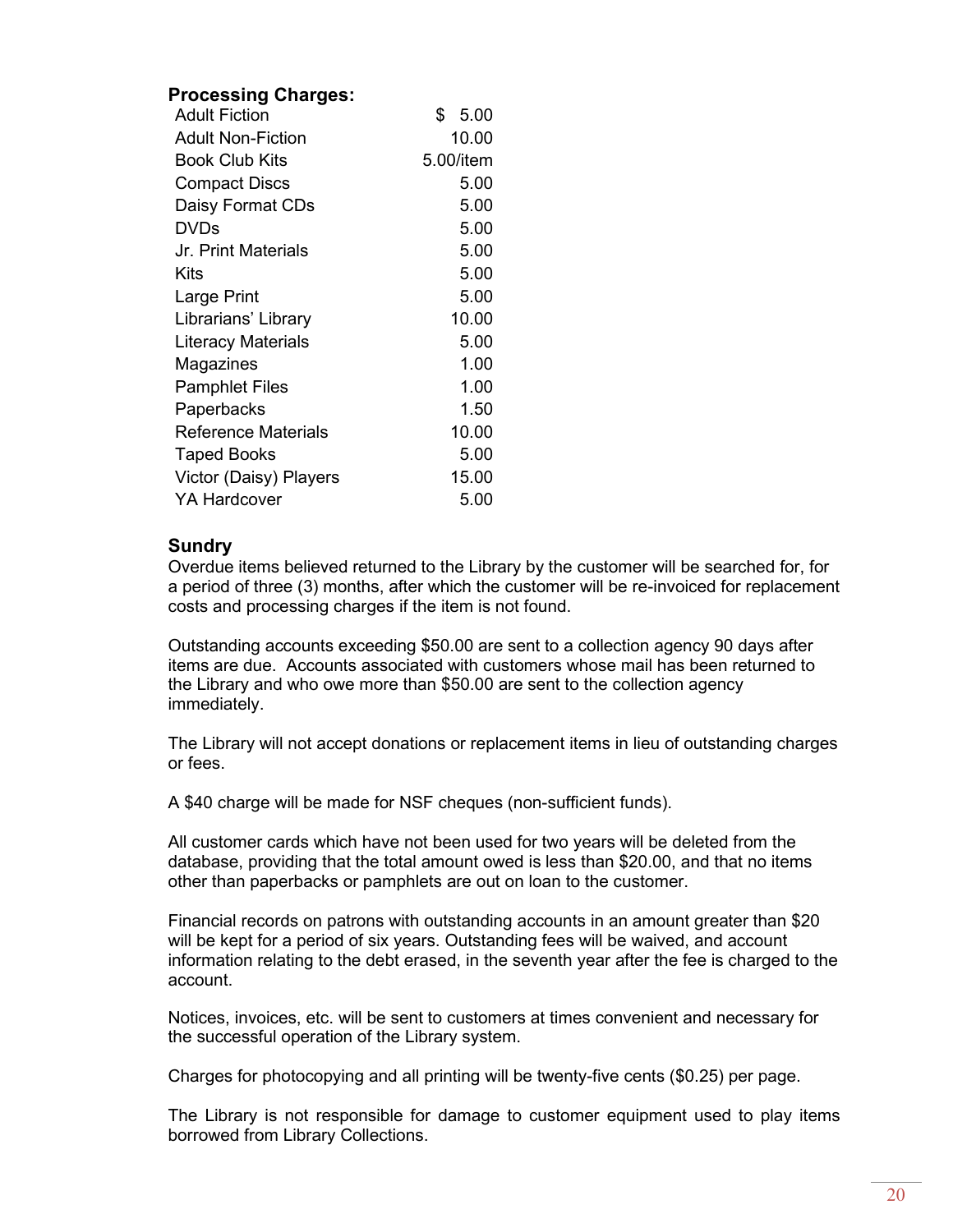# **D. SUSPENSIONS**

The use of the Library and/or its services may be denied for due cause. Such cause may be failure to return library material or to pay fees or charges, unacceptable use of access to the Internet, illegal and/or unethical use of the Internet, destruction of library property, disturbance of other customers or any other objectionable conduct on Library premises.

Borrowing privileges will be suspended if monies owed exceed \$20.00, or if there is a lost item(s) on the customer record.

Access to the Internet may be denied for unacceptable, illegal, and/or unethical use of the Internet.

# **E. CONFIDENTIALITY AND PRIVACY**

#### **Introduction**

The Okanagan Regional Library's legal authority to collect personal information flows from the Library Act and section 26 of the Freedom of Information and Protection of Privacy Act. Any personal information collected, used, or disclosed by the Library is in accordance with the Freedom of Information and Protection of Privacy Act. (FOIPPA)

#### **What is Personal Information?**

Examples of personal information are name, age, home address, phone number, email address, IP address, identification numbers, reading choices, etc. Personal information does not include work contact information.

#### **Collection of Personal Information**

When the Library collects personal information, staff will advise why it is collected, and the legal authority for doing so. The Chief Executive Officer acts as the Library's Freedom of Information and Protection of Privacy Officer.

The following are some examples of purposes for which the Library may collect personal information:

- Issuing library cards
- Identifying materials on loan
- Placing and tracking interlibrary loans and requests
- Identifying and recording overdues
- Providing answers to reference questions
- Providing home service for customers with special needs<br>- Providing information about Library programs and service
- Providing information about Library programs and services
- Recording comments or suggestions
- General Library operations and planning
- Recording donations

#### **How is personal information used?**

The Library will only use personal information for the purposes for which it was originally collected, and in a manner consistent with those purposes.

#### **When is personal information disclosed?**

The Library does not sell or rent personal information. Personal information is disclosed only in accordance with FOIPPA or as otherwise required by law.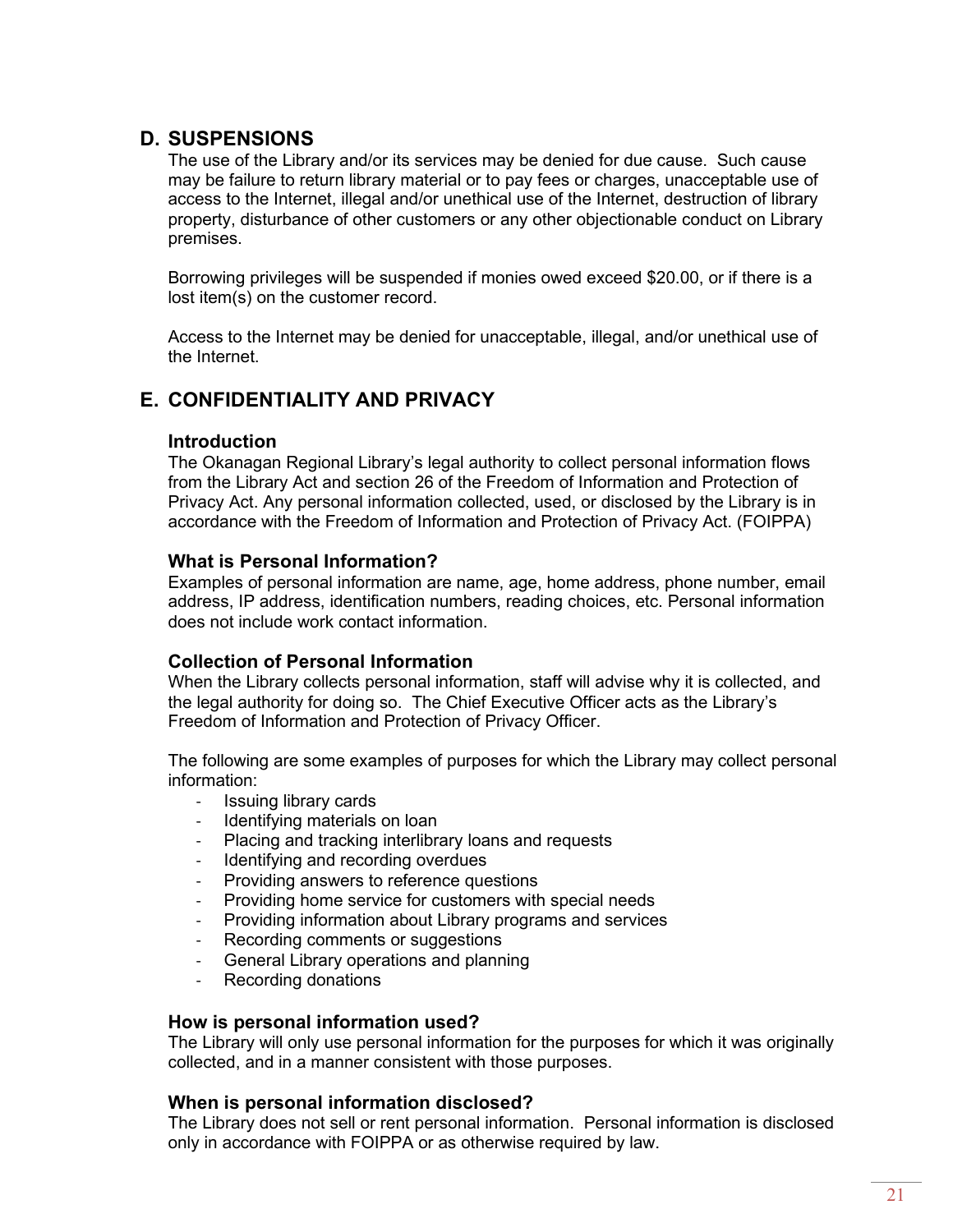When other organizations require personal information in order to provide services on behalf of the Library, the Library ensures that these organizations treat the personal information in compliance with FOIPPA and the Library's privacy policies. Examples include:

- When a customer explicitly consents to the disclosure
- To a collection agency for the purpose of collecting a debt
- For law enforcement purposes, such as where required by a subpoena, warrant, or other order
- Where there are compelling health and safety concerns
- To contact a person's next of kin if that person is injured or becomes ill while visiting the Library.

Requests for disclosure of customer information to an outside agency or, for adult members, persons other than the cardholder, must be submitted in writing to, and approved by, the Chief Executive Officer. Customers will receive notice of such disclosures when appropriate, from the Chief Executive Officer.

#### **How Personal Information Is Kept Secure**

The Library uses reasonable security measures to protect against risks such as unauthorized access, collection, use, disclosure, or disposal. Security measures include physical, technological, and operational safeguards that are appropriate to the nature and format of the personal information.

#### **How Long Is Personal Information Kept?**

If the Library uses personal information to make a decision that affects the customer, the Library must keep that information. Otherwise, the Library will keep personal information only for the length of time necessary to fulfill the purposes for which it was collected. Personal information is securely destroyed when it is no longer needed.

#### **Accuracy of Personal Information**

The Library will do its best to ensure that personal information is as accurate, complete, and up to date as necessary. This is a partnership with Library customers. The Library encourages all customers to keep their personal information up to date, and report lost cards immediately.

# **How Does A Customer Access or Correct Personal Information?**

Individuals have a right to access any personal information that the Library has about them. They may access current account information held by the Library on-line by using their library card barcode and PIN to check their account in the Library catalogue. For other information, customers can contact Library staff, or send a written request to the Chief Executive Officer, at Library Headquarters. Individuals also have a right to request that their personal information be corrected, if they believe it is incorrect.

# **Children's Personal Information**

Children have the same rights as adults with respect to their personal information. Where children are "incapable" of exercising their right to access, correct, or consent to the disclosure of their personal information, their parent or guardian may do so on their behalf.

The Library assumes that children of 13 years are generally capable of exercising their own rights for policy purposes. However, in rare circumstances, the Library may treat a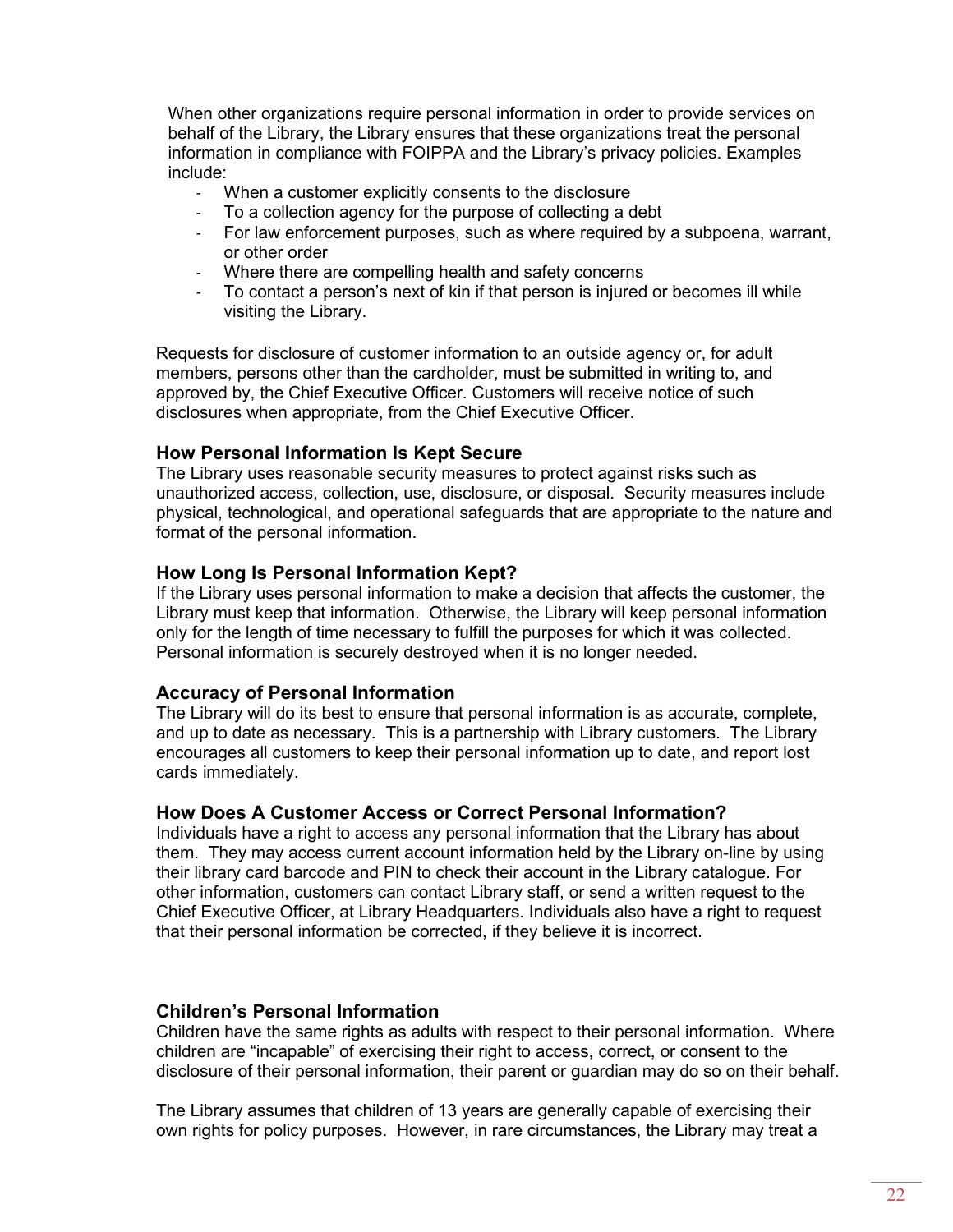request on an individual basis where a child or parent/guardian does not believe the guideline age is appropriate in their circumstances.

#### **Surveillance**

From time to time, the Library may install surveillance equipment in public parts of a Library branch. This will be done only when there have been repeated instances of threats of violence, or illegal activities.

#### **Internet**

Information sent over the Internet cannot be secured and may be vulnerable to unauthorized access.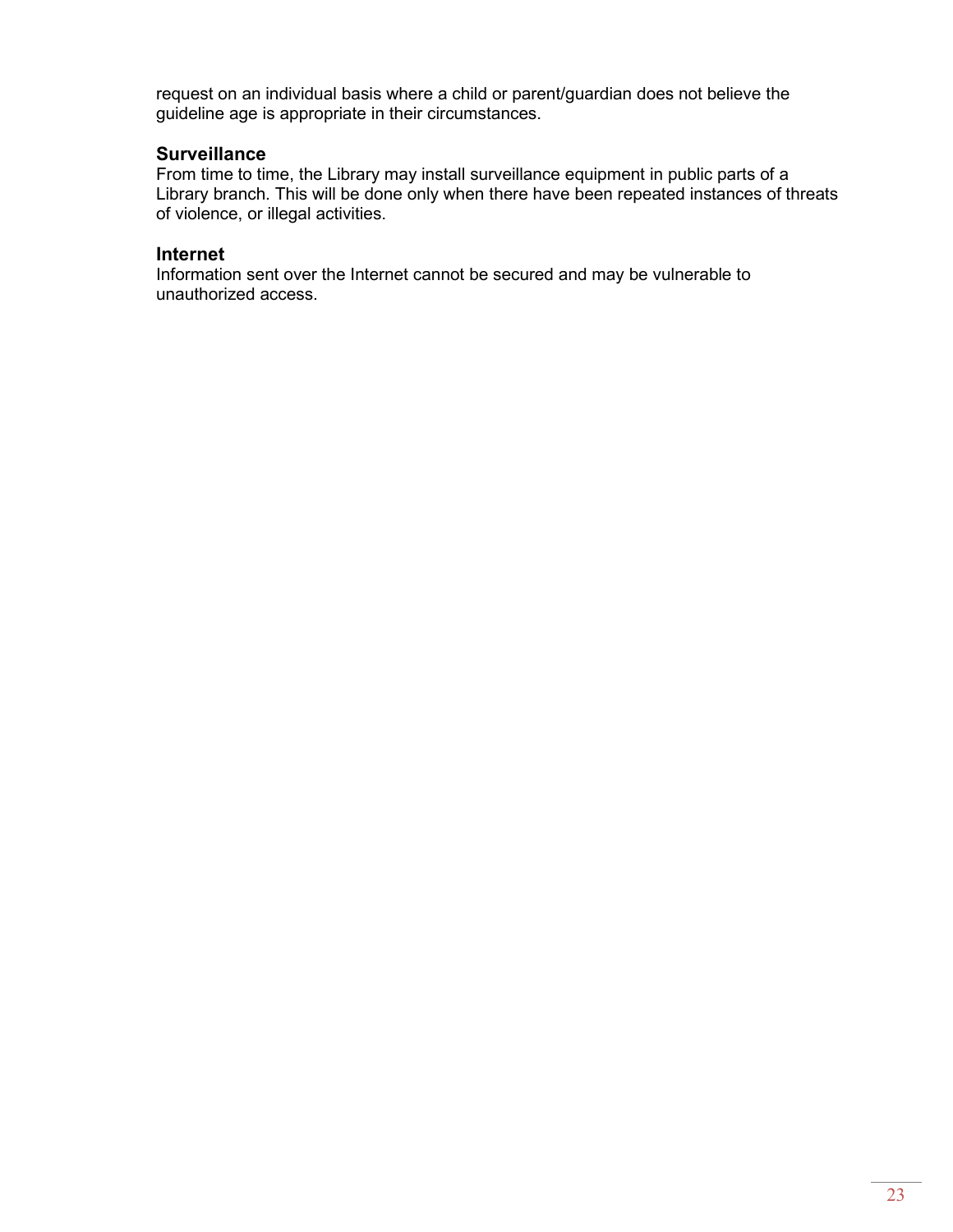# **SECTION IV: FACILITIES GUIDELINES**

# **A. GOALS**

The Library Board's goal is to provide functional and convenient community library facilities that support library service levels established by the Board. Branch guidelines inform all constituent units, staff, and the public about the Board's expectations of branch and headquarters physical facilities. They ensure that decisions about physical facilities are made in a fair and equitable manner, system wide. Existing branches that fall outside the current guidelines will be dealt with on a case-by-case basis.

# **B. GENERAL**

- 1. This policy is reviewed every five years by the Board, following the publication of the Canadian Census figures. Branch service area populations are not updated in between the years the census is taken.
- 2. Most items in the Library's collection flow freely between the branches of the Okanagan Regional Library.
- 3. Branch open hours and branch size reflect the population of the branch service area. Library service is provided during hours that best meet the needs of the community, through branches located at points of maximum convenience to the public.
- 4. All branches shall be located wherever traffic flow is high; for example, near high use commercial outlets, so that library users may combine library visits with other errands. They shall be located as close as possible to a larger population, and whenever possible shall be on a public transit route and have safe and secure access and egress to the branch. Consideration should also be given to surrounding businesses and activities so as to avoid, as much as possible, adjacency to nonfamily friendly or incompatible uses.
- 5. Five to ten-year population growth trends should be considered in planning a new library branch.
- 6. The Library will work with constituent units to ensure that Library branches are attractive, convenient, and cost-effective service points.
- 7. A Library headquarters is maintained, where central processing and supervision of services is carried out.
- 8. A formal branch building program will be completed for all branches that are anticipated to be more than 10,000 sq. ft., or 929 sq. meters.
- 9. Where need warrants it and there is considerable local government and community support, a Virtual Satellite location may, in certain cases, be established in communities of 500 people or more. Virtual Satellites are community partnerships, where public space is provided for library service without cost to the Okanagan Regional Library, for the provision of services which may include:
	- Occasional library programming and outreach visits
	- Public internet and library catalogue
	- Hold pick up and book return
	- Additional services of similar scope.

The procedure for applying to host a virtual satellite may be obtained by contacting the ORL's Chief Financial Officer. The ORL will consider the financial and logistical feasibility of the additional service requested. The Virtual Satellite is intended to be a low-cost enhancement to the standard services provided online and at full service branches and will not be feasible if total service costs in an area would exceed the level of funding provided for the service population. The establishment of the initial Virtual Satellite will be a pilot and will entail the signing of a formal partnership agreement, subject to periodic review.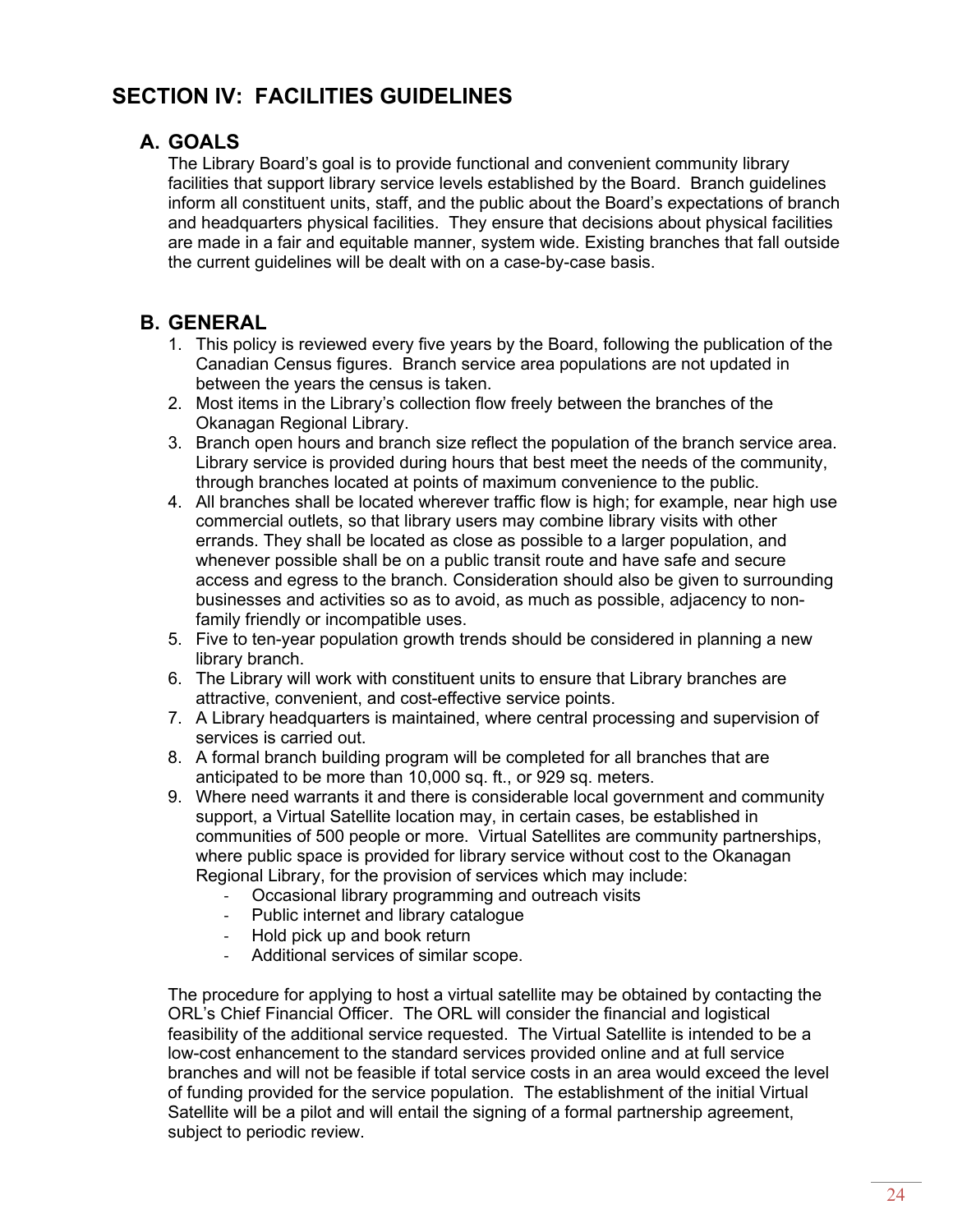# **C. BRANCH TYPE: DEFINITIONS**

#### **System Resource Centre**

The Okanagan Regional Library maintains a single system resource centre in the largest community in the Okanagan Regional Library. A Resource Centre operates as a community branch and provides in-depth reference services to all ORL customers and branches. The branch houses a larger reference collection and serves as a depository for low use circulating collections. Library services unique to the Resource Centre may be offered and made available to customers residing throughout the library district. A System Resource Centre is open seven days and 60 hours per week.

#### **Urban Neighbourhood Branch**

Urban Neighbourhood Branches are located within municipalities with a service area population of at least 75,000. They must be a minimum of five kilometers from any other branch. The minimum population served by an Urban Neighbourhood branch is 25,000. This type of branch is open a minimum of 48 hours per week.

#### **Community Branch**

Urban community branches are situated a minimum of 10 kms. from another branch. They serve a population of 5,000 or more people.

#### **Rural Community Branches**

Rural community branches are situated a minimum of 20 kms. from another branch. They serve a population of between 2,000 and 5,000 people. The minimum population for a new branch to be considered by the Board is 2,000 people.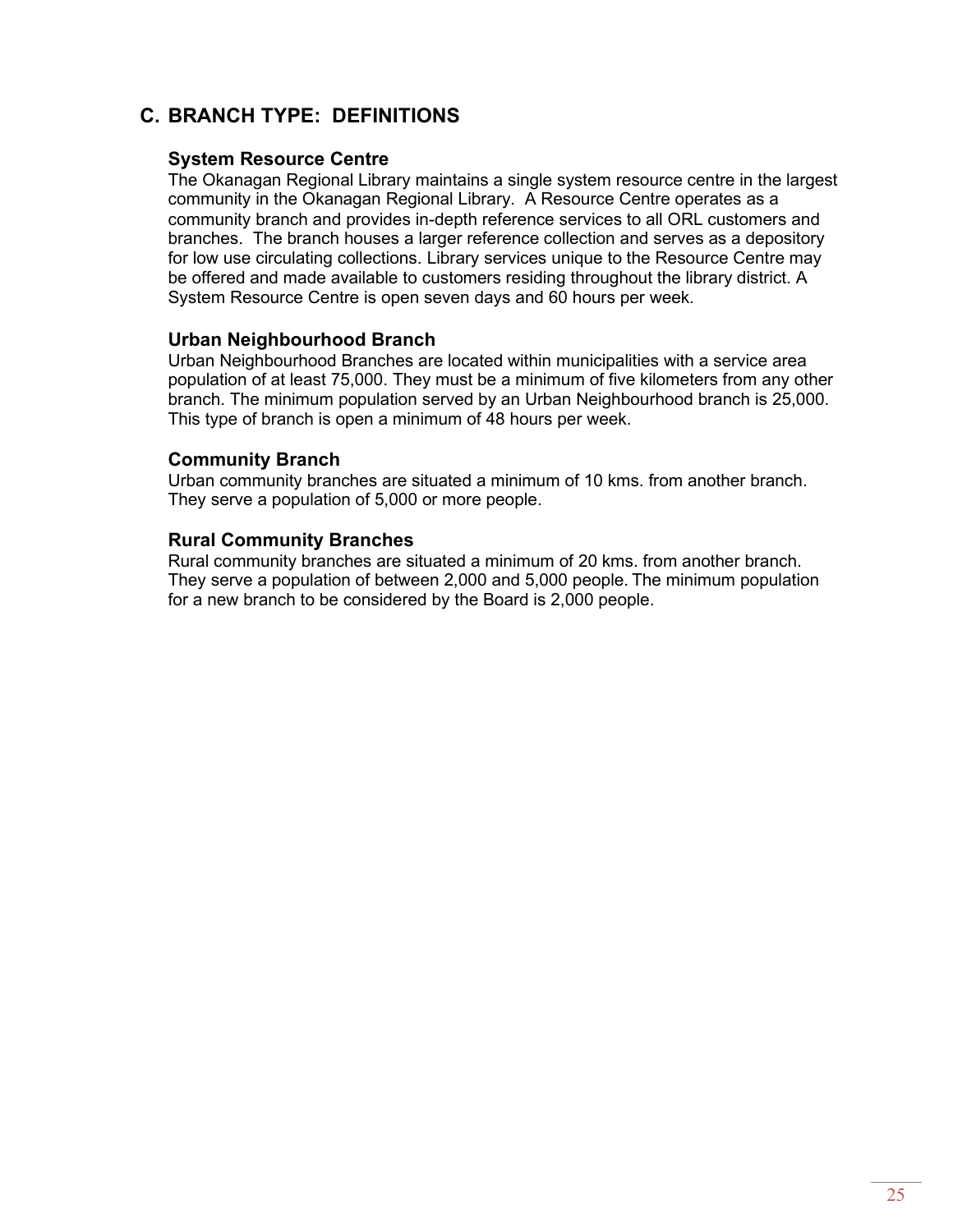# **D. BRANCH SIZE**

- 0.75 sq. ft. per person is allocated for the System Resource Centre.
- 0.50 sq. ft. per person is allocated for all other branch types.

# **E. BRANCH OPEN HOURS**

Branch open hours are based on the Branch Service Area population.

| Population of Service Area: | <b>Weekly Open Hours:</b> |
|-----------------------------|---------------------------|
|                             |                           |
| 2,000 to 3,499              | 20                        |
| 3,500 to 4,999              | 25                        |
| 5,000 to 7,499              | 30                        |
| 7,500 to 9,999              | 35                        |
| 10,000 to 14,999            | 40                        |
| 15,000 to 24,999            | 48                        |
| 25,000 to 49,999            | 52                        |
| Over 50,000                 | 60                        |
|                             |                           |

# **F. BRANCH DELIVERIES**

Weekly branch deliveries are based on annual circulation.

| <b>Under 40,000</b> |   |
|---------------------|---|
| $40,000 - 99,999$   | 2 |
| $100,000 - 199,999$ | 3 |
| $200,000 - 399,999$ | 4 |
| Over 400,000        | 5 |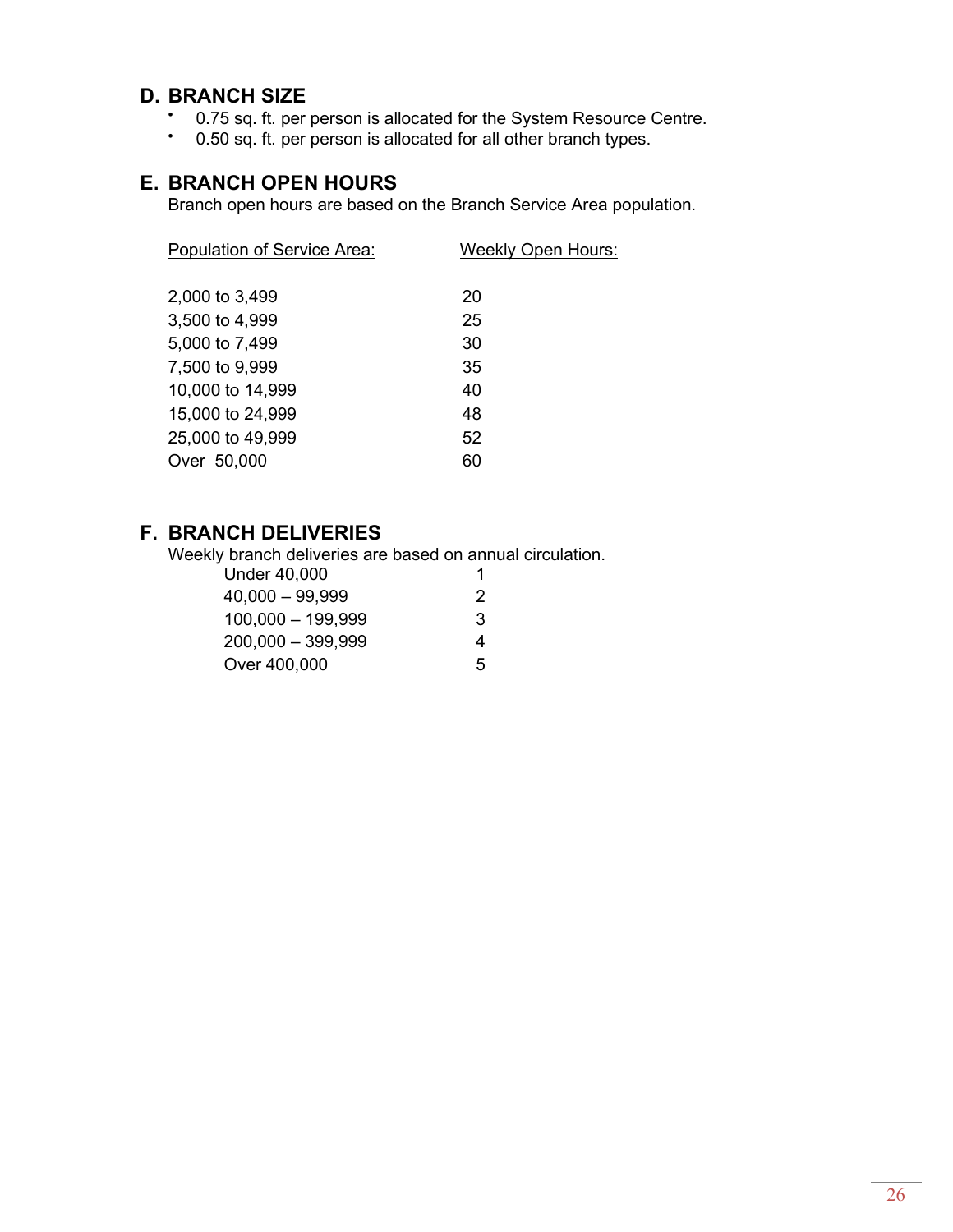# **G. BRANCH FURNISHINGS AND EQUIPMENT**

The Library provides equipment, furniture, and fixtures in the staff areas of a branch. All Headquarters equipment is purchased by the Okanagan Regional Library. All equipment and furnishings must meet the ergonomic standards set by the Workers' Compensation Board of BC.

# **NEW BRANCHES | MAJOR RENOVATIONS**

The constituent unit in which the Library branch is located is responsible for funding the original purchase cost of any furniture and fixtures necessary to provide library service in the public area of their branch. This shall apply to newly constructed and substantially renovated spaces. Such furnishings and fixtures shall become the property of the Library, and shall be capitalized and amortized on the financial statements of the Library, as per Library accounting policies.

In such a case, the constituent unit in which the library branch is located may approach surrounding neighbours who use this branch, to share in these costs as branch service areas may include parts of more than one constituent unit. Branch usage information is available to assist with this process to ensure that each constituent unit's share of furniture and fixture cost reflects relative usage of a branch. Such arrangements are between the constituent units, independent of the Library.

# **ONGOING MAINTENANCE|REPLACEMENT**

In the case of day-to-day maintenance and replacement of existing public furniture and equipment the ORL is responsible. The ORL will use funding from the branch furniture and equipment budget to address these needs as they arrive.

The branch furniture and equipment budget funds an active operating reserve, which can be used for the purchase of furnishings, equipment, or minor facilities improvements in library branches. Where appropriate, the ORL will pursue bulk purchasing to reduce costs. While recognizing that purchasing may be project based or cyclical, the general intent will be to maintain all branches at an equitable level and ensure that spending is fairly distributed over time and reflects local inputs. To this end, spending will be tracked and reporting will be available during the annual budget process. Project and purchasing priorities will be determined by operational needs, board policy, and approved strategic or facilities plans.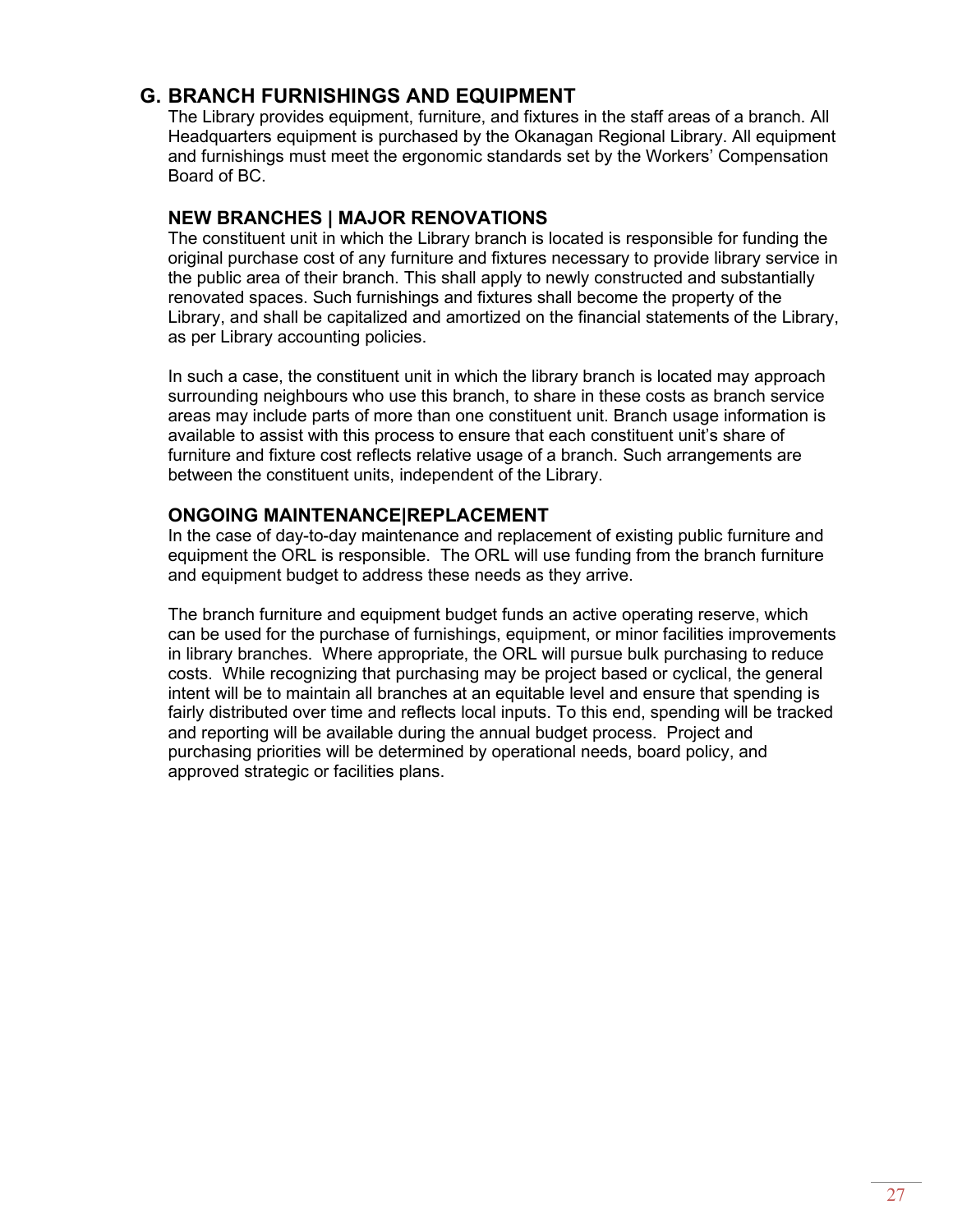# **H. BRANCH EXTERIORS**

- 1. Each branch should have a welcoming exterior with signage that is visible from a distance of 50 feet or 15.24 meters. Should a branch be closed all signage shall be removed.
- 2. Exterior signage will be consistent in colour, font, and wording, and include the ORL logo incorporating the words "Okanagan Regional Library" and the name of the Branch, as determined by the Okanagan Regional Library Board. All branches must be wheelchair accessible. Access should include a fully automated door at the public entranceway, or at a minimum, a handicapped access button.
- 3. All branches must have a non-public exterior door with a loading zone so that the Library van has easy access to the branch. This exit will also be used as an emergency exit. In larger branches, a loading dock is required.
- 4. Branches should have exterior access through book slots into a fireproof book drop room, or a flameproof locking book drop, so that library users may return books when the Library is closed. Ease of access for library customers and staff to these book drops is important. Drive up access to book drops is preferred.
- 5. Exterior lighting for safety and convenience is required.
- 6. Landscaping should not create concealed areas that are prone to vandalism, or require excessive maintenance. Xeriscaping will be used wherever possible.
- 7. Adjacent parking the Library requires one parking space per 250 square feet or  $23.2m<sup>2</sup>$  of building space for most branches. Branches-over 10,000 sq. feet or 929 sq. meters require one parking space for each 400 sq. feet or 37.2 sq. meters of building space. Additional designated staff parking is preferred. Parking lots should be paved. Bicycle racks should be provided at each branch.
- 8. The basic module for constructing libraries should be 30 feet by 30 feet or 9.144 meters by 9.144 meters.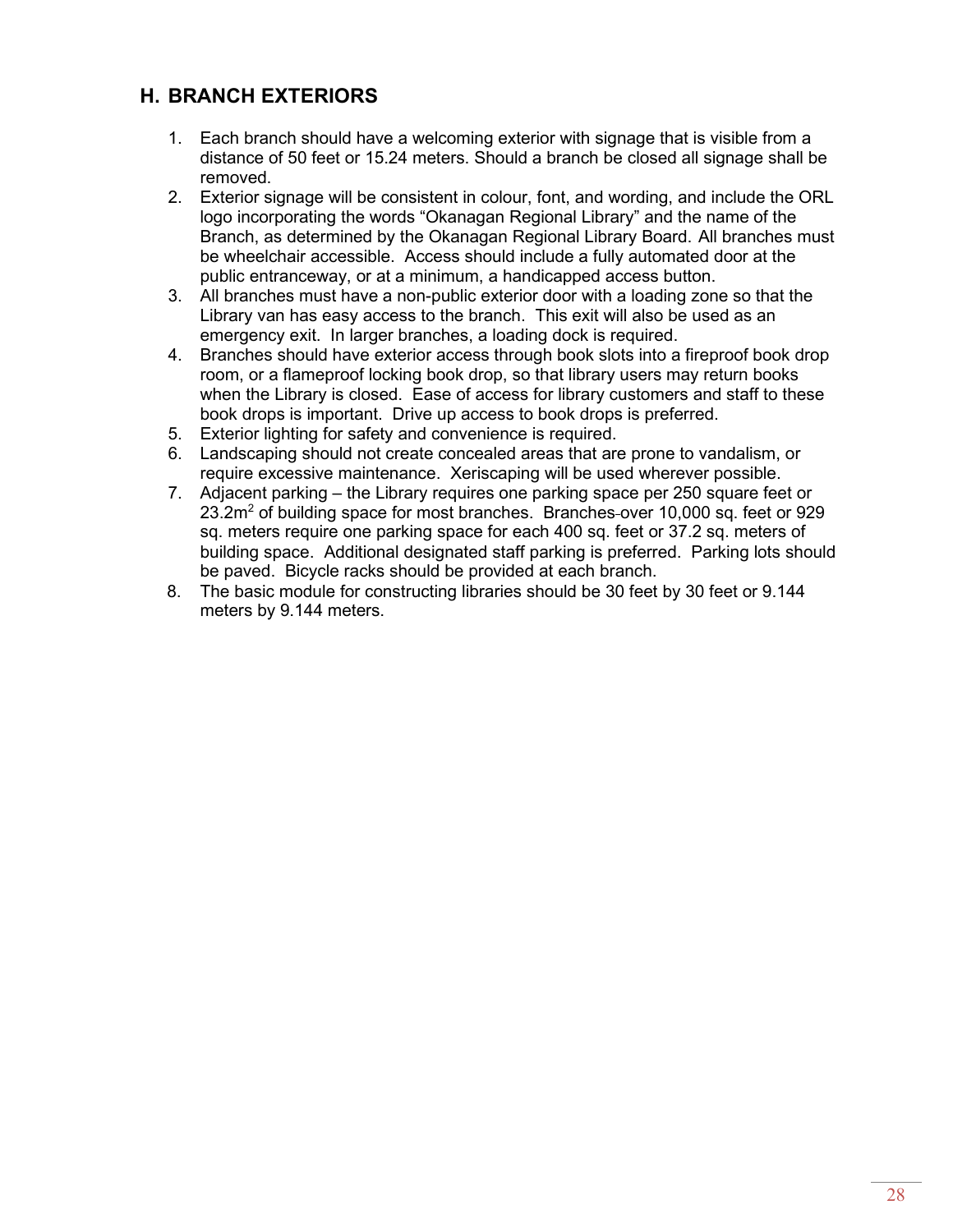# **I. BRANCH INTERIORS**

- 1. Branch interiors should be welcoming and attractive. Branch interiors should be safe, comfortable, and convenient for the public and for staff. Interiors are designed to allow for flexible use, to accommodate changing technology, and reflect to changing community needs.
- 2. The facility must be efficient and flexible, with a minimum of structural barriers and irregular geometry. Extensive and easy access to power and data throughout the building is required.
- 3. The facility must be fully wheelchair accessible for both staff and public, as per the B.C. building code.
- 4. Facilities will have non-slip flooring. Branch size, acoustics, and local weather conditions are considered in choosing branch flooring.
- 5. Lighting in book stack areas must be evenly distributed from the end of one book stack area to the other, and from the top to the bottom of the book stack. A minimum of 50 to 60-foot candles are required at desk height.
- 6. Northern natural light is preferred. South, east, and west windows may be reduced in size, changed in shape, or may require exterior shading, blinds, or window tinting to reduce glare and heat gain.
- 7. An HVAC system is required for each facility.
- 8. Each branch should have a staff room and staff toilets appropriate for the number of staff in the branch.
- 9. Each branch has an area specifically designated for the shipment of library material,
- 10. Interior signs are highly visible and of uniform design.
- 11. Libraries should be a single floor, at ground level. Libraries over 20,000 square feet or 1,858 sq. meters may be considered for a second floor.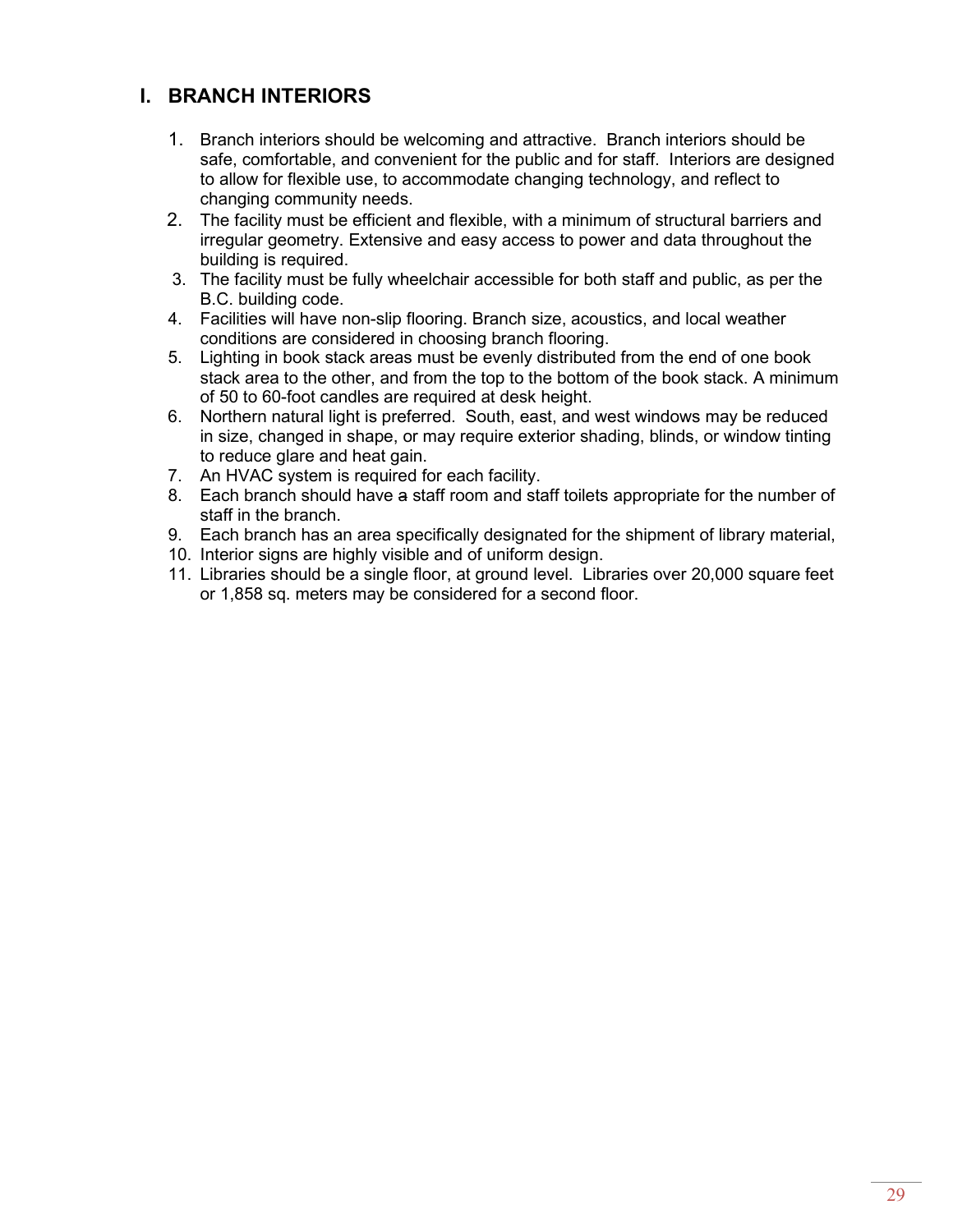# **SECTION V: MATERIALS**

# **A. INTRODUCTION**

The purpose of the Okanagan Regional Library Materials Policy is to guide staff and to inform the public about the principles upon which selection of materials is carried out. The policy is subject to review at all times and should be carefully reviewed at least every five years.

### **B. INTELLECTUAL FREEDOM**

The Okanagan Regional Library endorses the Statement on Intellectual Freedom and Libraries adopted by the Canadian Federation of Library Associations.

The Canadian Federation of Library Associations recognizes and values the Canadian Charter of Rights and Freedoms as the guarantor of the fundamental freedoms in Canada of conscience and religion; of thought, belief, opinion, and expression; of peaceful assembly; and of association.

The Canadian Federation of Library Associations supports and promotes the universal principles of intellectual freedom as defined in the Universal Declaration of Human Rights, which include the interlocking freedoms to hold opinions and to seek, receive and impart information and ideas through any media and regardless of frontiers.

In accordance with these principles, the Canadian Federation of Library Associations affirms that all persons in Canada have a fundamental right, subject only to the Constitution and the law, to have access to the full range of knowledge, imagination, ideas, and opinion, and to express their thoughts publicly. Only the courts may abridge free expression rights in Canada.

The Canadian Federation of Library Associations affirms further that libraries have a core responsibility to support, defend and promote the universal principles of intellectual freedom and privacy.

The Canadian Federation of Library Associations holds that libraries are a key institution in Canada for rendering expressive content accessible and affordable to all. Libraries are essential gateways for all persons living in Canada to advance themselves through literacy, lifelong learning, social engagement, and cultural enrichment.

Libraries have a core responsibility to safeguard and facilitate access to constitutionally protected expressions of knowledge, imagination, ideas, and opinion, including those which some individuals and groups consider unconventional, unpopular or unacceptable. To this end, in accordance with their mandates and professional values and standards, libraries provide, defend and promote equitable access to the widest possible variety of expressive content and resist calls for censorship and the adoption of systems that deny or restrict access to resources.

Libraries have a core responsibility to safeguard and foster free expression and the right to safe and welcoming places and conditions. To this end, libraries make available their public spaces and services to individuals and groups without discrimination.

Libraries have a core responsibility to safeguard and defend privacy in the individual's pursuit of expressive content. To this end, libraries protect the identities and activities of library users except when required by the courts to cede them.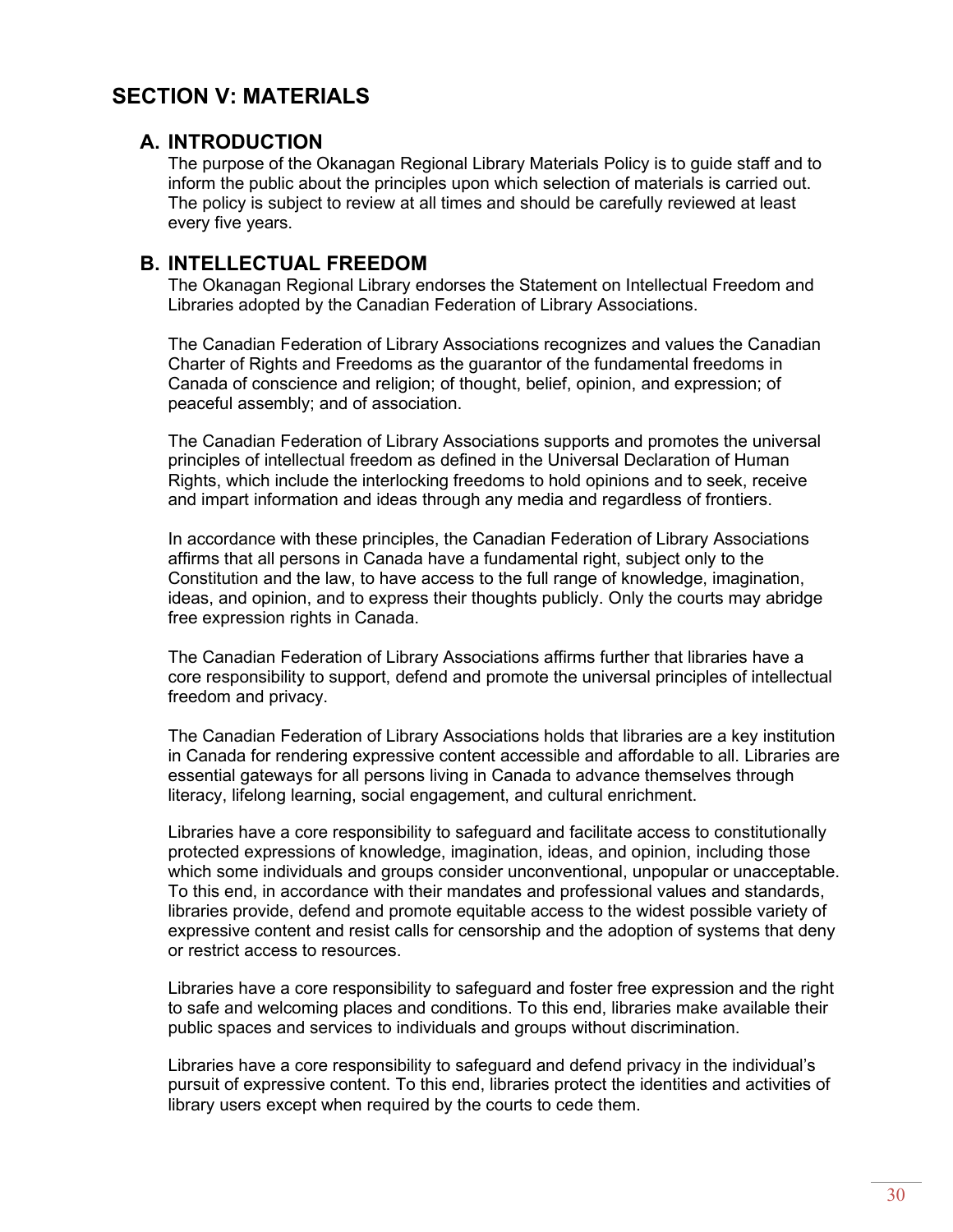Furthermore, in accordance with established library policies, procedures and due process, libraries resist efforts to limit the exercise of these responsibilities while recognizing the right of criticism by individuals and groups.

Library employees, volunteers and employers as well as library governing entities have a core responsibility to uphold the principles of intellectual freedom in the performance of their respective library roles.

The library collection also should be representative of a diverse and inclusive population, as reflected by the Canadian Federation of Library Association's Position Statement on Diversity and Inclusion:

*The Canadian Federation of Library Associations (CFLA-FCAB) believes that a diverse and pluralistic society is central to our country's identity. Libraries have a responsibility to contribute to a culture that recognizes diversity and fosters social inclusion.*

*Libraries strive to deliver inclusive service. Canada's libraries recognize and energetically affirm the dignity of those they serve, regardless of heritage, education, beliefs, race, religion, gender, age, sexual orientation, gender identity, physical or mental capabilities, or income.*

*Libraries understand that an acceptance of differences can place individual and collective values in conflict. Libraries are committed to tolerance and understanding. Libraries act to ensure that people can enjoy services free from any attempt by others to impose values, customs or beliefs.*

Internet access and use is covered by the Library's Internet Use policy

#### **C. GENERAL PRINCIPLES**

All materials are part of a single system-wide collection. Overall responsibility for, and authority over, the collection rests with the Chief Executive Officer or delegate.

Most materials can be requested or rotated for use at any branch and will remain at that branch until re-requested or rotated again.

In selecting materials, the Library strives to provide content that supports the Library's Strategic Plan. Materials selected will support popular demand, diversity of our communities, and lifelong learning

The Library will acquire or provide access to diverse materials in print and non-print formats to meet its objectives.

The Library recognizes its role as a supplementary source of information and enrichment for students and independent learners of all ages, but it does not purchase textbooks unless they are the most appropriate source of information on a subject of interest to the general community.

The Library welcomes suggestions from the public for the purchase of library materials. All library materials are collected under the terms of the Okanagan Regional Library Materials Policy.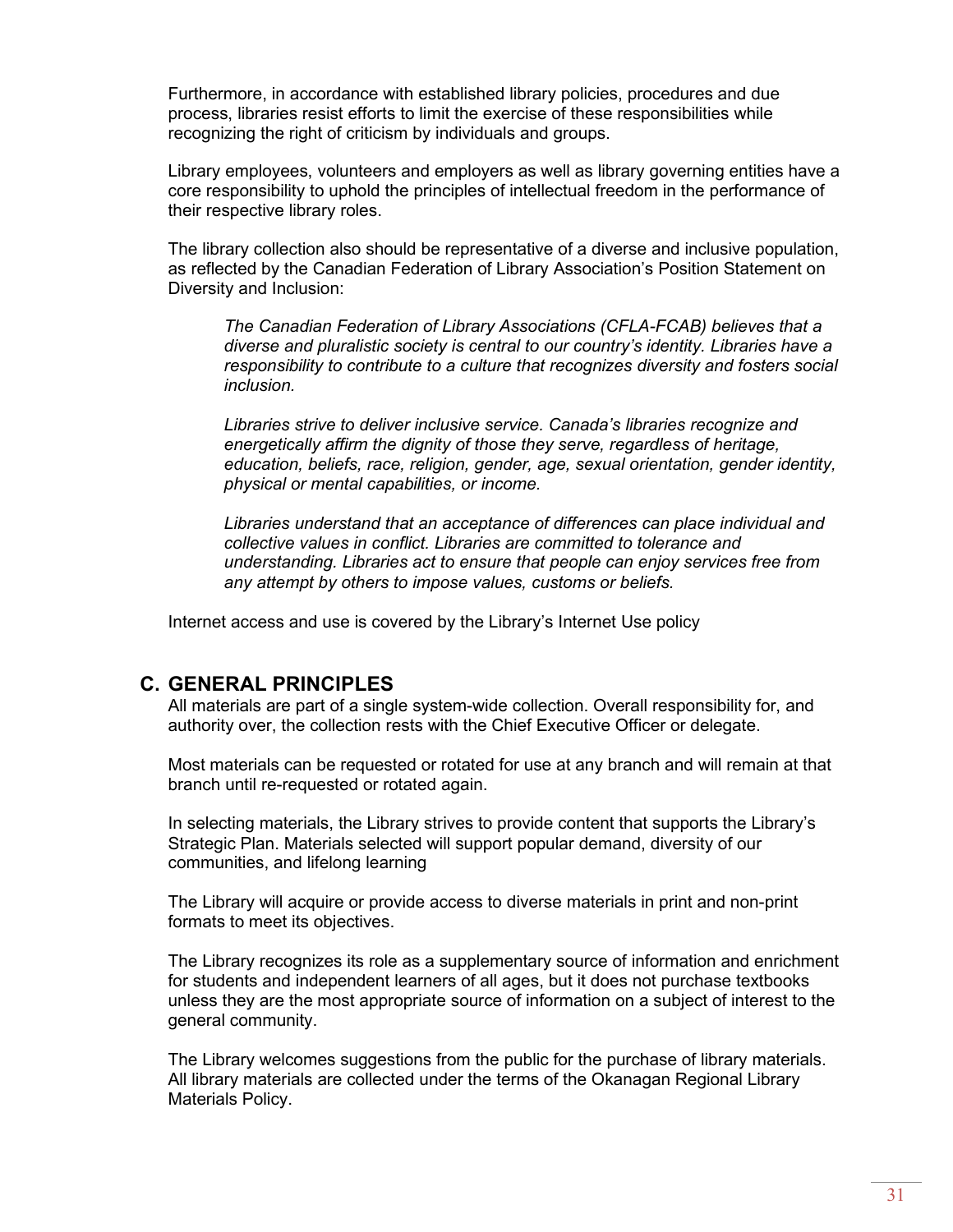Maintenance of permanently segregated collections representing a particular viewpoint are not permitted.

Materials that are no longer useful in the light of stated Library objectives will be systematically weeded from the collection according to accepted professional practices. De-selected materials will be disposed of at the discretion of the Chief Executive Officer or delegate.

# **D. COLLECTION GUIDELINES**

### **Print Collection**

Branches with a service area population of more than 7,500 should house two print volumes per capita. Branches with a population of less than 7,500 should house three volumes per capita. 25% to 30% of the print collection shall be junior and young adult materials.

# **Periodicals**

Large branches should house .006 subscriptions per capita. Small branches with a population of less than 7,500 should house .008 subscriptions per capita. Satellite branches should house .004 subscriptions per capita.

#### **Electronic Resources and Reference**

Criteria for selection of electronic resources and reference materials are included in the Reference Collection Development Guidelines.

# **E. SELECTION POLICY**

#### **Authority**

Final authority for the determination of policy in the selection, acquisition and deselection of materials is vested in the Okanagan Regional Library Board.

#### **Responsibility**

Ultimate responsibility for materials selection rests with the Chief Executive Officer or delegate, who operates within the framework of policies determined by the Regional Library Board.

#### **Selection Criteria**

- Quality of work, which may be based on reviews from professional journals and other review sources, or on the judgement of Collections Librarians
- Current and anticipated popular demand
- Materials that provide better accessibility to works for people with perceptual, physical, or visual disabilities
- Date of publication
- Suitability of format, and physical durability of format
- Relevance to community needs, and relevance to the experience and interests of diverse populations
- For a diverse and inclusive collection, material by authors/creators from underrepresented groups,
- Suitability of subject and style for intended audience, including accuracy, clarity, originality, innovation and presentation and currency of information
- Representation of important movements, genres, trends and cultures
- Relationship to the existing collection and other materials on the subject Reputation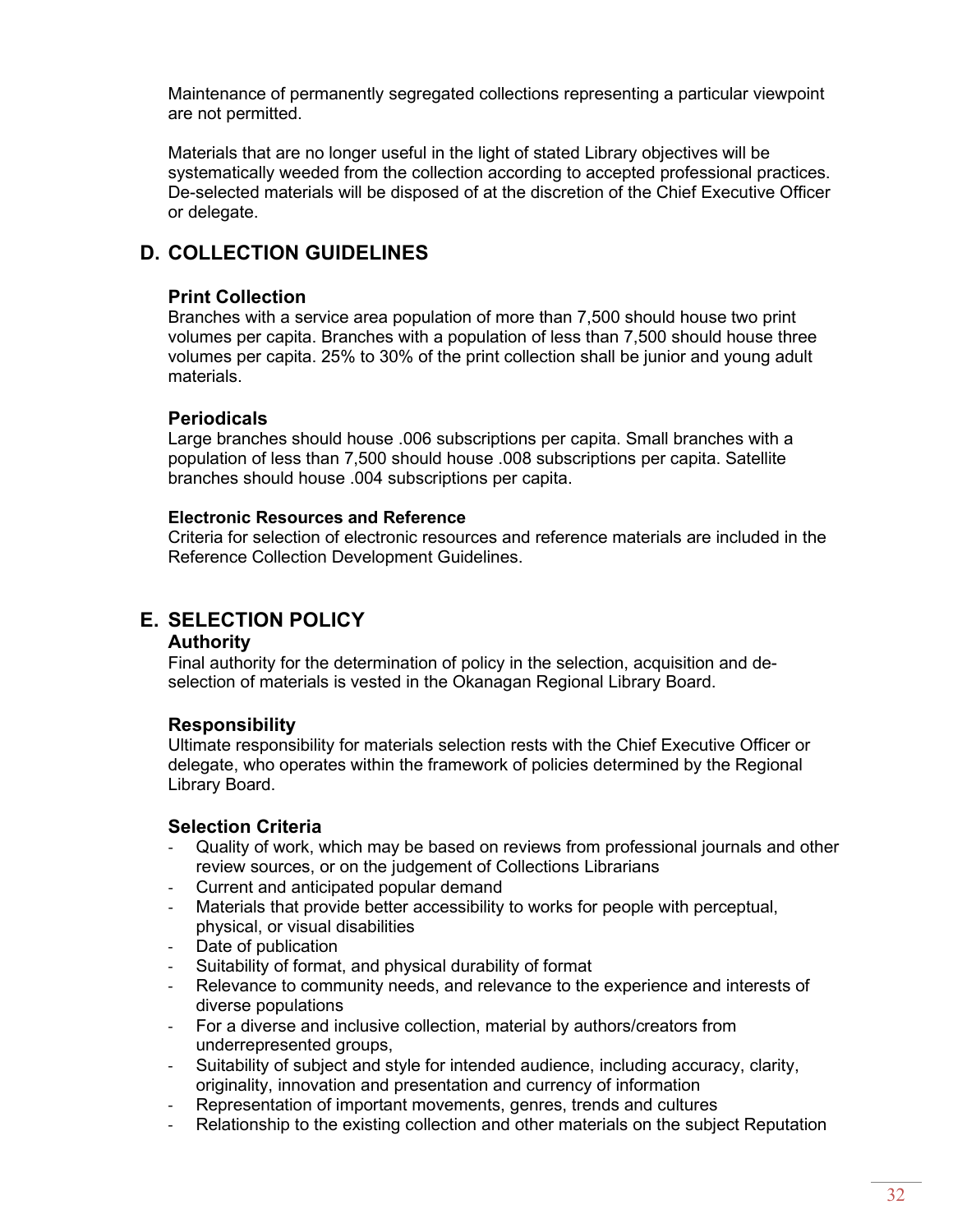and/or significance of the work and creator/ producer and/or the publisher

- Clarity, quality, accuracy and logical presentation
- Budgetary and space priorities (including cost of specific formats).

The Library will attempt to make available a wide diversity of views and expressions in keeping with the Statement on Intellectual Freedom and Libraries adopted by the Canadian Federation of Library Associations. The Library does not advocate the ideas and opinions found in its collection.

Materials may be excluded for inaccurate information, intent to promote hatred or intolerance, and content that is too limited or specialized in focus. For controversial issues, variety and balance of opinions are sought whenever available, subject again to accuracy of the content. The Library does not purchase, retain, or make accessible in its collections resources in violation of the statutes of Canada or British Columbia.

The Library recognizes that some material in the collection may be controversial or offensive to some customers. Library staff may be able to assist customers in choosing materials, but library customers have ultimate responsibility for what they decide to borrow.

#### **Parental Responsibility**

Monitoring of a child's use of the Library is the responsibility of the parent or legal guardian. Selection of materials for the adult collection is not restricted by the possibility that children may obtain materials that their parents consider inappropriate. The Library believes in the freedom of the individual, and the right and obligations of parents to develop, interpret and maintain their own code of values within the family.

#### **Review Process**

Notwithstanding the Okanagan Regional Library Board's adherence to the Statement on Intellectual Freedom and Libraries adopted by the Canadian Federation of Library Associations, in the event that any individual or group has an objection to any of the selection decisions, a Request for Reconsideration of Material may be made. This request must be made on the prescribed form, a copy of which is appended to and forms part of this Materials Policy. It will be pointed out to the person making the request that the Okanagan Regional Library endorses the Statement on Intellectual Freedom and Libraries adopted by the Canadian Federation of Library Associations. A letter detailing the Library's decision will be sent in response to any Request for Reconsideration of Material.

#### **Duplication**

Multiple copies of materials are a practical necessity in a regional library system.

#### **De-selection**

The goal of de-selection, or weeding, is to maintain a useable collection that responds to the needs of Library customers. The following factors contribute to the need for ongoing de-selection:

- Customer demand for new materials
- Shelf space needed to accommodate new materials
- The desirability of highlighting new materials.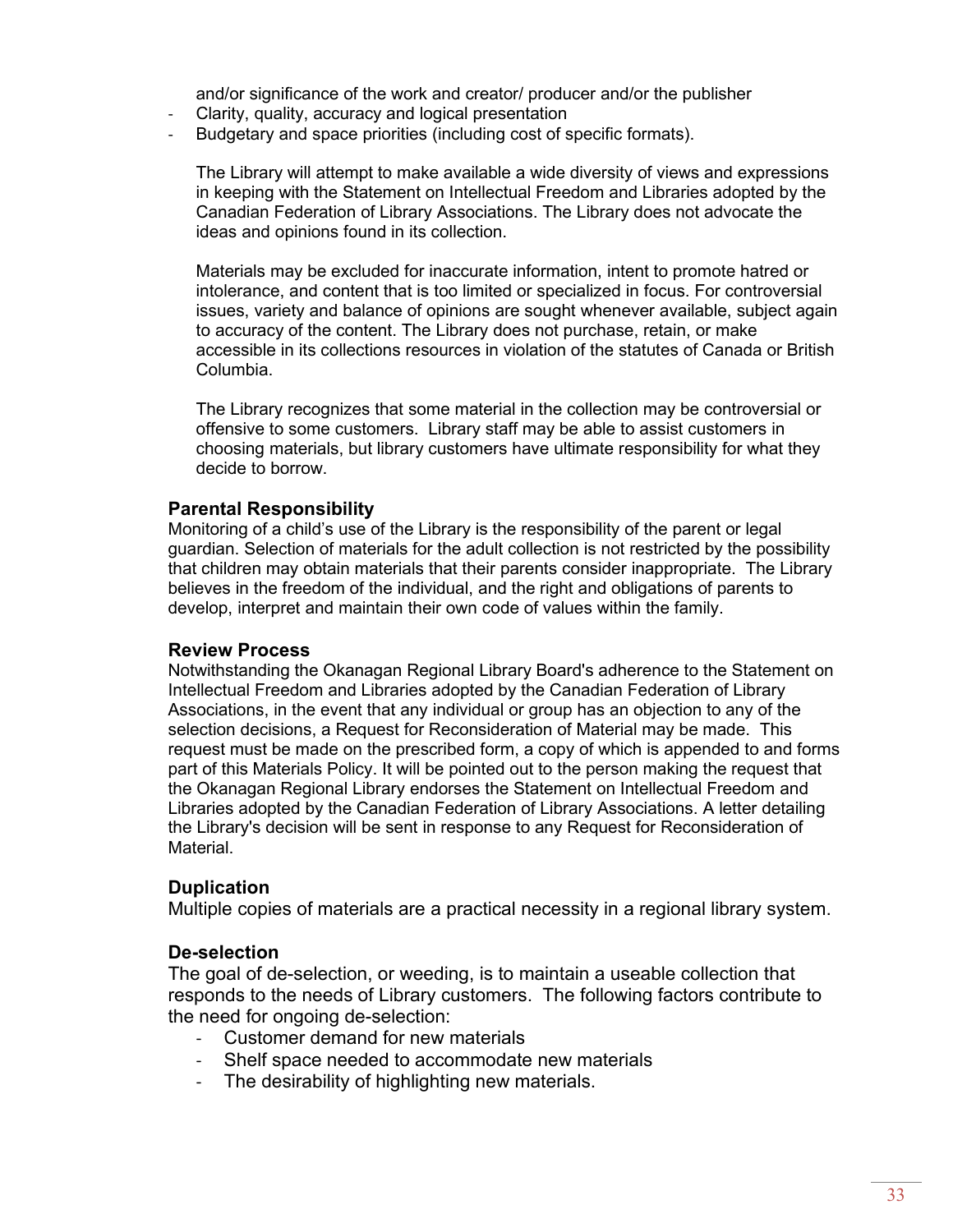# **De-selection Criteria**

Unless of other value to the Library collection, the following material will be de-selected:

- Worn material that is dirty, brittle, or yellow; material with missing pages, frayed binding, broken backs, or dirty or dingy covers; material with missing or damaged components
- Superfluous or duplicate material; old editions unless still of value; highly specialized items when the collection contains more up-to-date material on the same subject
- Material with poor content: containing dated information, or information that is proven incorrect; or material superseded by new, revised, expanded, or otherwise improved editions
- Material based on criteria in Weeding Guidelines used by staff, except items that are out of production yet likely to be of use, or items deemed to be classics and still in demand
- Material that, according to circulation data, is not being used by Library customers.

# **F. SALE OF WITHDRAWN MATERIALS**

#### **Goals**

To allow community groups, such as Friends of the Library, to raise money towards the enhancement of local and regional library services through book sales.

To allow the Library to raise money from the disposal of withdrawn library materials, so that money will be available for items not normally appearing in the budget. Costs and profits shall be on a 60% (Friends of the Library) and 40% (Okanagan Regional Library) basis.

# **Criteria for Book Sales**

- The Library shall stockpile withdrawn material for the purpose of stocking book sales. No charge shall be made for this service. Items will be allocated for sales on a first come, first served basis.
- A community group shall be charged for the transportation of materials from the Library's storage point to the point of sale, or the community group shall provide transportation.
- The community group shall be responsible for sorting, arranging, and selling library material and renting space for the sale.
- The community group shall not make a charge for its members' time.
- After costs for transportation, rental, etc. are paid, profits shall be shared on a 60- 40 basis, with 60% of the profit going to the local community group for local library improvement, and 40% going to the library system for improvements to system-wide library services.
- Should materials remain unsold after the sale, remaining materials shall be the responsibility of the community group.
- An accounting of all expenditures and revenue shall be sent to the Okanagan Regional Library at the end of each sale.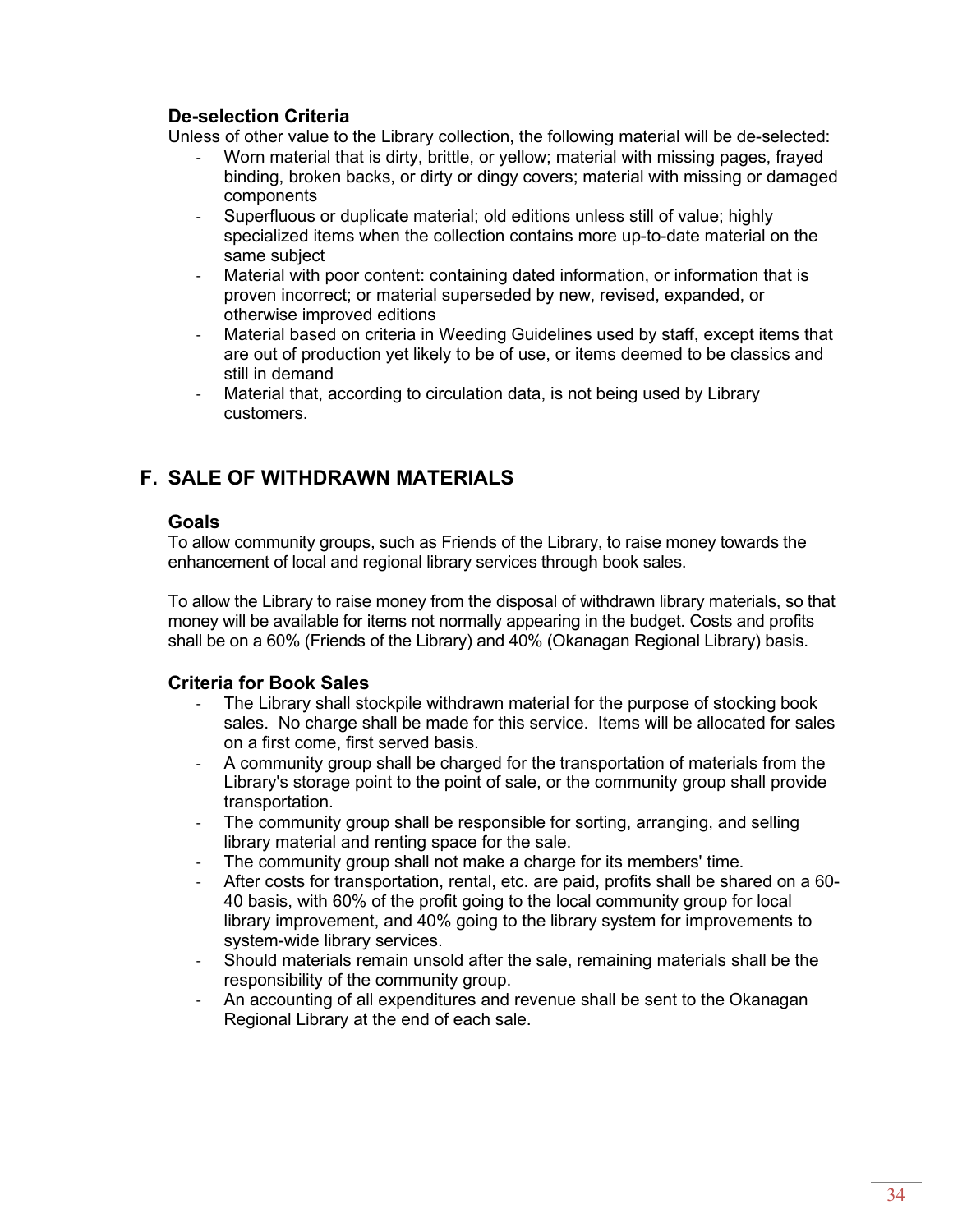# **SECTION VI: SERVICES**

# **A. GENERAL, CORE SERVICES**

Library services are basic, essential programs to which no fees will be attached. The services are based on a community's needs and the Library's budget and may include:

- An up-to-date collection of resources appropriate to the community
- Circulation of resources
- Information and Reference assistance
- Programs for children, teens, and/or adults
- Internet and wireless access

Other services may be offered if deemed appropriate and affordable.

# **B. ACCESS**

Access to some services may require possession of a membership card and borrowing privileges in good standing. Access may include, but is not limited to the following:

- Access by patrons to their circulation records
- Access to the Library catalogue
- Access to selected services that are not restricted by license or other legal requirement.

Services requiring a membership card in good standing:

- Borrowing library materials
- Access to selected services restricted by license or other legal requirement.

Where possible, the Library supports patron self-directed use of the Library collection and services.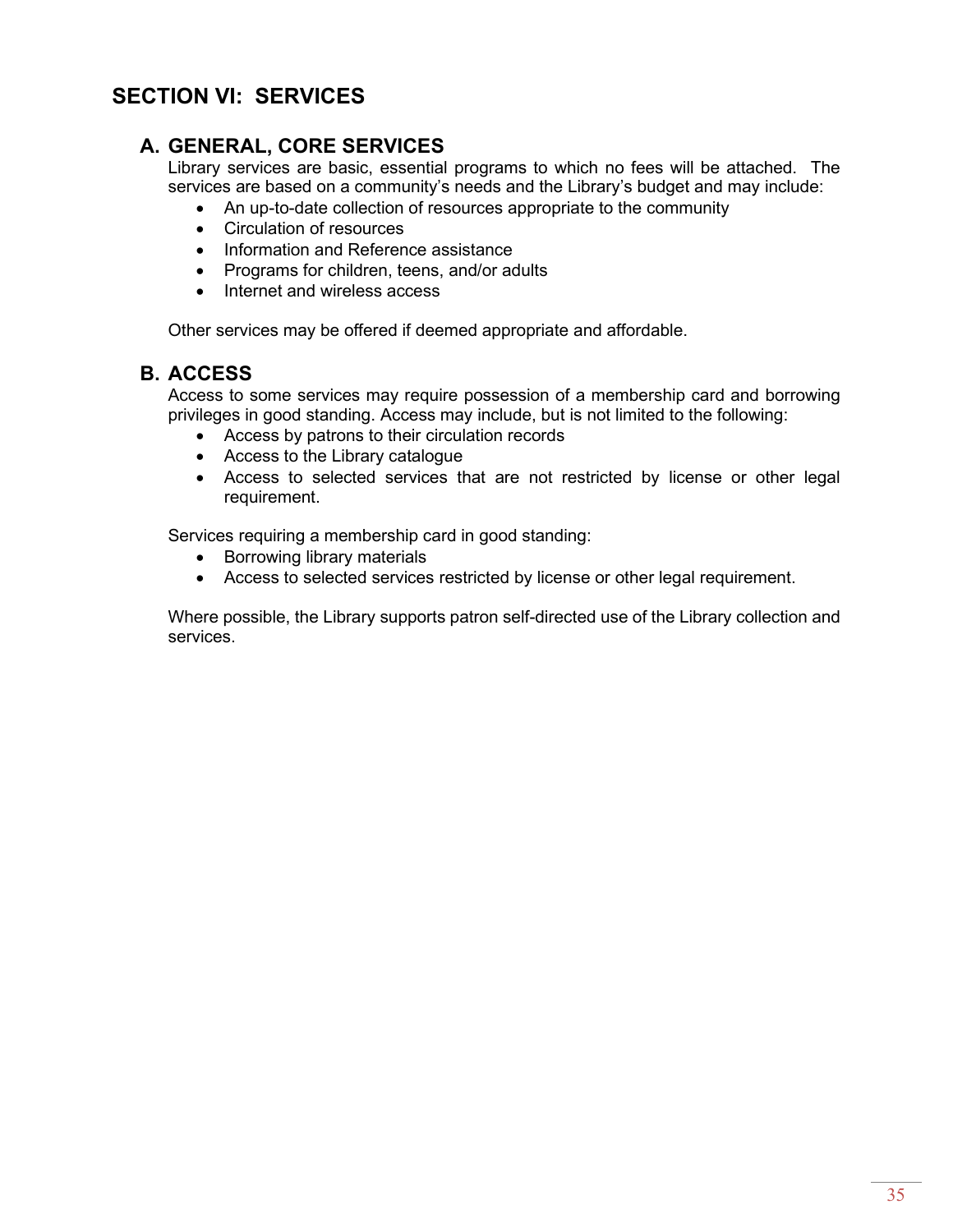# **C. CIRCULATION**

#### **General**

The Library provides a collection of materials that may be borrowed by library members.

To promote fair access to materials by members, use is limited through loan periods, and/or other borrowing restrictions.

Circulation rules for online digital resources may be set by outside bodies such as the resource vendor or the purchasing consortia.

The use of Taped Book and Daisy formatted materials is limited to qualified individuals due to copyright regulations.

It is the responsibility of the Library member, parent or legal guardian to return library materials on or before the due date.

Some materials are for in-library use only and will not be loaned.

#### **Loan Periods**

Standard Loan Period:

- 21 calendar days for most material.
- Quick Reads and Feature Films circulate for seven calendar days.

#### **Extended Loan Period**

An extended loan period of 42 calendar days (6 weeks) is offered for:

- People who are physically unable to come into the Library.
- Books-by-mail borrowers, and other borrowers living in remote areas.
- Book Club Kits.
- Interlibrary loans to other systems.
- Hospital stays (up to 6 weeks, as needed).
- Vacations (up to 6 weeks, as needed).

#### **Discretionary Loan Period**

#### **Less in-demand reference material**

Not Available for Loan:

- In-demand reference material
- Puppets
- Programming material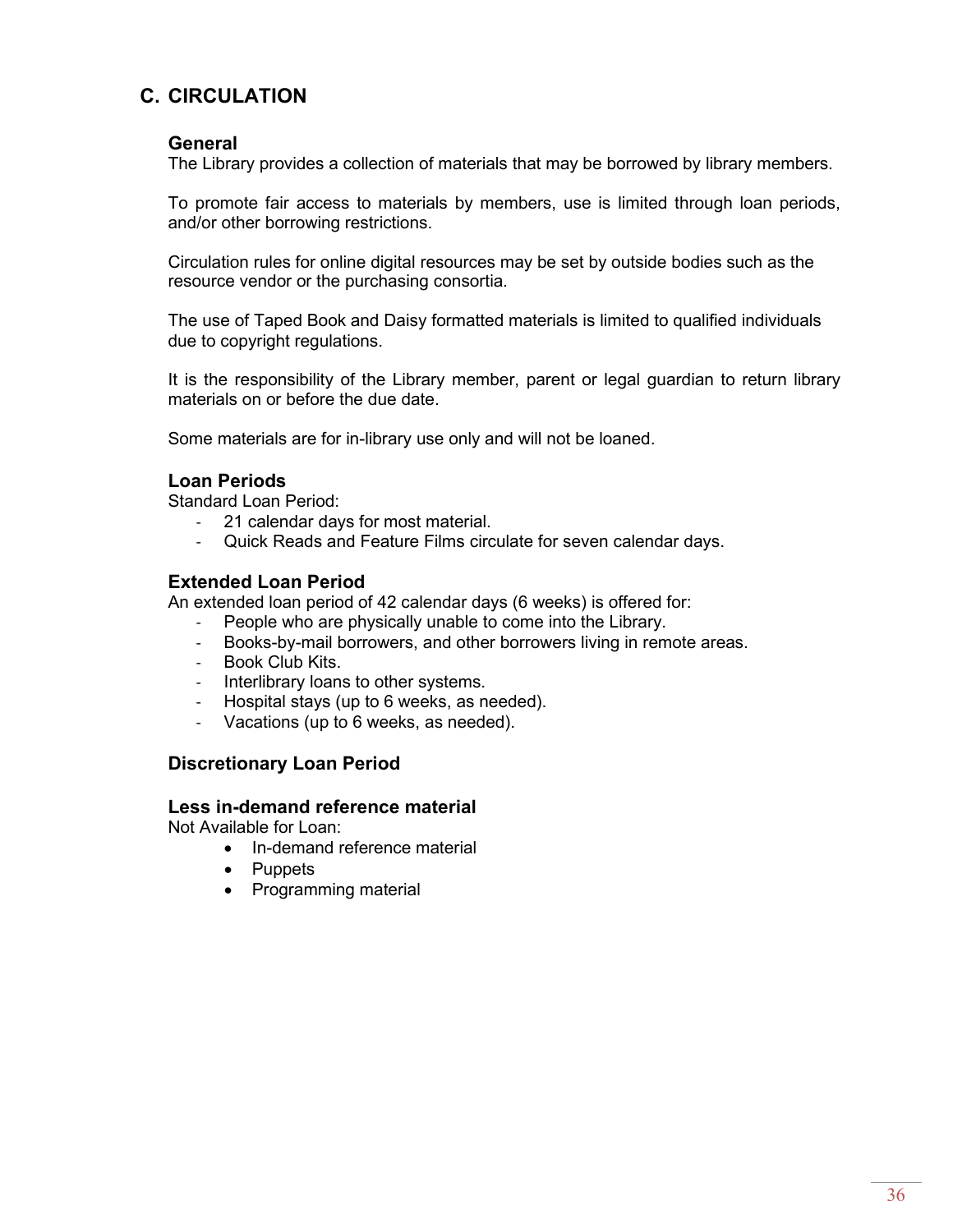#### **Loan Restrictions**

| Items on Loan       | Limit 100 items per customer record at any one time. Non-<br>residents are limited to 20 items on loan at one time.                                                                                                                                       |
|---------------------|-----------------------------------------------------------------------------------------------------------------------------------------------------------------------------------------------------------------------------------------------------------|
| Periodicals         | Current issues of periodicals are non-circulating.                                                                                                                                                                                                        |
| Taped Books/        |                                                                                                                                                                                                                                                           |
| Daisy formatted CDs | Because of contractual agreements between copyright<br>owners and non-profit audio book producers, access to<br>Taped Books and Daisy formatted material is restricted to<br>those individuals who are print disabled and registered for<br>this service. |
| <b>Donovicle</b>    |                                                                                                                                                                                                                                                           |

#### **Renewals**

Most items may be renewed twice, providing there are no holds. The following categories may not be renewed:

- Items with holds attached
- Reference material
- Quick Reads
- **Periodicals**
- Feature Films.

Telephone and Telecirc renewals, and renewals via the website are permitted. Hours for telephone renewals are set on a branch-by-branch basis.

#### **Holds/Requests:**

If customers are searching for items not available in the collections, they may complete a Suggestion for Purchase form. They will automatically be placed on the holds list if the item is purchased.

Members may place requests on any item in the Library's catalogued collection available for loan, with the exception of periodicals, and Quick Reads.

There will be no charge for the transfer of requested material from one branch to another branch within the Okanagan Regional Library System.

Requests and holds are limited to 100 items per customer record at any one time. Nonresident cards are limited to 20 holds at any one time.

Requests available for pick-up ("holds") are held for customers for seven open branch days.

Requests expire in 24 months.

#### **D. INTERLIBRARY LOANS**

Materials not in the collection may be obtained on interlibrary loan from other libraries. Direct costs only will be passed on to members using this service.

# **E. REFERENCE SERVICES**

The Library staff assists customers in obtaining information.

The Library assists customers in securing information beyond its own resources by: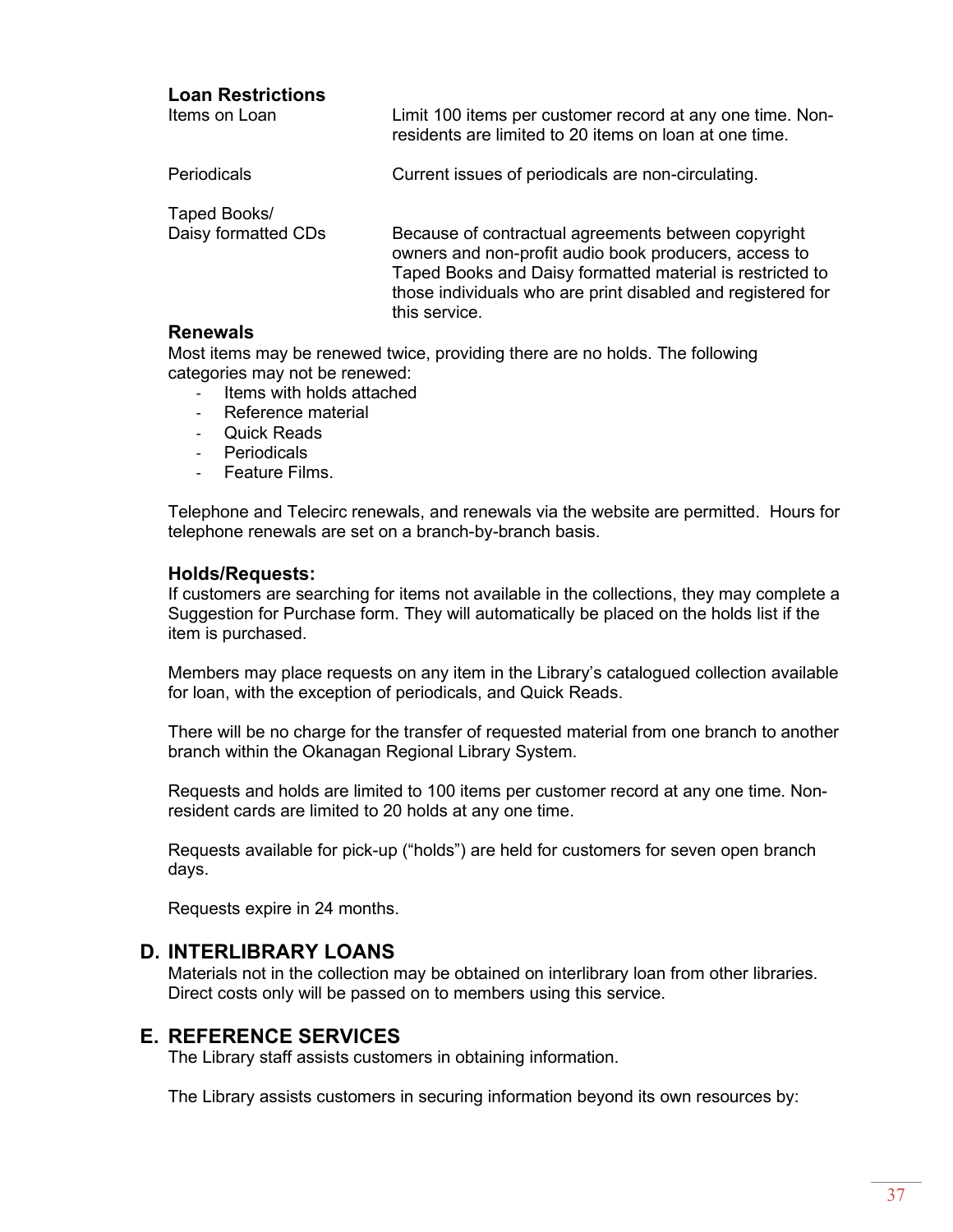- Collecting information about and referring customers to the resources of agencies, institutions, organizations, and individuals in and beyond the community.
- Borrowing from other libraries materials which are not owned by the Okanagan Regional Library and which cannot be purchased, or materials for which the demand does not justify purchase.
- Providing access to the Internet.
- Providing access to licensed databases.

# **F. SERVICES TO SCHOOLS**

The public and the school library share a common goal: to stimulate children's and young adults' interest in reading, both for information and recreation.

The school, school library and public library roles are collaborative ones. We share a client base, but we hold differing strengths in resources, skills and opportunities.

When the school and public library act as partners, discuss common problems and joint initiatives, they enhance the service each can provide to children and young adults.

#### **General**

The Library maintains a balance in its services to adults and children. The public library co-operates with, but cannot perform, the functions of school or other institutional libraries that are designed for specific needs. The Library conducts classroom visits, gives library instruction at library outlets or in classrooms in an effort to promote the full use of the public library.

#### **Materials**

The public library provides a collection of materials to independent learners of all ages.

The Library recognizes its role as a supplementary source of information and enrichment for students, but it does not purchase textbooks unless they are the most appropriate source of information on a subject of interest to the general community.

The size of the collection for school-age children and young adults may not be as extensive as the collection provided for pre-school age children, as the younger children have no other library resource available to them.

#### **Services**

The Library works closely with the schools in order to facilitate the best possible service to children and young adults.

Orientation tours provided by Library staff offer opportunities for schoolchildren and their teachers to become familiar with the materials, services and staff in the Library.

School class and other group visits are welcome when pre-arranged with staff. It may not be possible to accommodate unannounced visits by large groups. Teachers should take major responsibility at this time for assisting the children with book selection.

Library staff may visit schools as part of an informational outreach program. Contacts will be made with students, teachers, school librarians and administrators.

# **G. BOOKS-BY-MAIL**

Mail Service is given to areas inaccessible or impractical to service through a branch.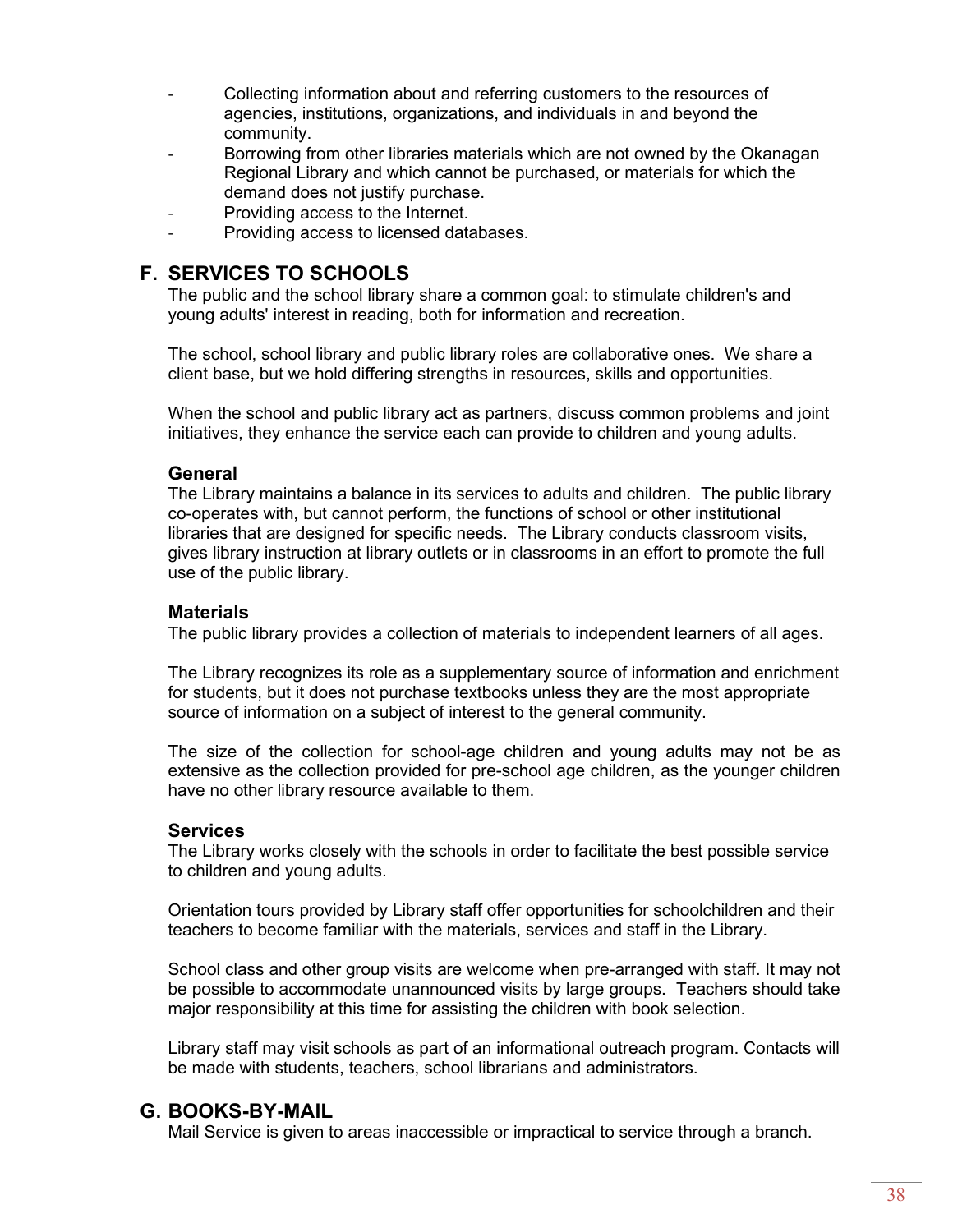# **H. HOMEBOUND**

The Library offers Homebound Service in branches with sufficient staff and volunteer resources. Homebound customers are shut-in members whose library material is selected for them and delivered to their residence by volunteers. Branch staff may assist with material selection. Shut-in customers of branches without Homebound Service, may apply to have materials selected and mailed to them by Kelowna Branch Reference staff.

# **I. INTERNET**

#### **Internet Access**

The Okanagan Regional Library provides free Internet access in each branch library, as a part of its goal to provide to all residents cultural, educational, and recreational resources. Access may be provided through Internet workstations in a branch, or through wireless connections for laptop users.

#### **Disclaimer**

The Internet is an unregulated worldwide environment. It contains information and opinions that range from reliable and authoritative to controversial and extremely offensive. Some information found on the Internet may not be accurate, complete, or current, and each user must assess the validity of the information found. The Library does not monitor and has no control over Internet content. The Library is not responsible for damages, fees or security associated with the use of the Internet. The Library cannot guarantee security and confidentiality of any transaction, particularly e-commerce transactions.

#### **Access**

Decisions regarding the number and placement of Internet workstations will be made on the basis of space availability, telecommunications capability, overall library priorities, and available funding.

Patron login (library barcode and password) may be required for Internet use. Internet access for non-library members is allowed, depending on availability, through "internet only" cards.

Daily time limits on the use of workstations are in use, to assist the library to meet customer demand.

As filters are not foolproof, and each person's values are different, the library does not provide a commercial content filter on Internet workstations.

#### **Parental Responsibility and Child Safety on the Internet**

Parents or legal guardians are responsible for their children's use of the Internet. Parents are encouraged to work closely with their children in selecting and viewing material that is consistent with personal and family values and boundaries.

#### **Information Storage**

The Library does not store information on an individual's use of the Internet, online databases, or other products, except for generic statistics used to measure the overall use of Internet access, and for planning any changes in the service provided.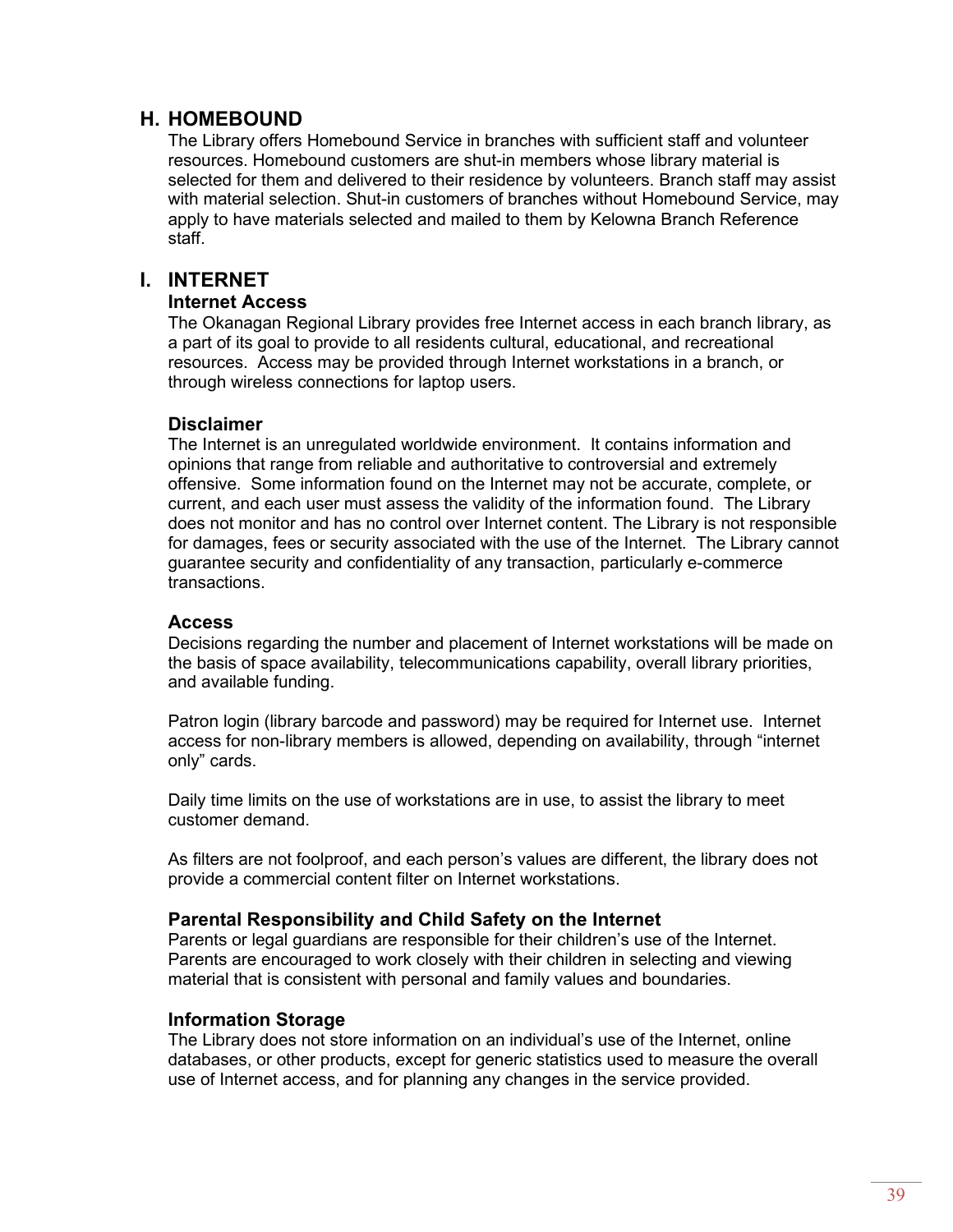# **Restrictions**

- 1. Internet users are subject to federal and provincial legislation related to Internet use, including the provisions of the Criminal Code regarding obscenity, child pornography, sedition, and the incitement of hatred, and the Canadian Copyright Act.
- 2. The Library's computers are located in public areas shared by Library users of all ages, backgrounds, and sensibilities. Individuals are asked to consider other Library users when accessing the Internet from public workstations. Library staff members are authorized to ask Internet users to stop using the Internet if they are disturbing others.
- 3. Internet users must respect the legal protection provided by copyright and the licensing requirements of programs and data.
- 4. Users must not violate the privacy of any other user.
- 5. Users must not install software or run any programs on the Library's computer equipment that has not been installed by Library staff. Users should not develop or use programs that infiltrate a computer or computer system and/or damage or alter the software components of a local or remote computer or computing system.
- 6. No alteration, damage or destruction of the Library's computer hardware is permitted.
- 7. Users must use their own Library card and PIN to access to the Internet, and may not use a card belonging to someone else, even with that person's permission. Library cardholders will be held responsible for any misuse of the workstations caused by any person logged in on their card. Accordingly, users must not permit others to use their card or learn their password. Users must log out at the end of every session.

Access to the Internet may be denied, when users do not comply with these policies.

# **J. INTERNET/COMPUTER INSTRUCTION**

As time permits, brief orientation and limited troubleshooting will be offered as part of the Library's ongoing reference service. As resources permit, the Library may offer more formal instruction in workshops, programs, or tutorials.

# **K. LIBRARY WEBSITE**

Access to library information, databases and services is available through the Library's website.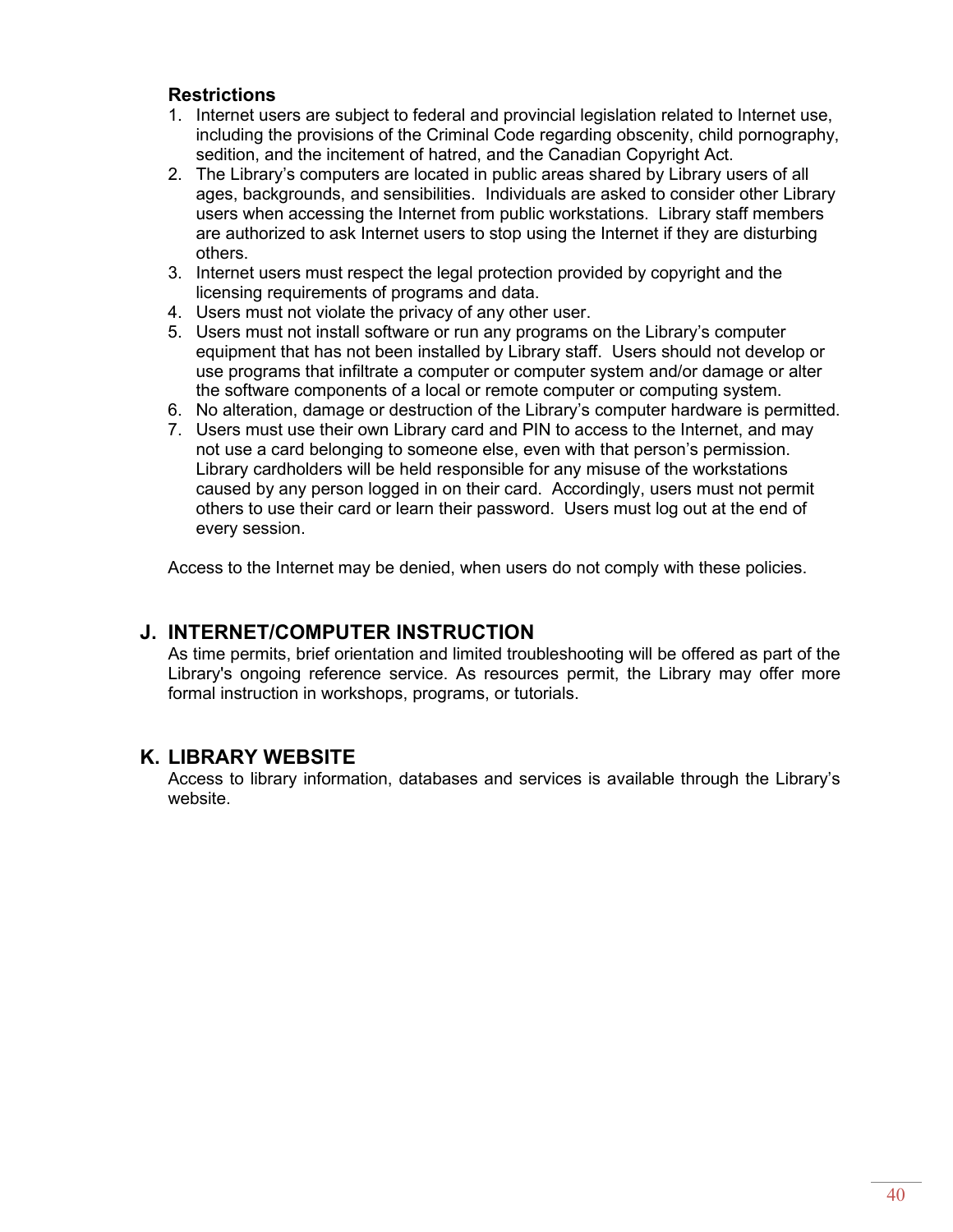# **SECTION VII: PUBLIC RELATIONS**

# **A. GENERAL**

Primary public relations goals of the Library are:

Understanding of the Library's objectives and services by governing officials, by civic leaders and by the general public.

To encourage increased active participation by the general public in the various services offered by the Library.

Publicity relating to Library Board Policy shall be the responsibility of the Board and the Chief Executive Officer.

The Board recognizes that public relations involve every person who has any connection with the Library. The Board urges its own members and every staff member to realize that she/he represents the Board in every public contact. Good service supports good public relations.

The Library Board and professional staff are encouraged to make talks and to participate in community activities. A reasonable amount of library time is allowed staff members for preparation and speaking. Radio, TV. and news media shall be used to inform the public of library services.

Library employees are not to make public statements relating to library policy unless specifically directed to do so by the Library Board.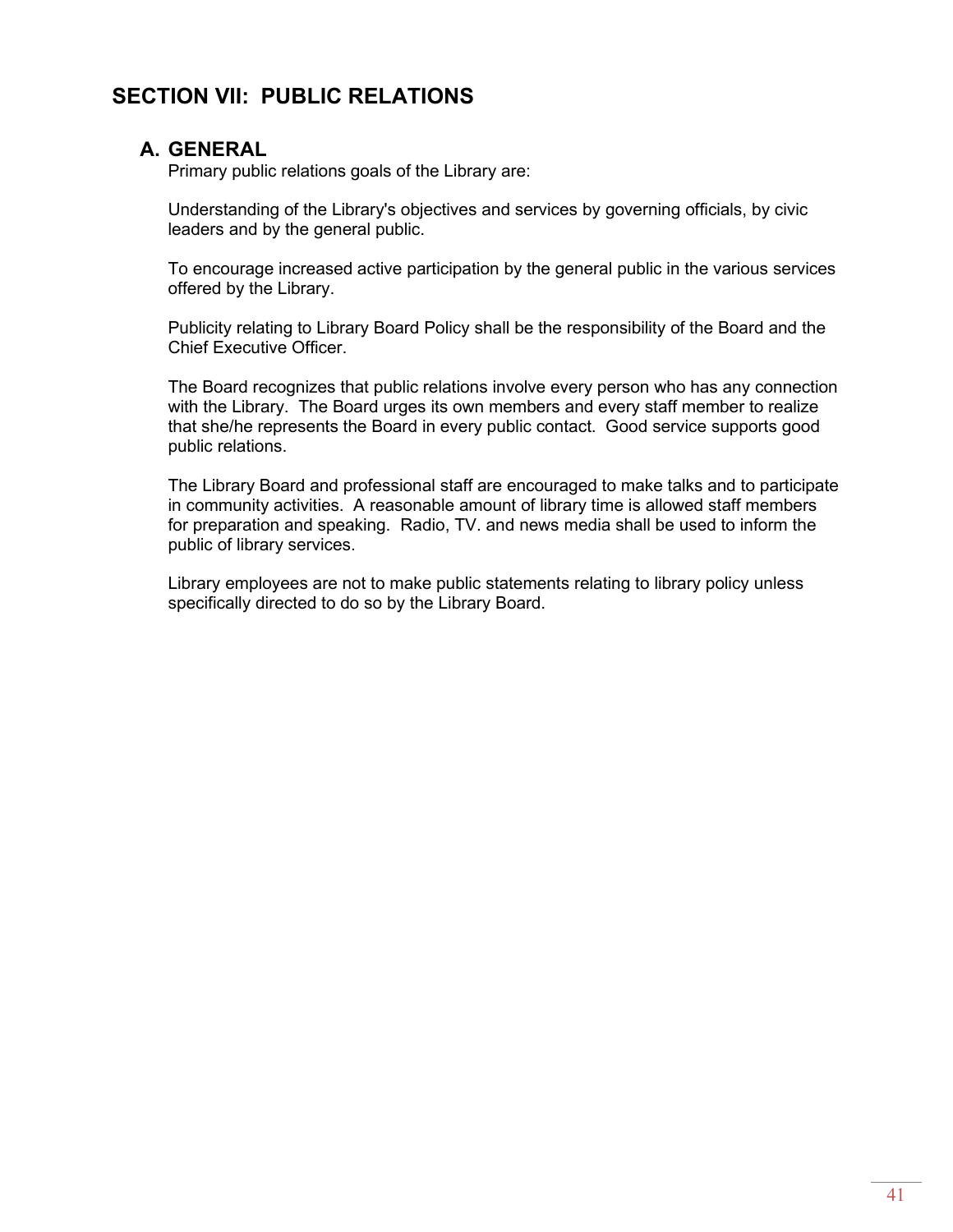# **B. MEETING ROOMS**

- 1. The meeting room Policy and Regulations are applicable to all meeting rooms administered by the Okanagan Regional Library.
- 2. Public use of the meeting room is intended for use by groups for gatherings of a civic, cultural or educational nature.
- 3. Use of the meeting room does not imply the Library's endorsement of the beliefs of groups using the room.
- 4. Branch Heads and Community Librarians have the authority to approve cosponsorship of a program to be presented by a community group in a branch.
- 5. Meeting Room Use and Bookings:
	- Library sponsored activities are given priority in scheduling use of the meeting room.
	- All organizations or individuals using the meeting room must clearly specify their own names in advertisements of meetings or events held in premises administered by the Okanagan Regional Library.
	- The meeting room may only be available during library hours.
	- Friends of the Library groups are considered "library" and are not charged for the use of meeting rooms.
	- Applications will be considered on a first-come, first-serve basis for any particular meeting date. Generally, the room must be booked at least 24 hours in advance of, and not more than 90 days prior to, the date required. The room may be reserved for regularly held meetings on a four-month seasonal basis (i.e. September - December, January - April, May - August).
	- Adequate supervision of the meeting room is the responsibility of the booking party.
	- The booking party is responsible for setting up, tidying and cleaning the meeting room.
	- Smoking is not permitted in the meeting room.
	- Storage facilities will not be provided for any organization.
	- Groups using the meeting room will be held responsible for any damage to the room or its contents.
	- All organizations or individuals must read and complete the meeting room application form. The application must be signed by one person from the group who will be responsible for complying with policy as set out here.
	- A user fee is charged. This fee is based on other meeting room user fees in the community. Consult the meeting room application form for the fee schedule.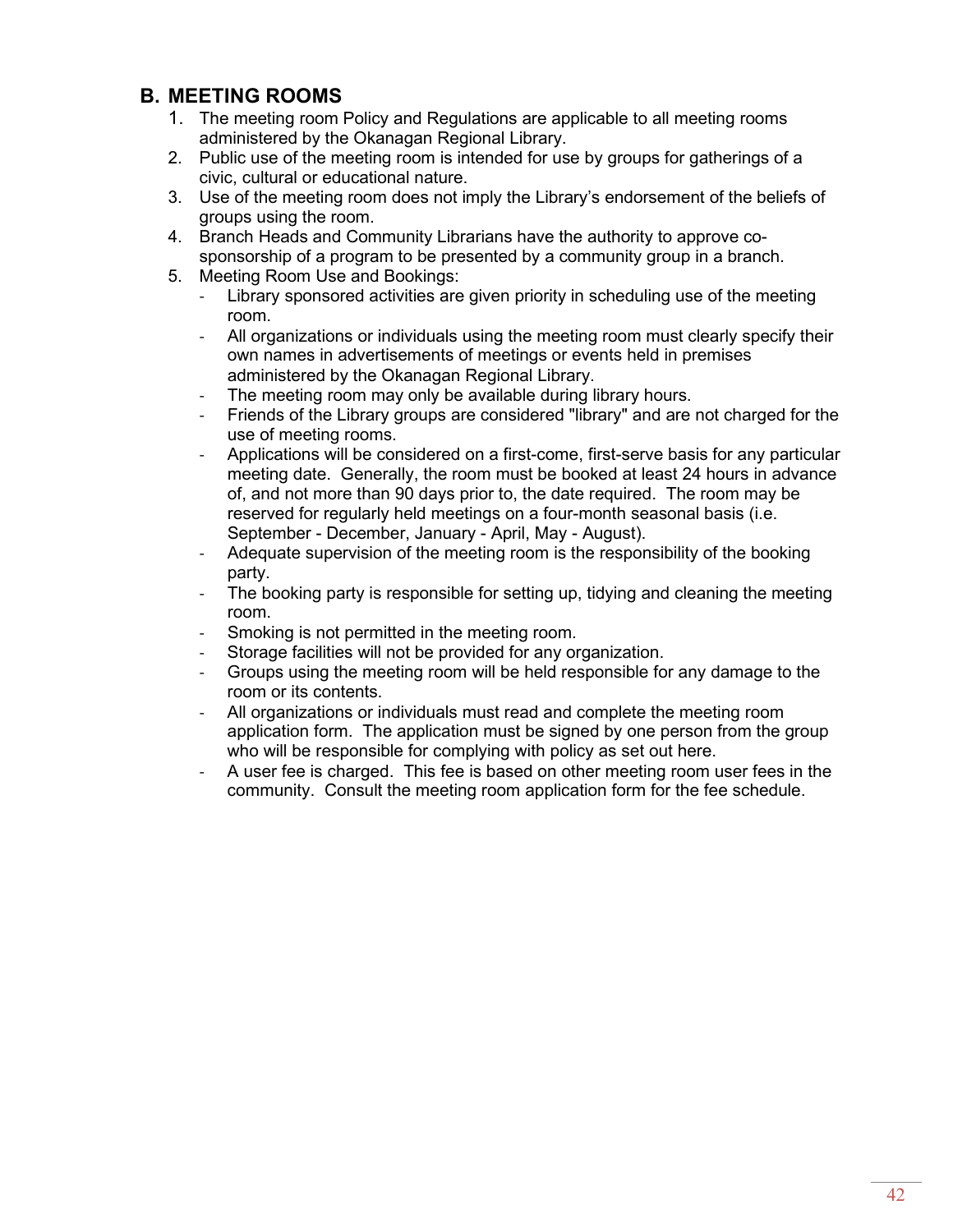# **C. POLITICAL USE OF LIBRARY SPACE**

# **Objective**

To provide guidance to staff in responding to requests from political parties or individual politicians seeking to use ORL space or to have access to ORL patrons in support of the political party's objectives or during an election period.

# **Background**

The public library is a foundational institution for informed and inclusive democracies and plays an important role in civic dialogue and debate, ensuring that everyone has access to the information and wide range of opinions on social and economic matters they need to make informed decisions. In playing this role, it is essential that the public library be viewed and experienced as neutral toward political parties at all times. This commitment to political neutrality does not preclude the library from taking positions on and issuing statements in support of core library values and in protection of Human, Charter, and other legislated rights.

As active and trusted public institutions, public libraries are often approached by politicians or political parties to use public library spaces or to have access to patrons. Such requests vary broadly and have included, for example, requests for permission to host press conferences or announcements, permission to leaflet in the library, or permission to leave campaign materials in the library during election periods.

Requests for use of public library space or access to public library patrons have the potential to impact a public library in several ways, including:

- Engagement of library financial and personnel resources
- Potential risks to or enhancement of the library's reputation
- Effect on the patron experience.

# **SCOPE**

- Participation in events at the library
- Posting of candidate information on the library website.

This policy applies to any requests for use of Library space, access to patrons, or participation in events that are related to a political party or during an election period. "Election period" is broadly defined as the time during which parties, candidates, or supporters are seeking to promote their political platforms leading up to the writ or announcement or during the actual campaign period until the election itself. Requests can come from anyone, including politicians, political staff, party volunteers, community organizations, and governments. Library use requests covered by this policy include, but are not limited to, requests related to the following activities:

- Use of library space to hold an announcement or press conference
- Display or distribution of campaign materials in the library
- Interaction with patrons inside or outside of the library

# **POLICY STATEMENTS**

**1.** The Library does not endorse political parties or candidates.

#### **2. Use of Library space to hold an announcement or press conference**

As a general guideline, public library service spaces are not to be used by political candidates or parties to make policy announcements or hold press conferences. While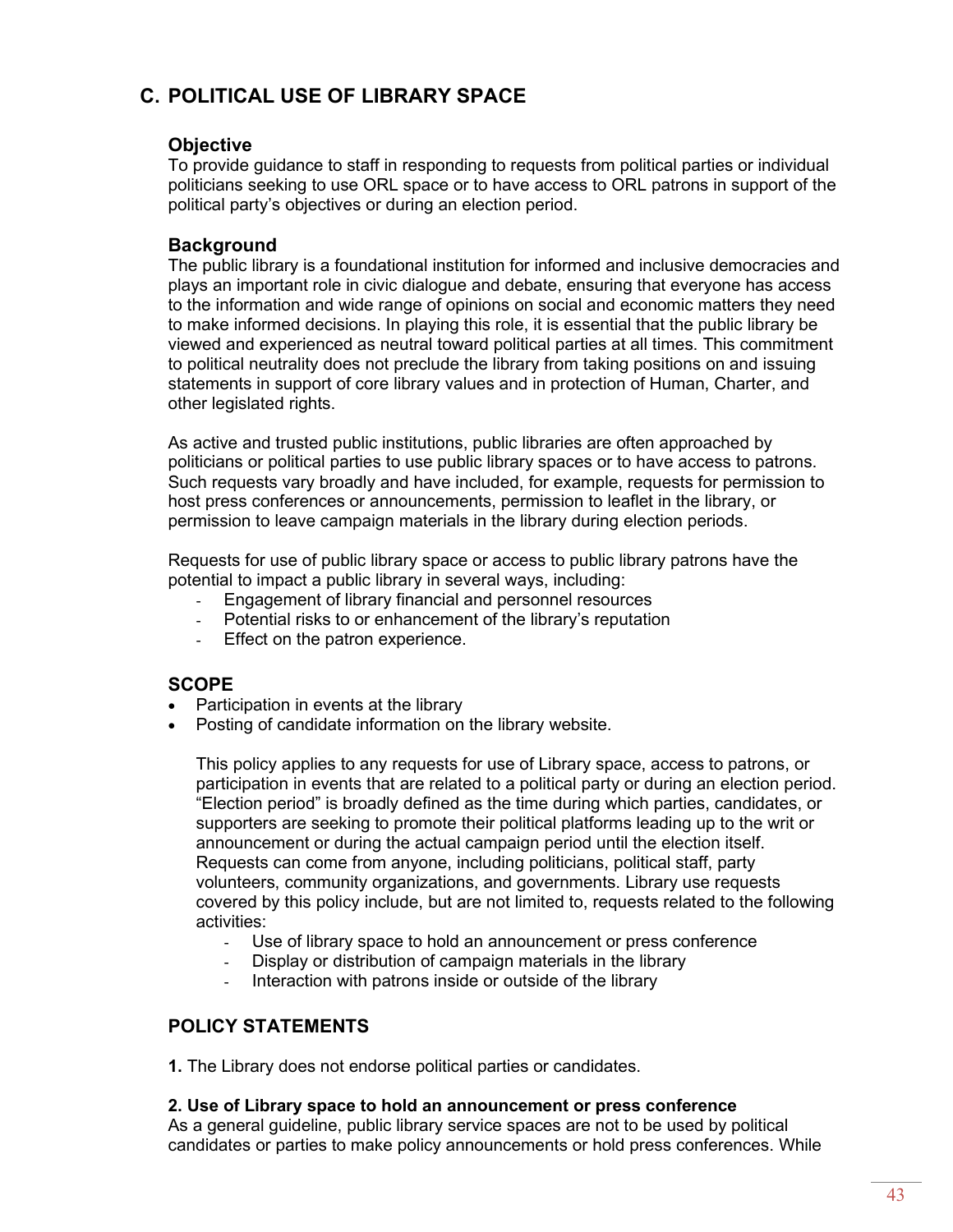such events may be space rentals, there is a high risk that the library will be seen to be endorsing the candidate or political party.

Exceptions may be made on occasion for rentals of meeting rooms provided that there are no identifying library logos or features in the meeting room, there is no attempt to engage library users in the event, and the event would not disrupt library services or operations. In such cases, the market rental rate will apply. Additional security charges may apply. The renter's media advisory must clearly state that the siting of the announcement or press event at the library does not signify endorsement by ORL.

During the election period, no press conferences or announcements by political parties or candidates will be permitted in the library, library meeting rooms, or on library grounds.

#### **3. Participation in library events**

The library supports democratic dialogue and is welcoming of candidate participation in all candidates' meetings to discuss issues of importance to the community. These all candidates meetings may be organized by the library or sited at the library by library partner or renting organizations.

During a government's term, Councillors, MLAs, and MPs are often invited to library events as active participants or to bring greetings from the government. The library welcomes and appreciates this participation from government elected officials. Once a writ is dropped – or the equivalent signal in provincial or municipal elections – no elected official or candidate from that level of government will be invited to speak or present at library events, with the exception of all candidates meetings, until after the election has concluded.

#### **4. Distribution of campaign materials**

The Library will create a web resource that links visitors to information about local candidates in Local, Provincial, and Federal elections.

Some library branches may have the space to display materials about the candidates. Discretion as to availability of space is assigned to the Branch Head, with the provision that the library will not display the materials of only one party. The display must include materials from at least two parties at all times and must include a list of all candidates from that riding with links to their websites if available, with an invitation to candidates to display their material.

#### **5. Active campaigning in the library**

The Library does not permit solicitation of any kind in its service areas as it interrupts their use of the space and library resources.

During elections, candidates are welcome to interact with patrons outside of the library's exterior doors and – in non-co-located facilities – in an atrium or lobby area, excluding vestibules, outside of library security gates – provided such interaction does not impede access to the library, does not unduly disrupt people entering or exiting the library, and does not impact safe entrance or exit to the library. No furniture may be set-up in support of this activity.

# **POLICY ADMINISTRATION ROLES AND RESPONSIBILITIES**

- **Policy and Planning Committee** Oversees and updates the policy as required. Reviews policy as required and recommends changes to the Board.
- **Library Board** Approves policy and revisions to the policy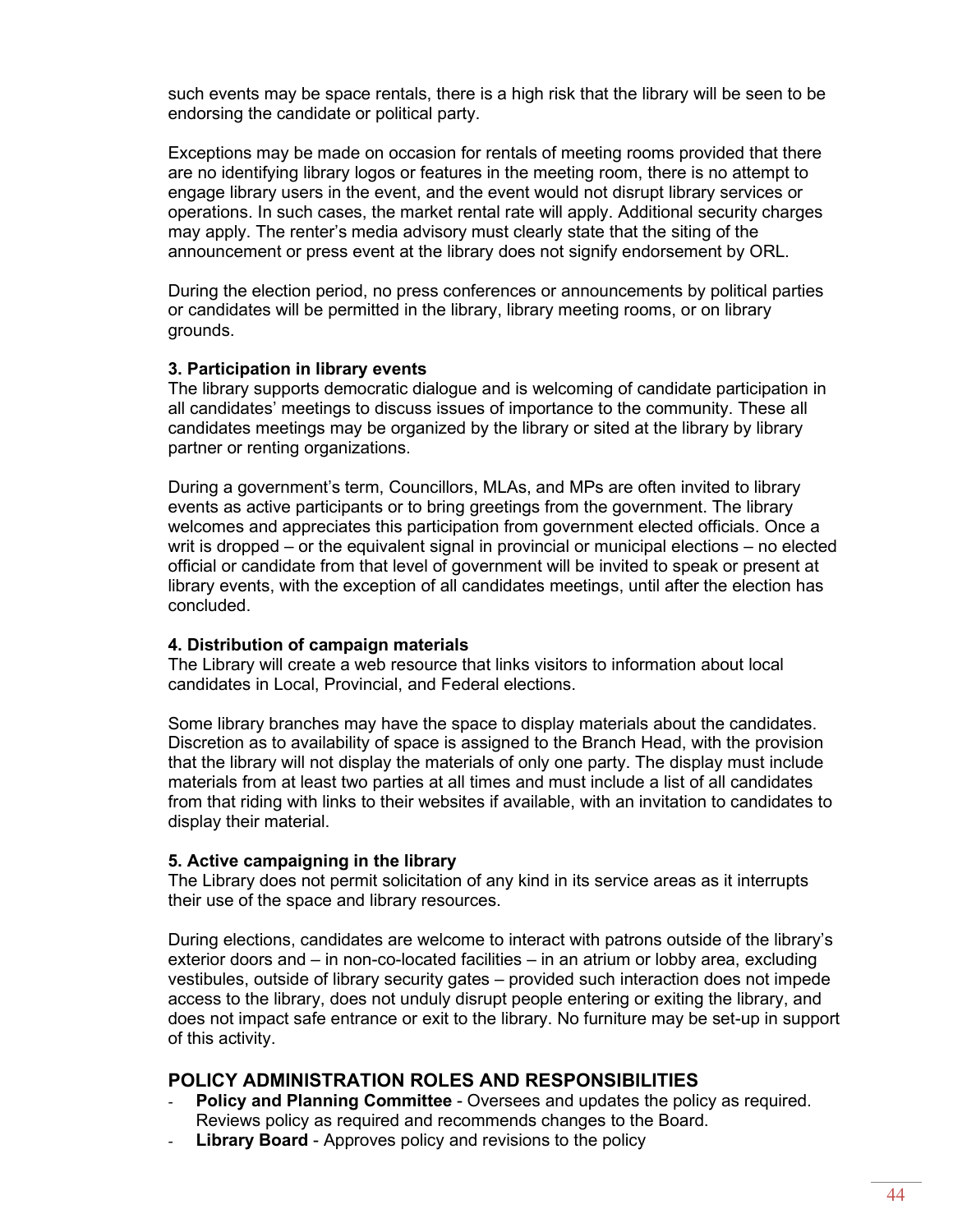- **Chief Executive Officer** Administers the policy
- **Management and Supervisory staff** Responsible for administration and implementation of this policy, and responsible for ensuring staff review the policy and are trained to ensure ongoing understanding in administering the policy within the scope of their duties.
- **Staff** Must fully comply with the policy within the scope of their duties.
- **Volunteers** Must fully comply with the policy within the scope of their volunteer duties.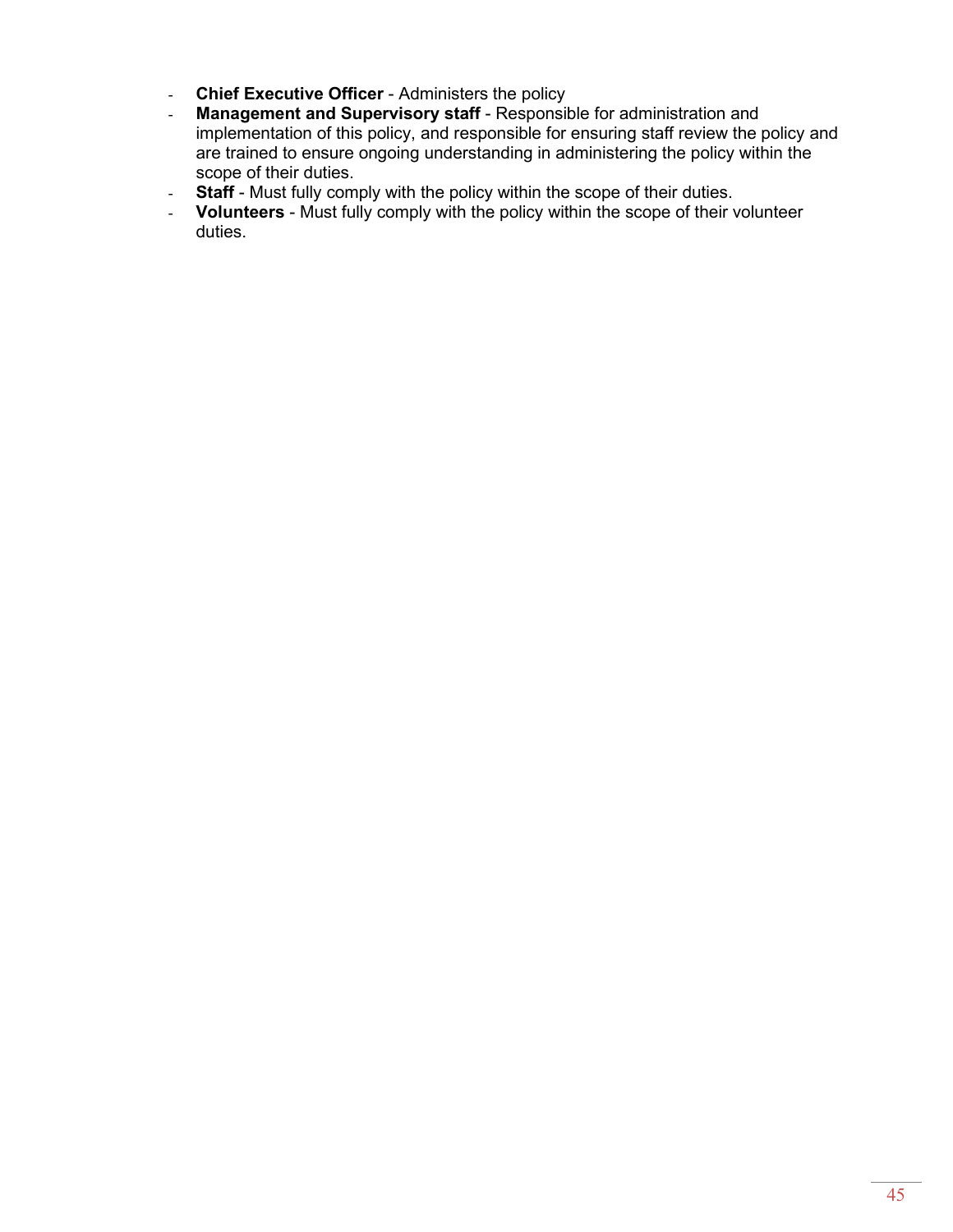# **D. RULES OF CONDUCT**

For the comfort of all users, please respect the following rules when in the Library:

### **Animals**

Only registered assistance animals are allowed in the library.

# **Cell phones**

Cell phones, pagers, laptop computers, or other devices must be used in a manner that does not disturb others.

# **Clothing**

Shirts and footwear must be worn.

# **Disruptive behaviour and language**

- Behavior that interferes with any person's comfort and use of the library is not allowed.
- Threatening, abusive, harassing language or behavior toward staff or other users is not allowed.
- No person shall beg or sell services, goods, or merchandise.
- No person shall traffic in, consume, or appear to be under the influence of alcohol or illegal drugs and substances.
- No persons shall gather signatures on petitions or distribute literature of any kind in the Library.
- No persons shall engage in protests in the Library.

### **Food and drink**

- Only beverages with a lid are permitted.
- Food is allowed in designated branches and areas only.
- No food or drink is permitted when operating the library's computer equipment.

#### **Furniture use**

- Sleeping is not allowed.
- Feet must not be placed on the furniture.

# **Library materials may not be taken into the washrooms.**

#### **Smoking is not allowed.**

#### **Sports equipment**

- Bicycles are not allowed in the Library.
- Other sports equipment (skateboards, inline skates etc.) must not be used inside the library.

# **Theft / Damage to property**

Stealing, damaging, or vandalizing property of the library is prohibited by law. Cutting or removing pages or articles from books or magazines, hacking into, or altering computer settings, and writing in library materials or on furniture or walls is not allowed.

# **Unattended children**

Young children must be supervised at all times by someone responsible for their safety and conduct.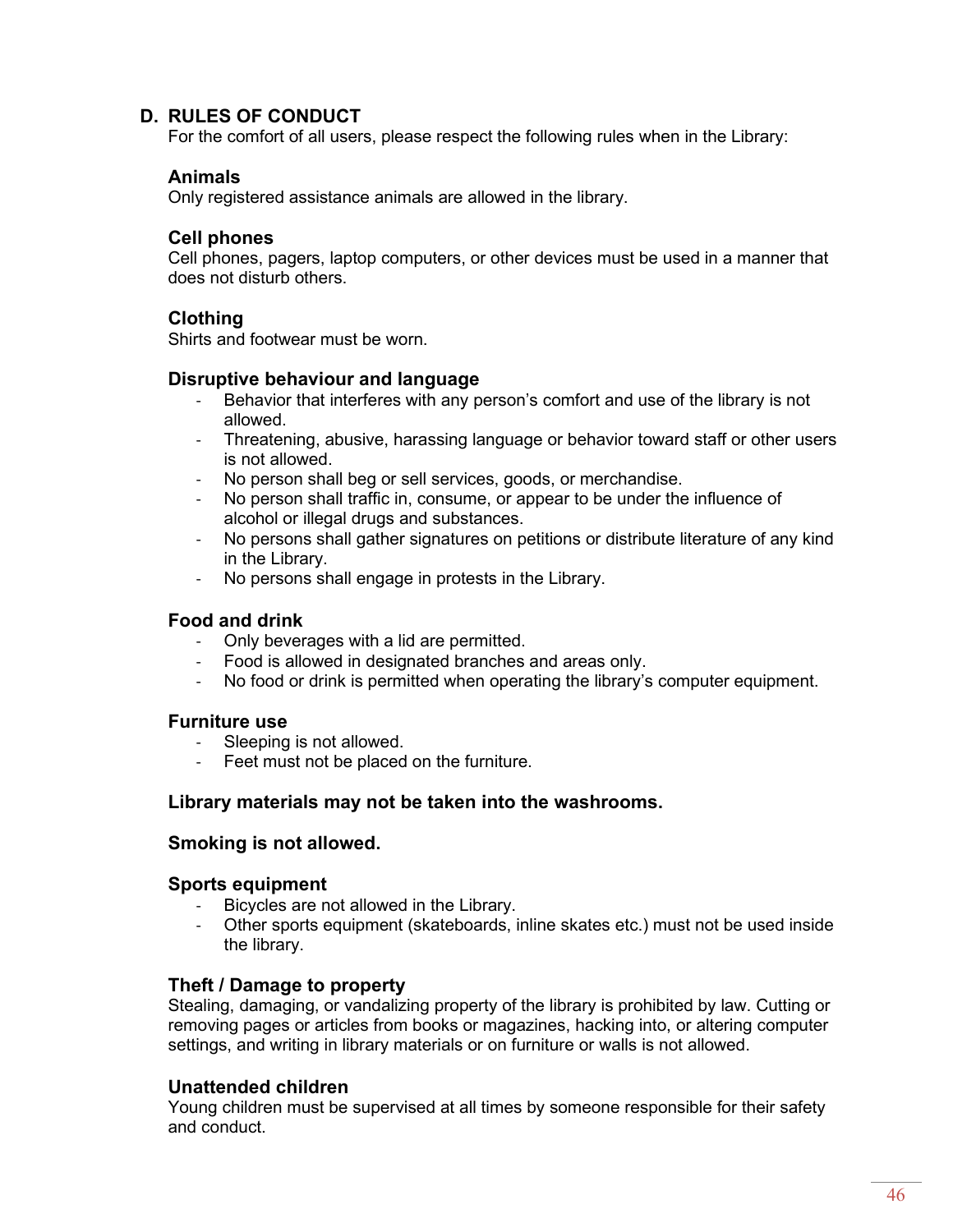# **Recording**

Photographing, filming, videotaping or audio recording conducted within the Library must be authorized in advance by senior staff.

Violation of any of the above rules may result in suspension or restriction of library privileges, including banning from library premises. Criminal offences may result in prosecution.

# **E. PETITIONS**

As space is limited in many library branches, the Okanagan Regional Library does not allow petitions to be posted or to circulate in any of its branches.

# **F. UNATTENDED CHILDREN IN THE LIBRARY**

The Okanagan Regional Library welcomes children to its branch libraries to enjoy the many resources and programs available. To ensure that children's library visits are safe and pleasant experiences, the Library requires that children be accompanied by a responsible parent or guardian, particularly in the case of pre-school children. Unaccompanied older children (under 13 years) are expected to follow the posted library "Rules of Behaviour". If an unaccompanied older child does not comply with these posted rules, staff will attempt to reach the parent, so that the child can be picked up from the library.

# **SECTION VIII: CO-OPERATION**

# **A. CO-OPERATION WITH OTHER LIBRARIES**

The Board recognizes that public, school, professional and industrial libraries working together can meet more nearly the full needs of the community and therefore will be alert to pursue opportunities of co-operating to co-operate with other libraries.

Co-operation with other libraries will be carried out at the discretion of the Chief Executive Officer.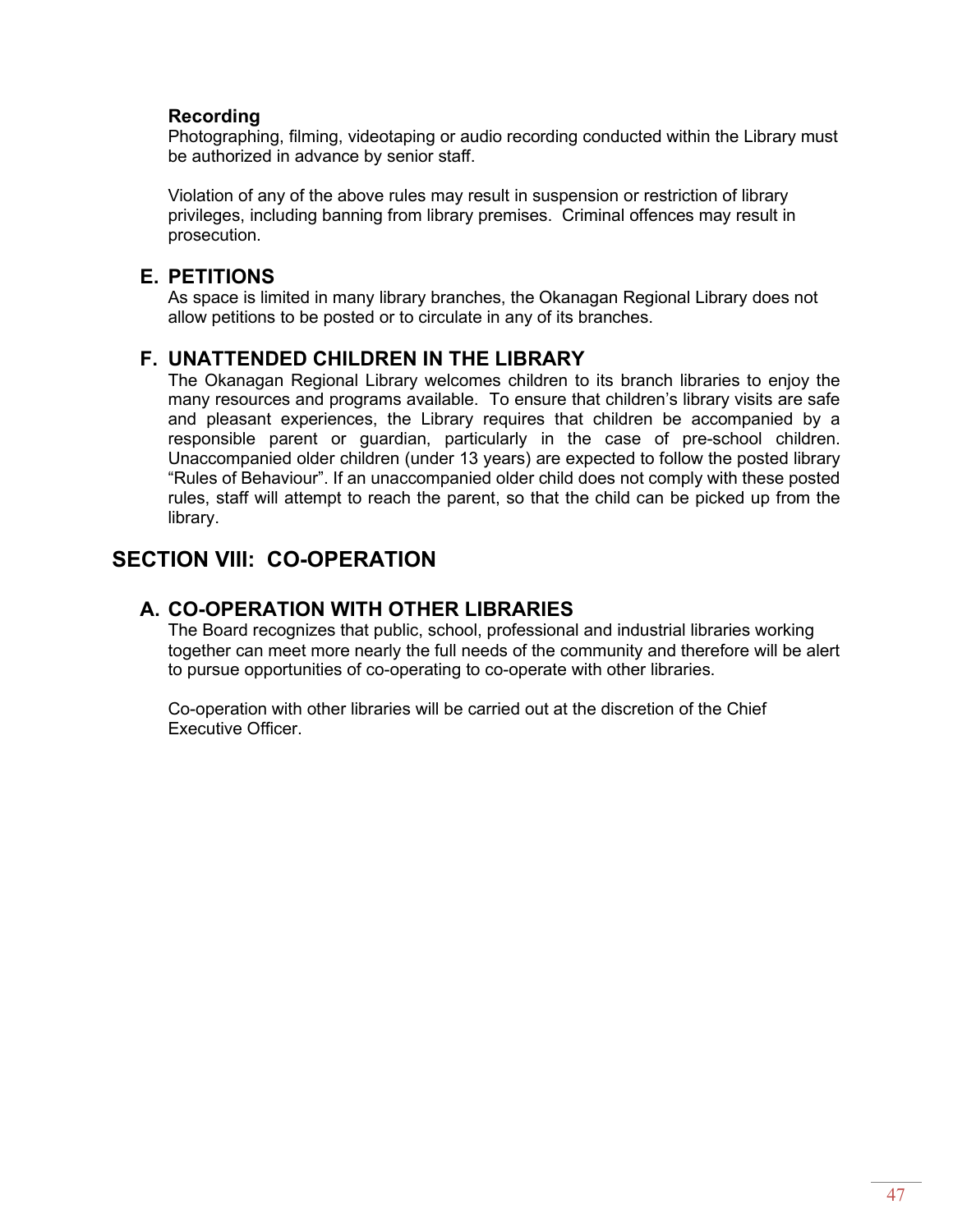# **SECTION IX: GIFTS AND DONOR RECOGNITION**

# **A. SUPPORT OF THE COMMUNITY**

The Okanagan Regional Library is a cornerstone of many Southern Interior communities and we are grateful for the community support that we receive. We recognize the important role of private philanthropy and corporate support to supplement government core funding and to assist the Library to fulfill its mission and enhance events, programs, activities and services the Library offers to the community.

# **B. GENERAL**

All donations become the property of the Okanagan Regional Library. The Library reserves the right to decide the disposition of all gifts received, and to refuse gifts.

Donations may be made at any Library facility.

Gifts of money, securities, or real estate may be accepted if conditions attached to the donation are acceptable to the Okanagan Regional Library Board. Tax regulations require that in-kind gifts of over one thousand dollars be valued by a certified independent appraiser. The appraisal is completed at the donor's expense.

# **C. DEFINITIONS**

A sponsorship is a mutually beneficial business exchange between the Library and an external organization (hereinafter the sponsor) whereby the sponsor contributes funds, products or in-kind services to the Library in return for recognition, acknowledgement or other promotional considerations. Sponsorships involve an association between the sponsor and the Library and/or the specific program, event, service or activity being sponsored. Tax receipts are not issued for funds, products or in-kind services made to the Library.

# **General**

A sponsor is an organization that provides funding for a program or service in exchange for recognition. A partner is an organization that provides an in-kind service or product.

The ORL's mission is connecting curious minds, with a vision to provide for learning, innovation, creativity and a connected community. Sponsorships and partnerships should uphold the integrity of the non-commercial public space that the ORL provides, and we will entertain those that:

- further the library's mission, goals, objectives and priorities, without driving the library's agenda or priorities
- safeguard equity of access to library services and not allow sponsorship agreements to give unfair advantage to, or cause discrimination against, sectors of the community
- are consistent with the library's non-partisan, inclusive and educational mandate
- protect the principle of intellectual freedom and do not permit sponsors to influence the selection of collections, or staff advice and recommendations about library materials, nor require endorsement of products or services.
- ensure the confidentiality of ORL member records (we will not consider requests to share our members' personal information)
- will enhance the ORL's image in the community, in our assessment of the local political and social climate
- Ensure mutual understanding of the sponsorship arrangements through a signed agreement which describes options, including termination provisions.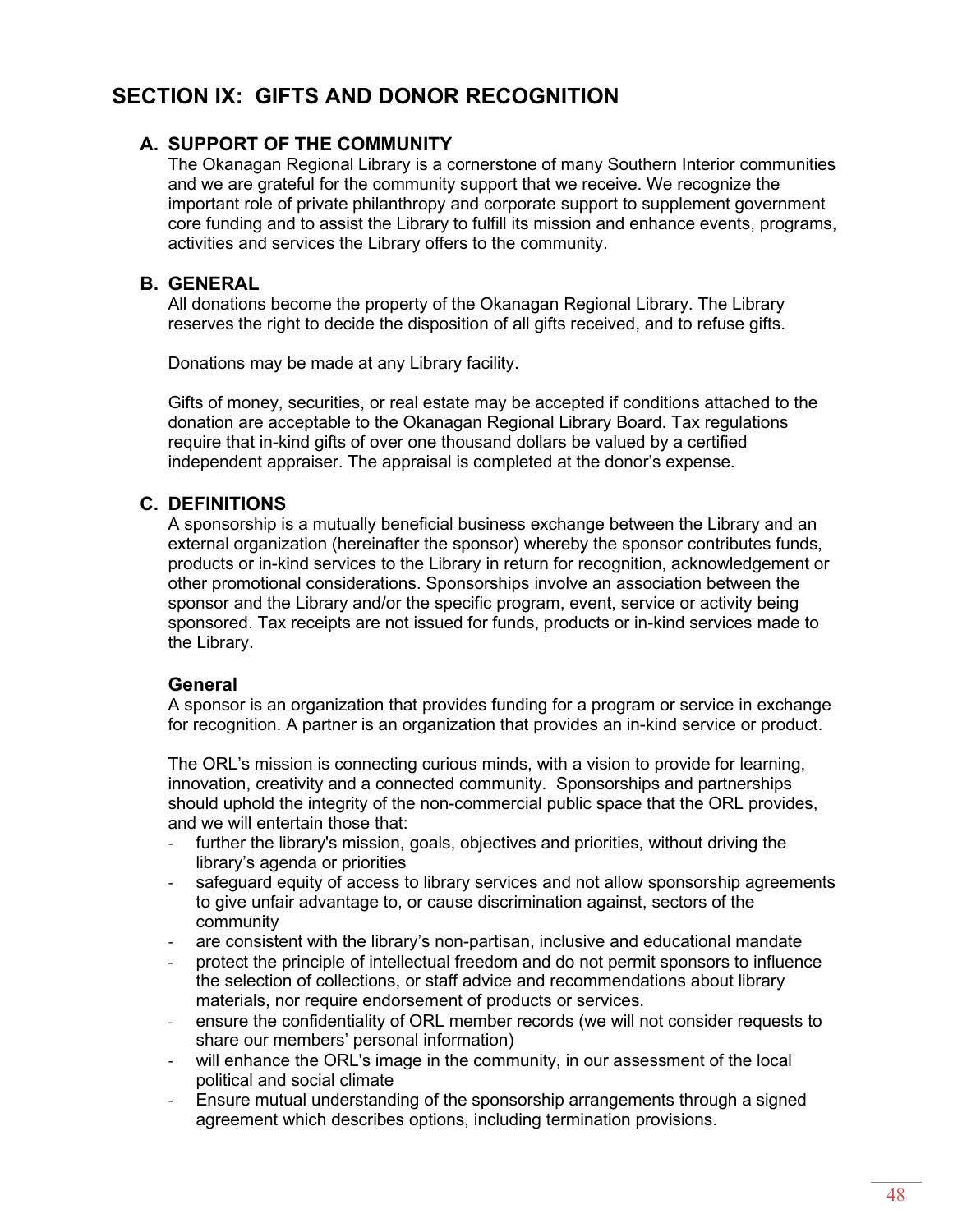# **Library Programs**

Library programs support the ORL's mission by promoting our services and offering our communities informational, entertaining, or cultural experiences. The ORL will strive to offer a variety of programs that reflect a community's broad range of interests and ages. The programs may be staff-initiated or may be presented in cooperation with other profit or nonprofit agencies. Library staff will determine what topics, speakers and resources are used based on the interests and needs of the community.

Businesspersons or other professional experts in the field from all sectors (profit, nonprofit, government) are welcomed to present programs, as long as no solicitation of business occurs. Programs will not be allowed to serve as a platform for generating income for any sponsoring/cooperating group or individual. This includes charitable organizations, who cannot solicit for donations or leave donation boxes at ORL locations. The ORL's mandate is to provide free, non-commercial access to resources and materials, and members should not feel the need to contribute to external organizations while in the library. These agencies or individuals will, however, be permitted to leave company information and business cards behind at the end of the program so attendees can take away information and make a decision later about purchasing or donating through the appropriate channels.

There are only three exceptions to this policy:

- 1. As a cultural and literary institution, the ORL does welcome the promotion of writers, performers, and artists who may sell their own works at the library following a program.
- 2. Friends of the Library groups may sell items at any program they sponsor.
- 3. The ORL is able to fundraise and solicit for donations for its own programs and services on its premises.

#### **Benefit to the ORL**

Sponsorships and partnerships must benefit the ORL by allowing it to enhance, promote and/or market approved Library programs, services, events or activities. In return for providing certain benefits to the sponsor, the Library will receive resources in the form of cash, products, services or other in-kind contributions which can be used directly in support of partnered programs or indirectly to support other ORL programs, services, events or activities. The sponsor will receive a benefits package and level of recognition commensurate with the value of its contribution.

While sponsorship involves an association between the sponsor and the ORL, this does not constitute official endorsement of the sponsor or its products and services.

#### **Publicity**

Sponsorships that involve a longer-term, funding relationship between the ORL and sponsoring organization will be treated on a case-by-case basis and publicity of the sponsorship will be detailed in a specific Sponsorship Agreement.

For partnerships involving programs, giveaways or contests, the partner may submit a logo for usage in ORL promotional materials and online marketing; promotion will be limited to the specific event or contest that the partnership is based upon with no general endorsement of the partner or their services/products.

We encourage the sponsor or partner to promote their program through their own networks and contacts. Please contact ORL staff for an official ORL logo and do not stretch or manipulate it in any way and inform ORL staff of publicity plans so that they can coordinate with activities of the ORL's Public Relations Department.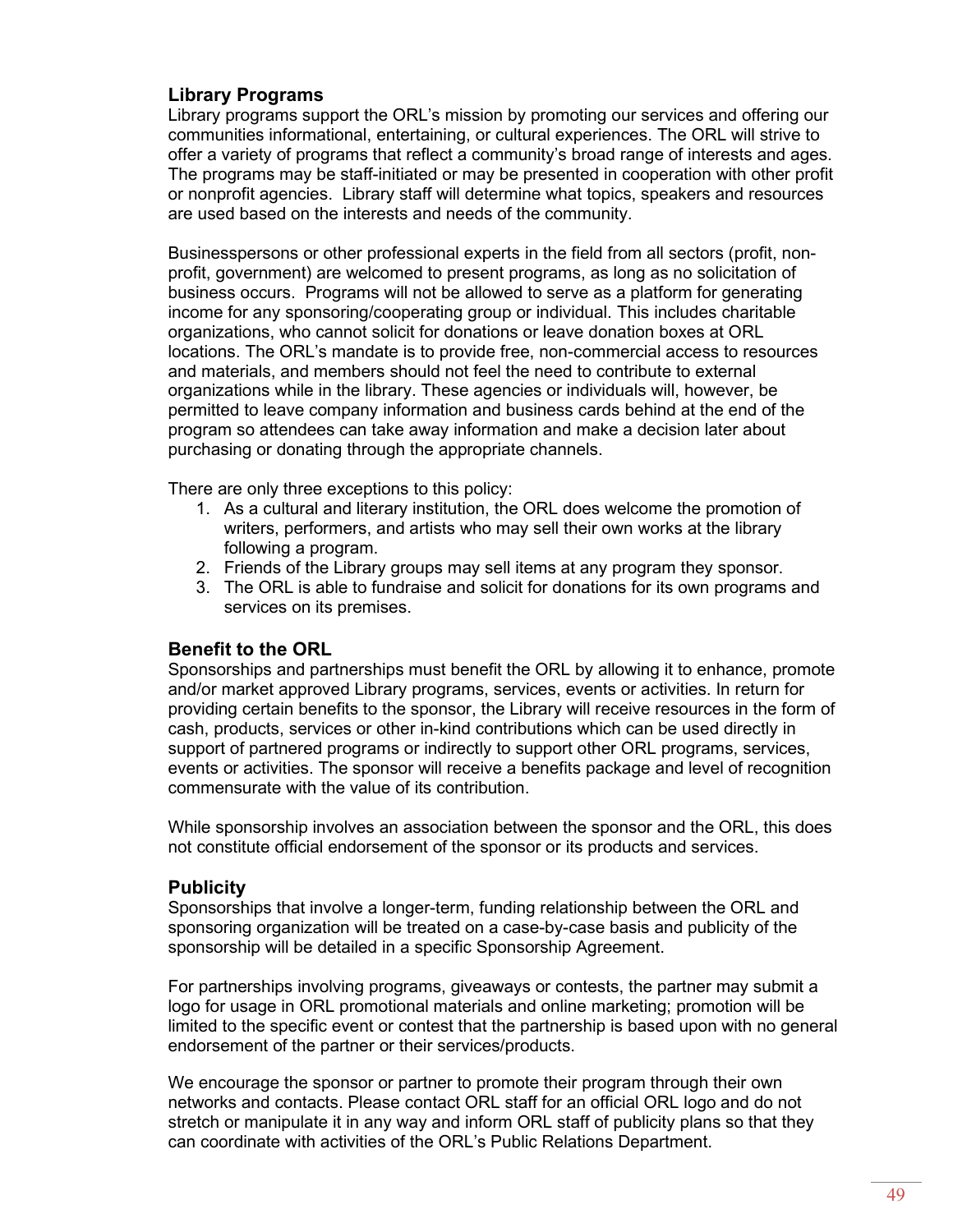A philanthropic gift or donation is an arrangement where a donor contributes cash and/or in-kind goods or services to the Library, a Library endowment fund or the Friends of the Library without expectation or requirement of a reciprocal benefit. While most donors expect some form of recognition as a result of their gift, the recognition is marginal in value relative to the value of the gift as defined by the Canada Revenue Agency.

### **DONOR RECOGNITION**

All donations which legally qualify with CRA and are over \$25 will receive a tax receipt upon request and donations over \$50 will receive a letter of thanks. Further, all gifts over \$250 will receive name recognition (donors may choose to be listed as anonymous) in the Library's annual Report. Additional recognition, where feasible and appropriate, will be associated with, but not necessarily limited to, the service, collection, or area appropriate to the gift. ORL staff will work to create a thoughtful and appropriate recognition plan for gifts of \$20,000 or greater. Staff will also review previous donations and recognitions when considering recognition plans for new gifts.

Recognition of significant in-kind gifts may utilize most of the same recognition vehicles which we have designed to recognize monetary gifts.

Publicity of donations may also be considered, with the concurrence of the Library, and/or the Friends of ORL and the donor(s).

Recognition must not undermine the integrity of the public space that the Library provides.

# **MAJOR GIFTS – RECOGNITION OPPORTUNITIES**

There are several recognition possibilities available to individuals, foundations or corporations to honour substantial gifts made to benefit Okanagan Regional Library. These opportunities range according to the size of the gift, and can include:

- Recognition as a generous benefactor at ORL and Friends of the Library events
- Photo opportunities, including cheque presentations
- Photos, articles, and videos on ORL website
- Public thanks on ORL social media including Facebook and Twitter
- News releases to local and national media highlighting donor's contributions
- Recognition on library branch donor walls
- Establishment of a Named fund

Depending on the size and nature of the gift, recognition options may include naming of rooms or space within an ORL branch. Donors receiving such opportunities will have the choice of a) honouring a leading community figure or local hero, or b) requesting that either they or another individual or organization of their choice be recognized. Naming opportunities do not extend beyond the useful life of the equipment, materials, spaces, or facilities where they are located, to a maximum of 15 years, unless otherwise specified in a gift agreement signed by donor and ORL representatives.

In any proposal for naming a program, or collection in honour of a donor or non-donor honouree, consideration should be given to the establishment of an endowment sufficient to sustain the program, service or collection for its term or lifetime.

Naming opportunities for people or organizations are guided by the following principles:

When the amount of the gift reflects the perceived value of the space to be named.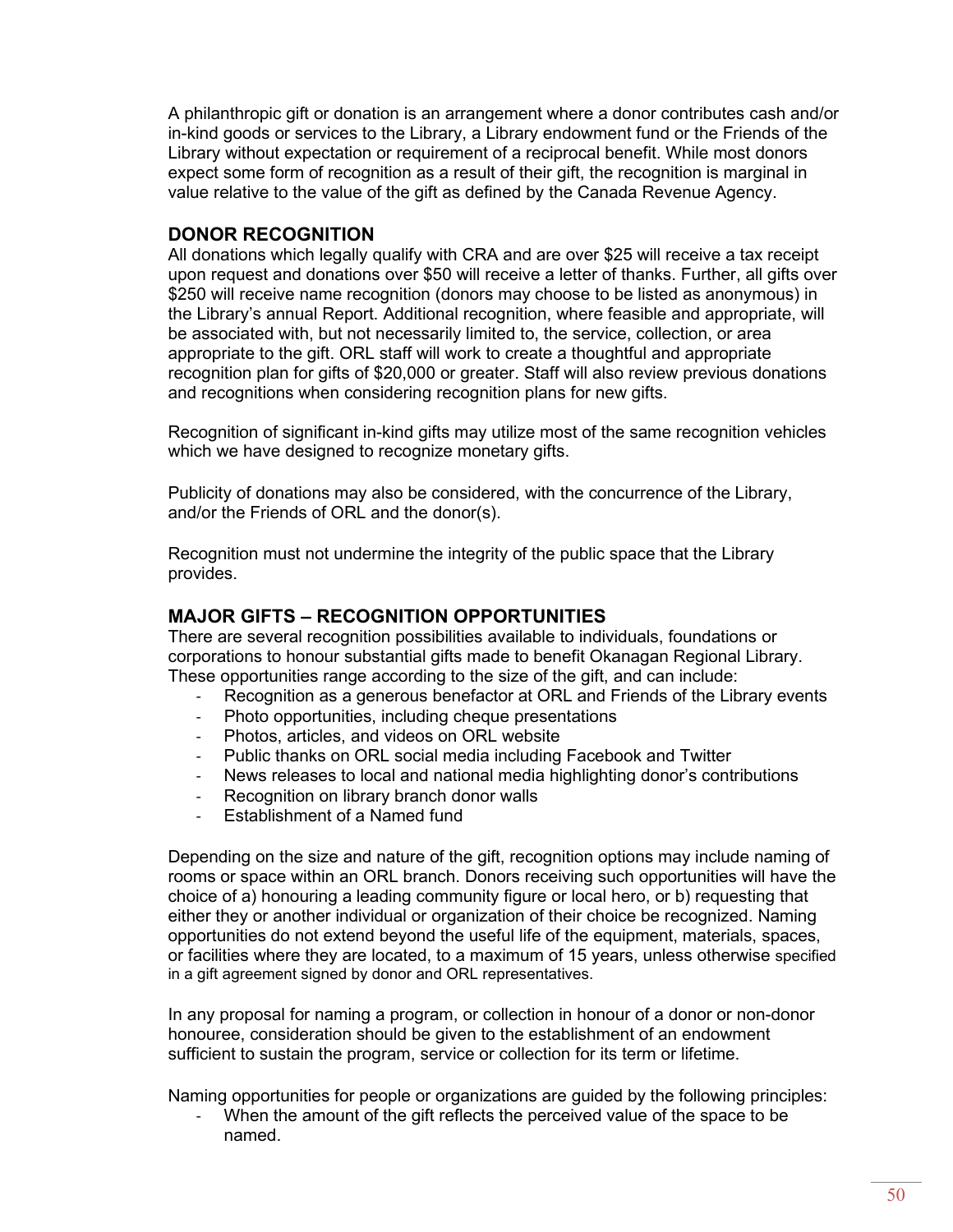The name to be used is appropriate for enhancing the image of the Library in the community.

Within the interior of each branch library, there may only be a limited number of major naming opportunities available. If these opportunities are all committed, alternative recognition options can be explored.

Donor's names will not have prominence over the Okanagan Regional Library name and/or logo. Library events, programs or services will be named to reflect that it is an Okanagan Regional Library activity with funding provided by the donor.

#### **CHANGE IN CIRCUMSTANCES**

If, at any time following the approval of a naming opportunity, circumstances change substantially such that the continued use of a particular name may compromise the public trust, the Library Board has the authority to withdraw the naming opportunity. The sponsorship/donor agreement will contain a clause that reflects this.

# **LEVELS OF SUPPORT**

The following levels of support will be used in recognizing donations in the annual report (Supporter level and above) and on donor recognition walls (Bronze level and above).

| $$250 - $999$              |
|----------------------------|
| $$1,000 - $4,999$          |
| \$5000-\$24,999            |
| \$25,000 - \$74,999        |
| gifts of \$75,000 or more  |
| gifts of \$400,000 or more |
|                            |

# **APPROVAL OF RECOGNITION OF DONATION**

The Chief Executive Officer may approve recognition of donations which are:

- valued at \$25,000 or less per year; and
- have a total multi-year value of \$150,000 or less.

Library Board approval is required for donor recognition that does not meet all the above criteria.

#### **D. DONATIONS OF LIBRARY MATERIALS, FURNITURE, OR EQUIPMENT**

Donors are responsible for delivering their library materials donations to the Library. Donations are accepted during branch business hours. If the donation is physically large, donors should give advance notice to the branch.

The Library does not issue tax receipts for donations of library materials, furniture, or equipment. Donors wishing acknowledgement should complete a donation form to accompany their donation.

Donations of library materials which are not accepted for inclusion into the Library collection are sent to the Friends of the Library, or another community group, to be sold. Some branches may also sell donated items.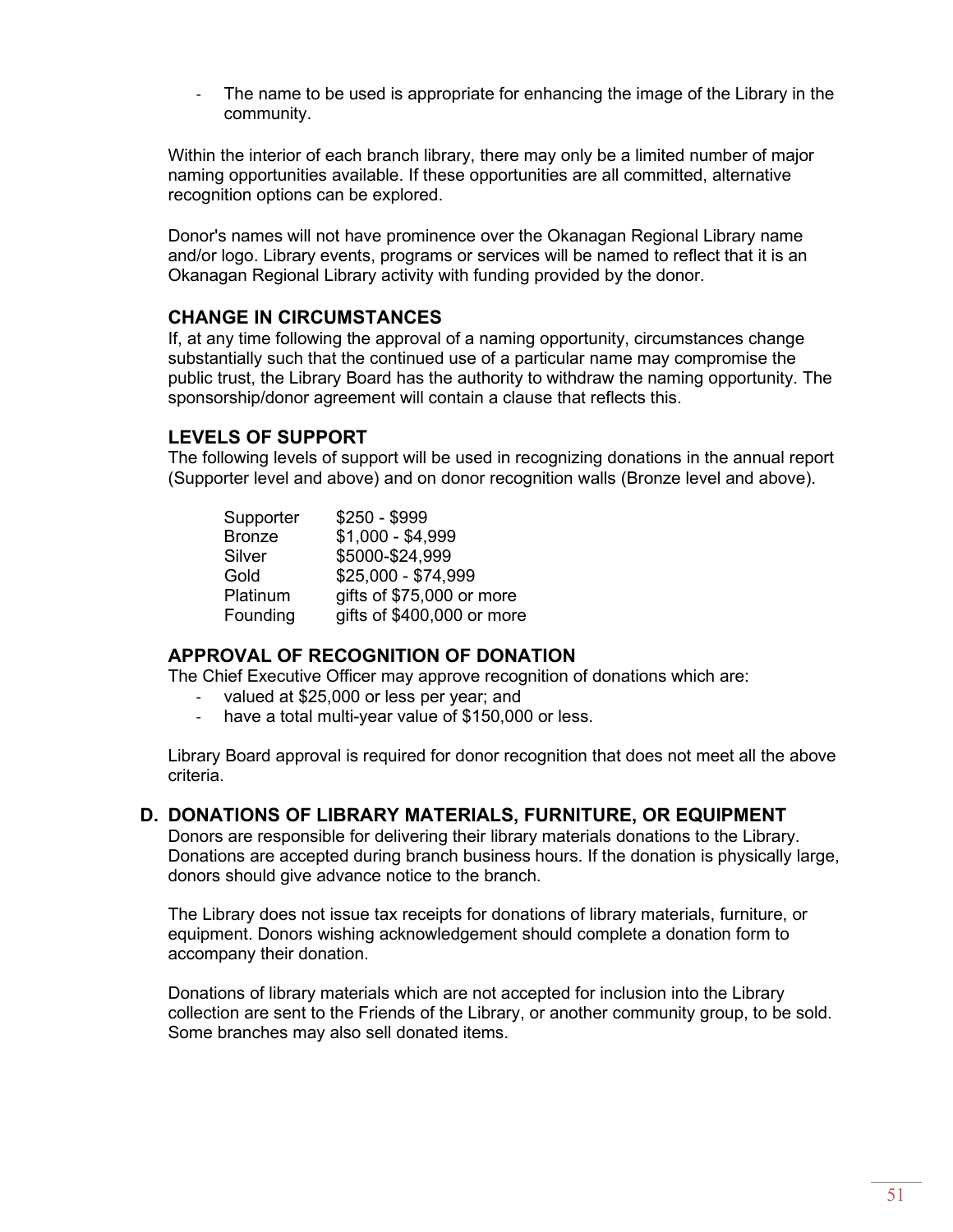# **SECTION X: PERSONNEL**

# **A. GENERAL**

The Library Board shall have a written Personnel/Board Policy statement covering the areas of responsibility of the Board, Library staff and volunteers. The Collective Agreement with CUPE Local 1123 and the Professional Employees Association shall form the basis of such written personnel/Board policy statement. Generally, staff at all non-union branches shall be governed as if they were within the bargaining unit.

Local Board members shall be notified by the administration in the event of serious staff problems in any specific branch library.

# **B. APPOINTMENT AND DISMISSAL**

The appointment and dismissal of all staff at branch libraries whether full-time or parttime is the responsibility of the Chief Executive Officer subject to the approval of the Board, and salaries are paid from Okanagan Regional Library funds. Staff members are appointed under the current conditions of service and/or union contract.

# **C. HEALTH AND SAFETY**

#### **General**

The Board is determined to promote safe and healthy working conditions and attitudes within the library system, therefore:

In the event of any type of extended absence from the workplace, the employment relationship will be deemed to be frustrated if, at any time following 24 months from the last day worked by the employee (or such shorter period as may be appropriate in the circumstances), it is determined that there is no reasonable prospect of the employee returning to the workplace in the foreseeable future. In the event the employment is deemed to be frustrated, the status of the employee's benefits coverage and eligibility for benefits payments will be determined in compliance with the insurance carrier's plan documents in effect at that time.

It shall be the responsibility of the Board to establish and maintain adequate standards of maintenance of branches and headquarters and equipment to ensure that the physical and health hazards are guarded against or eliminated, and to develop work procedures conducive to preventing industrial accidents and promoting disease-free production.

It shall be the responsibility of supervisory employees to ensure that subordinates are trained in proper work procedures to obtain optimal output without accidents and industrial disease; and to enforce the observation by employees of proper work methods and all pertinent regulations.

It shall be the duty of all employees to follow proper work procedures, to observe all regulations pertaining to their work, and to co-operate in attaining the objectives of accident-free and industrial disease-free production.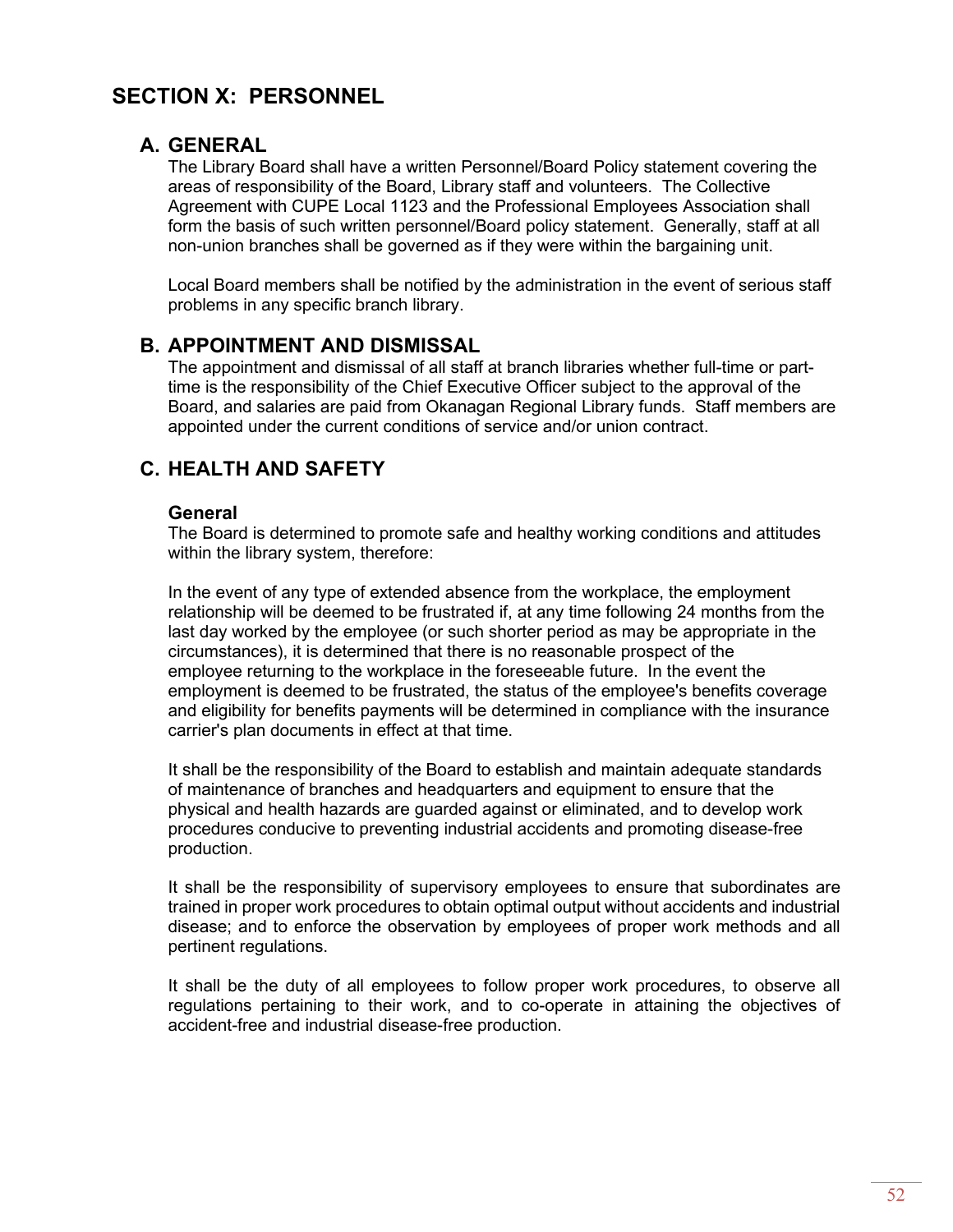# **D. TRAVEL EXPENSES - REIMBURSEMENT**

The Board shall reimburse employees and Board members for approved expenses incurred while on approved travel on Library business.

Board and staff are reimbursed for the following expenses while travelling on behalf of the Library. Receipts are required for all travel except mileage:

- Transportation costs are reimbursed as per receipts. Should an employee or Board member elect to drive to a course/convention/workshop, mileage up to the cost of an economy airline ticket shall be reimbursed.
- Parking fees at the airport or at a branch library, that is not an employee's home branch.
- Commercial transportation costs.
- Telephone bills: Telephone calls and facsimile calls made on library business will be reimbursed.
- Registration fees: Up to 100% registration costs for approved courses or conventions/workshops related to library business will be reimbursed.

Rates of reimbursement for the follow expenses:

- Same day travel: Actual expenses only, excluding alcohol.
- Meals for extended trips: Actual expenses only, excluding alcohol, up to \$65 per day including gratuities.
- Accommodation: Actual rate for single.<br>- If staying with a host: Actual gift expens
- If staying with a host: Actual gift expense only, up to \$50 per night.
- Mileage: per Canada Revenue Agency.

# **E. INTERVIEW EXPENSES**

Appropriate interview expenses are to be paid to professional staff, up to a maximum of one-week gross salary.

# **F. MOVING EXPENSES**

Moving expenses may be paid to staff only on the basis of a forgivable loan, amortized over four years. Such payment shall be at the discretion of the Chief Executive Officer in consultation with the Director of Human Resources.

# **G. VOLUNTEERS**

The use of volunteers is to enhance library service; however the Board regards its paid staff as the backbone of its service to the public, and emphatically endorses the position that no employee is to be removed or displaced in favour of a volunteer.

- The Board of the Okanagan Regional Library may use the talents of volunteers in the delivery of public library service in the Okanagan according to the following basic guidelines:
	- As the Library system grows, the paid staff component will grow also, in comparison, the volunteer component, measured in full time equivalents, is expected to remain relatively small.
	- Volunteer activities, while providing personal satisfaction for the volunteer, are regarded by the Board as subordinate, supportive and complementary to the role played by the Library System's employees.
	- Volunteers must perform their functions to a standard expected by library management and the public. Those who do not are subject to re-assignment or to having their names removed from the Library's volunteer roster.
	- While performing assigned duties, volunteers are identified as such by wearing name tags.
	- Placement on an ORL volunteer list is conditional upon the satisfactory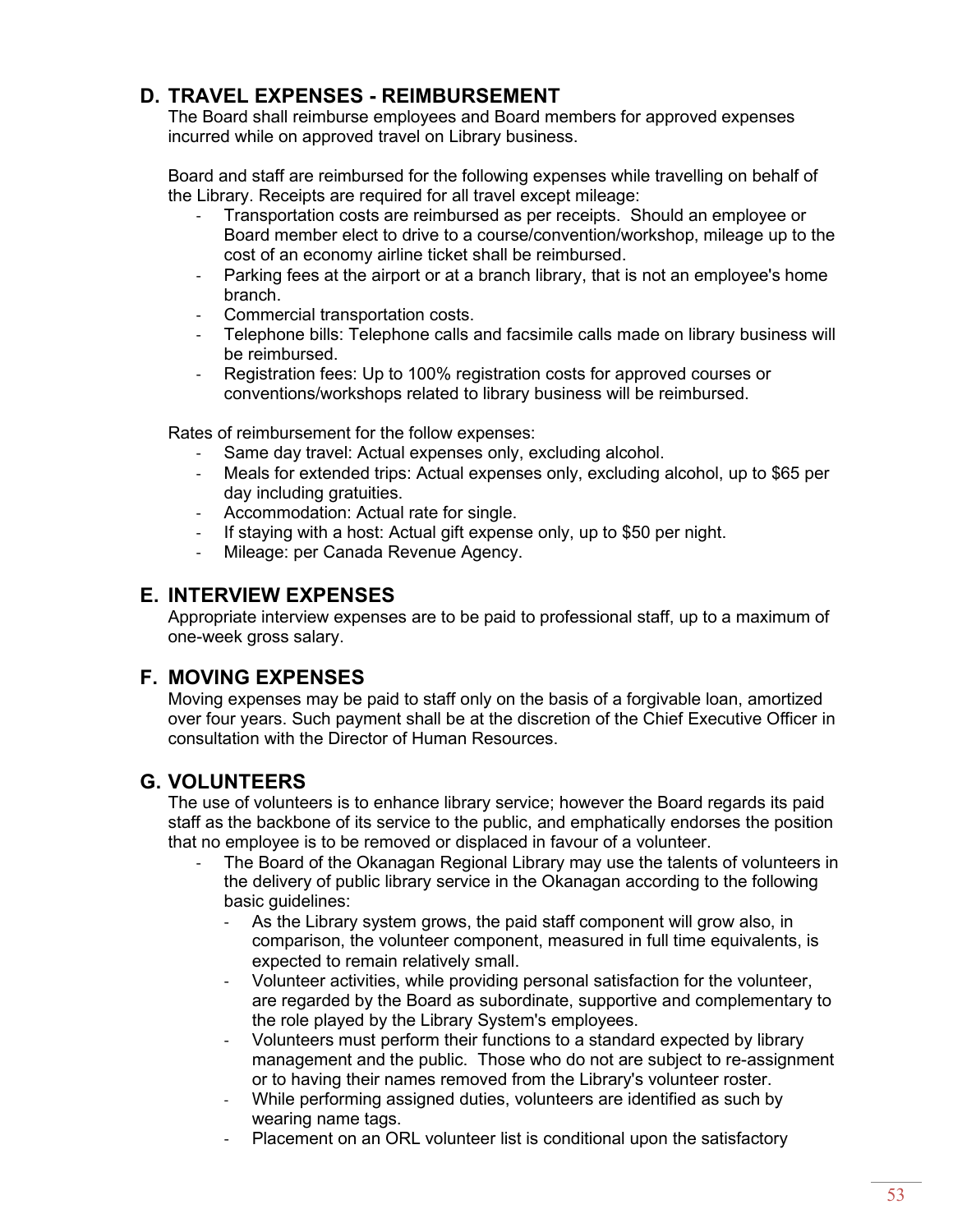outcome of a Criminal Record Check. This process is completed by the Human Resources department prior to assigning volunteer duties.

- The Board is receptive to suggestions that will aid in developing trust and mutual respect between paid staff and volunteers, to the benefit of all, particularly Library patrons.
- 1. Volunteers may perform duties listed in Item 5 below. Volunteers will not be assigned any additional duties without prior consultation with C.U.P.E., P.E.A. and/or directly affected staff.
- 2. Human Resources will maintain files for all volunteers. A list of volunteers in union branches will be updated and forwarded annually to C.U.P.E. and P.E.A.
- 3. Each volunteer shall have a job description and will be under direct supervision of the Branch Head/Community Librarian where the volunteer is placed.
- 4. Interviewing, screening, placement, orientation and training, and evaluation of volunteers shall be done by the Branch Head/Community Librarian in consultation with the Human Resources department.
- 5. Potential duties for volunteers include:
	- Fund raising activities (including book sales).
	- Assistance in arranging and hosting special community events.
	- Selecting and delivering library materials to the home bound, or to long-term care facilities.
	- Indoor and outdoor flower and plant maintenance.
	- Community surveys, commissioned by the Board, e.g., telephoning, data collection.
	- Clerical and stenographic duties for volunteer activities only. (Volunteer projects, Friends of the Library newsletters, etc.)
	- Assistance to staff in library advertising booths and other community displays.
	- Delivery of library advertising and resource material to target groups, e.g., local business, doctors' offices, day-care groups, etc.
	- Book jacket cleaning and washing (special projects only).
	- Literacy and tutoring services.
	- Provide Internet instruction.
- 6. The above list is not meant to be complete or exhaustive. Rather, it is meant as a guideline and is subject to change after consultation with C.U.P.E., P.E.A. and/or directly affected staff.

# **H. EMPLOYEE RECOGNITION**

The Board recognizes Employees' years of service to the Okanagan Regional Library. Beginning with 10 years' service, and every fifth year thereafter, and at retirement, employees may be recognized on a system-wide basis every three years.

# **I. CONFLICT OF INTEREST**

The Okanagan Regional Library will not purchase supplies, equipment, or services from Okanagan Regional Library employees, because of possible conflict of interest.

#### **Library Contest Ineligibility**

ORL Employees and Board Members and their immediate families are not eligible to enter any public contest conducted by the ORL involving a draw, or merit-based competition judged by ORL staff or board members, where a major prize is awarded.

Prize winners may be asked to sign a declaration indicating they are not ORL employees, board members, or their immediate family members. The ORL will include information about contest ineligibility on promotions.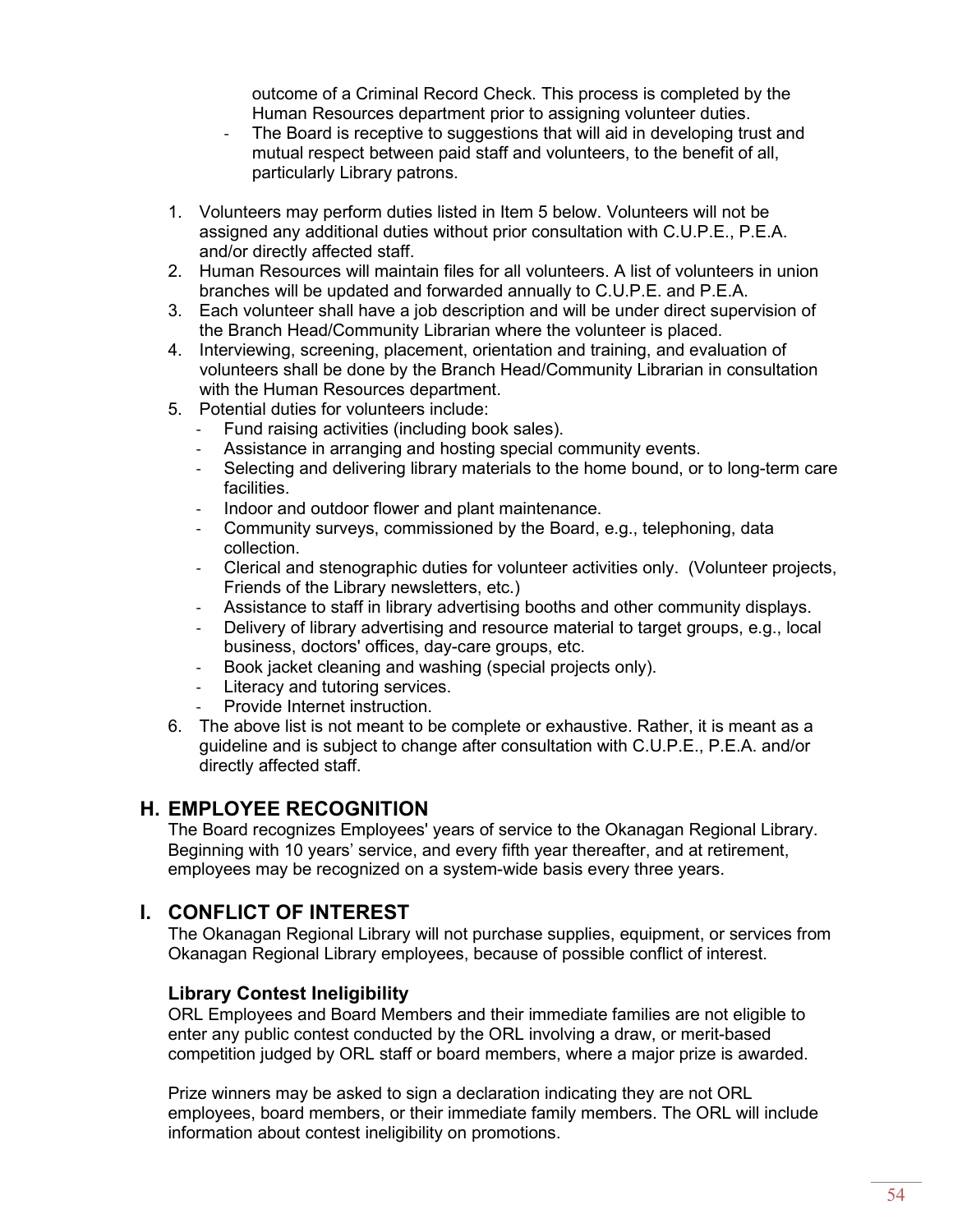The ORL holds several programs throughout the year, which involve the distribution of prizes. Employees and Board members and their immediate families are not eligible to receive prizes awarded for any part of any library-sponsored program. Family members may participate in library-sponsored programs, and receive items distributed during the programs (such as bookmarks, balloons, activity sheets).

#### **Definitions/Clarifications**

"Immediate family" includes parents, "common-law partner" (of at least one year) or spouse, brothers or sisters, and children of the employee/board member, and the employee/board member's partner, grandparents and grandchildren.

A "major prize" is an item valued at more than \$20. It does not apply to small incentives offered, or drawn for, during programs or promotional events.

Merit-based contests: Staff, Board members and their immediate families may apply to merit-based public contests where blind judging is carried out by a panel of independent community members who are not employees of the ORL, or Board members.

# **J. EXEMPT STAFF COMPENSATION**

Based on a three-year cycle, the first two years' adjustments to the scale will be based on the annual average Core Consumer Price Index for British Columbia (excluding energy). Calculations will be based on a 12-month period beginning in May of the previous year. CPI Adjustments will be applied to the scale in January of each year.

A market study will be conducted every three years, alternating internally and externally. The Board may waive the external study in favour of an internal study.

Movement along the scale is based on merit and performance appraisal by their supervisor.

The Personnel Committee shall conduct an Annual Performance Appraisal on the work of the Chief Executive Officer.

# **K. OPERATING MOTOR VEHICLES**

The Okanagan Regional Library expects all employees to operate motor vehicles in a safe and legal manner.

Any traffic violations that are incurred by an employee are the responsibility of said employee and the employee shall be responsible to reimburse the Okanagan Regional Library for any fines, penalties, or other charges that result from such violations.

# **L. ELECTRONIC SYSTEMS, NETWORK, E-MAIL, AND INTERNET USE**

The Okanagan Regional Library (ORL) recognizes our electronic system, VOIP, internet and e-mail communications are invaluable, as they can provide an effective, efficient and environmentally friendly tool to serve our mandate.

#### **Scope**

This Policy applies to the access and use of ORL's electronic devices and systems, including ORL's network, software, VOIP, internet, e-mail, voicemail, and electronic devices including computers, smart phones, and storage devices (all of which will be referred to collectively as electronic devices and systems). This Policy applies whether access or use is made during business hours or personal time (e.g., weekends, before/after working hours, and scheduled breaks) and whether access or use is made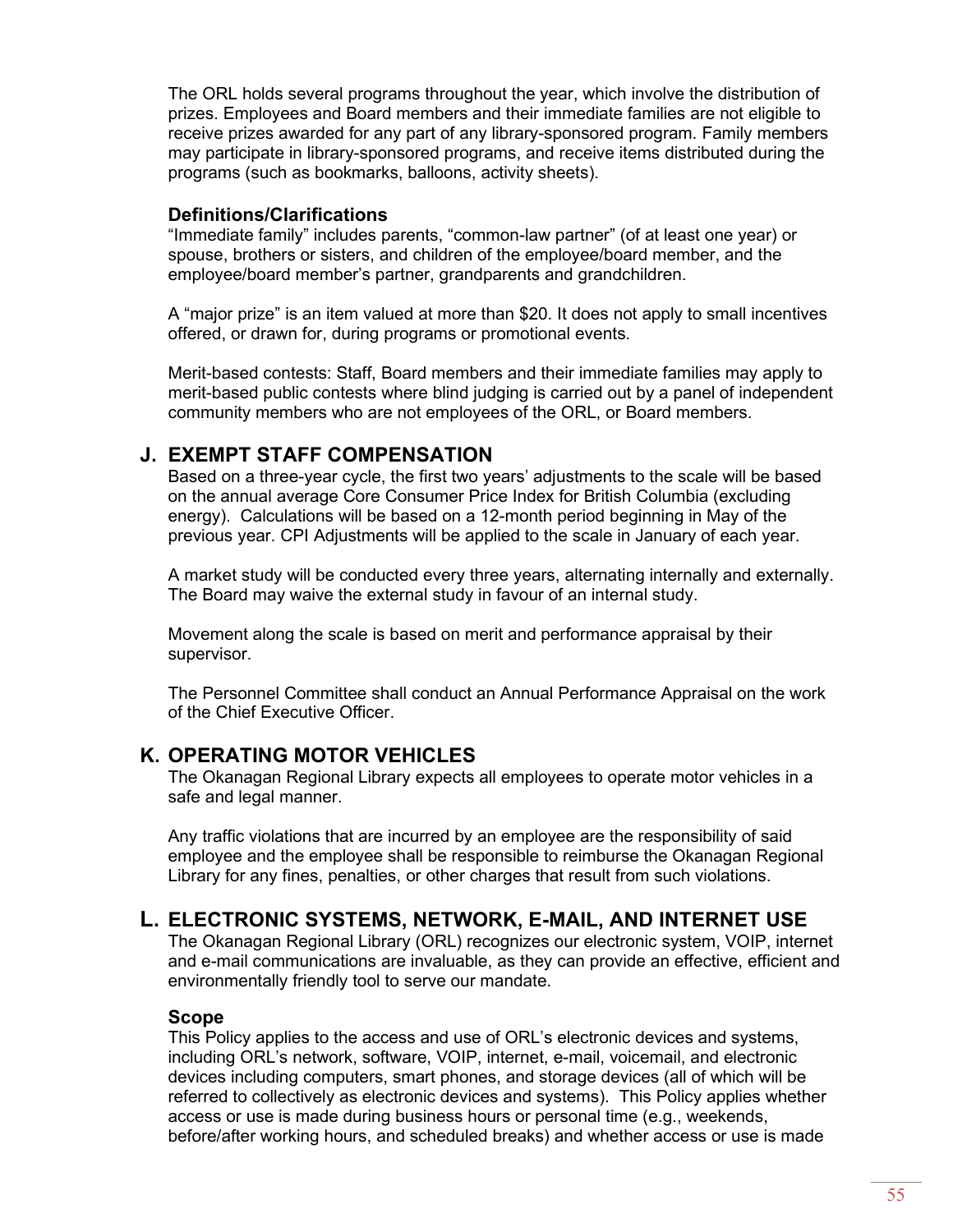in whole or in part through computers or other electronic devices owned or operated by ORL or others.

The purpose of this Policy is to ensure that ORL's electronic systems remain stable and secure and to ensure that ORL's Representatives are aware of their rights and obligations regarding access to and use of ORL's electronic devices and systems.

Access to, and use of, ORL's electronic devices and systems is a privilege, and accordingly, ORL has the right to, at any time and with or without cause or notice, revoke, limit, or alter the ability to access or use ORL's electronic devices and systems.

ORL may provide its staff, contractors, volunteers, and Board members ("ORL Representatives") with access to and use of some or all of its electronic systems. In some cases, ORL Representatives may also be provided with electronic devices.

It is recognized that board members will typically use their own devices or devices provided by their local government jurisdiction. In such cases, the ORL policy is not intended to supersede the policies of the device provider.

#### **Expectations**

ORL Representatives must act professionally, use good judgment and common sense in accessing and using electronic devices and systems. Further:

- 1. When accessing or using ORL's electronic devices and systems, ORL Representatives must always comply with all applicable ORL policies and procedures.
- 2. ORL's electronic devices and systems belong to ORL. Always keep this in mind when using ORL electronic devices and systems.
- 3. Use of ORL electronic devices and systems is primarily for ORL business.
- 4. ORL recognizes that Representatives may use electronic devices and systems for incidental personal purposes during break times and off-hours. In engaging in personal use, ORL Representatives must always remember that the devices and systems are in place for ORL purposes and is provided for public benefit. ORL Representatives should conduct themselves accordingly. Any personal activity should not interfere with ORL business.
- 5. ORL Representatives have a duty to act in ORL's best interests and not in a manner that:
	- conflicts with ORL's mission, objectives, and reputation,
	- exposes ORL to criminal or civil liability, or
	- compromises the integrity of the ORL
- 6. Electronic records may be accessible to the public and subject to the *Freedom of Information and Protection of Privacy Act*. Save for the statutory exceptions, ORL Representatives should not send or collect anything he/she would not say in public nor be prepared to be publicly accessible.
- 7. ORL Representatives are obliged to protect confidential and personal information from unauthorized disclosure. Forwarding confidential or personal information from ORL electronic devices and systems is prohibited.
- 8. ORL Representatives must not conduct any illegal activity on or through ORL electronic devices and systems. This includes but is not limited to theft, fraud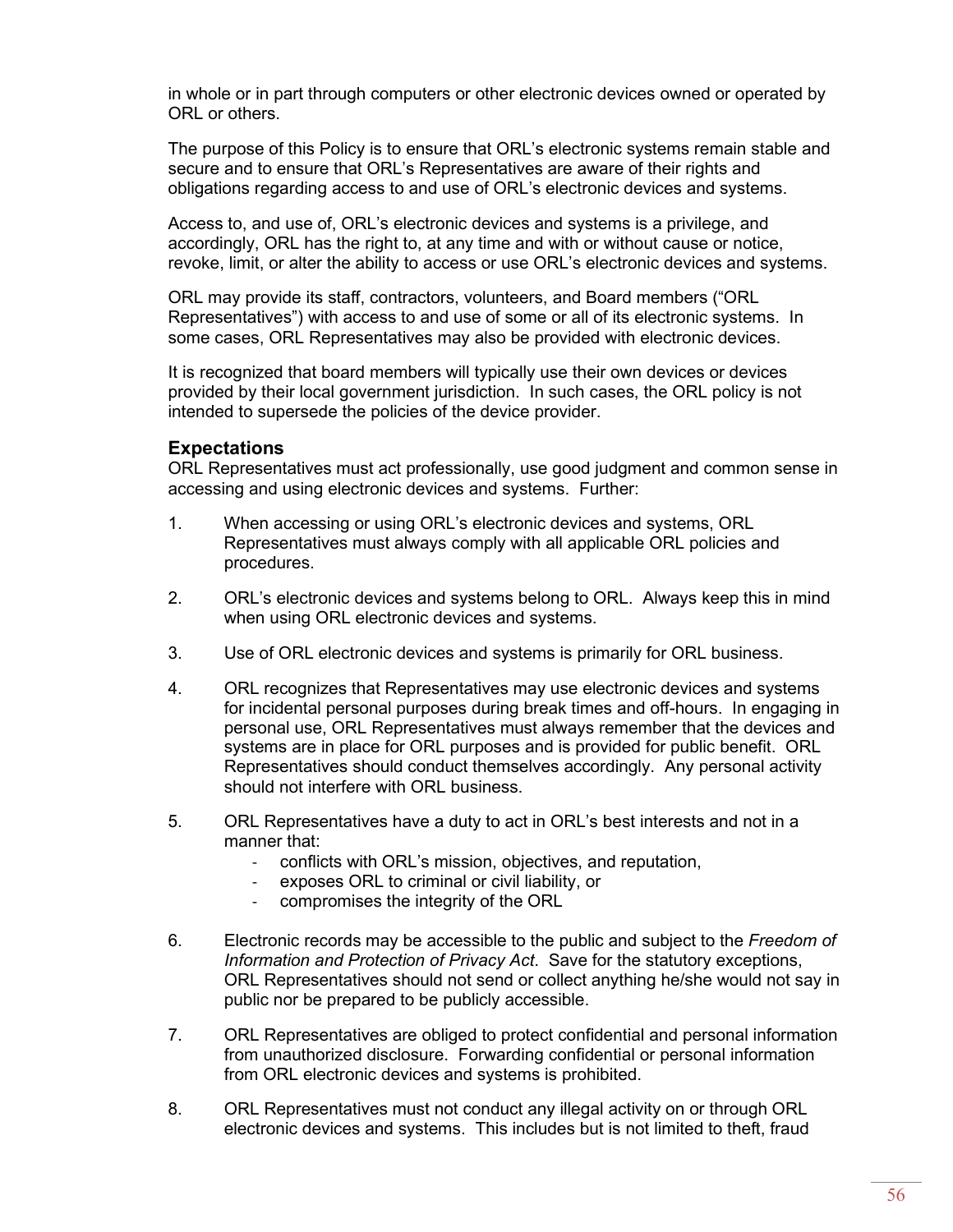and destruction of property, hacking, unauthorized access, and making or forwarding messages, files or other records that are defamatory, discriminatory, or harassing to others.

- 9. ORL Representatives must not compromise the security, integrity or functionality of ORL electronic devices and systems, or ORL data or personal information held by ORL. Gambling, pornography, private commerce, impersonation, unapproved peer-to-peer computing, hacking, use of unnecessary bandwidth, chain letters, SPAM and unauthorized mass mailings are examples of prohibited activity. ORL Representatives must be diligent to protect against viruses and malware.
- 10. ORL Representatives must not download or install any software on electronic devices and systems unless they have obtained the prior written approval of ORL.
- 11. All software is subject to licensing agreements. To prevent liability, ORL Representatives must not remove, copy or install software licensed to ORL for use on a personal or non-ORL computer. Conversely, ORL Representatives must not copy or install any software without authority.
- 12. ORL does not take responsibility for any personal documents, files, e-mails, or email attachments on ORL's electronic devices and systems. ORL is not responsible for their safekeeping and reserves the right to remove them at any time and without prior notice to the ORL Representative.
- 13. ORL will require devices to have security to protect them against unauthorized use, viruses, and malware. All users of ORL electronic devices and systems must adhere to any policies or procedures implemented by the IT Department.
- 14. Remote access must be approved and configured by the IT Department. All remote connections must be made behind a firewall-based router.
- 15. Remote access on personal computers or non-ORL owned computers must have a current anti-virus program with current updates and must be behind a hardware-based firewall router.
- 16. Electronic communications, including e-mail and text, are forms of business communication and ORL Representatives should treat them as such. ORL Representatives should be respectful, honest, and professional in all electronic communications. ORL Representatives are expected to exercise the same care in electronic communication as they would for any other formal communication.
- 17. All e-mail sent outside ORL-by-ORL staff that relates to ORL business should include the following information in the following format:

Employee's Name Okanagan Regional Library [Position] [E-mail Address] Tel:

*This e-mail is confidential and may be privileged. Any use of this e-mail by an unintended recipient is prohibited. If you receive this e-mail in error, please notify me immediately and delete it.*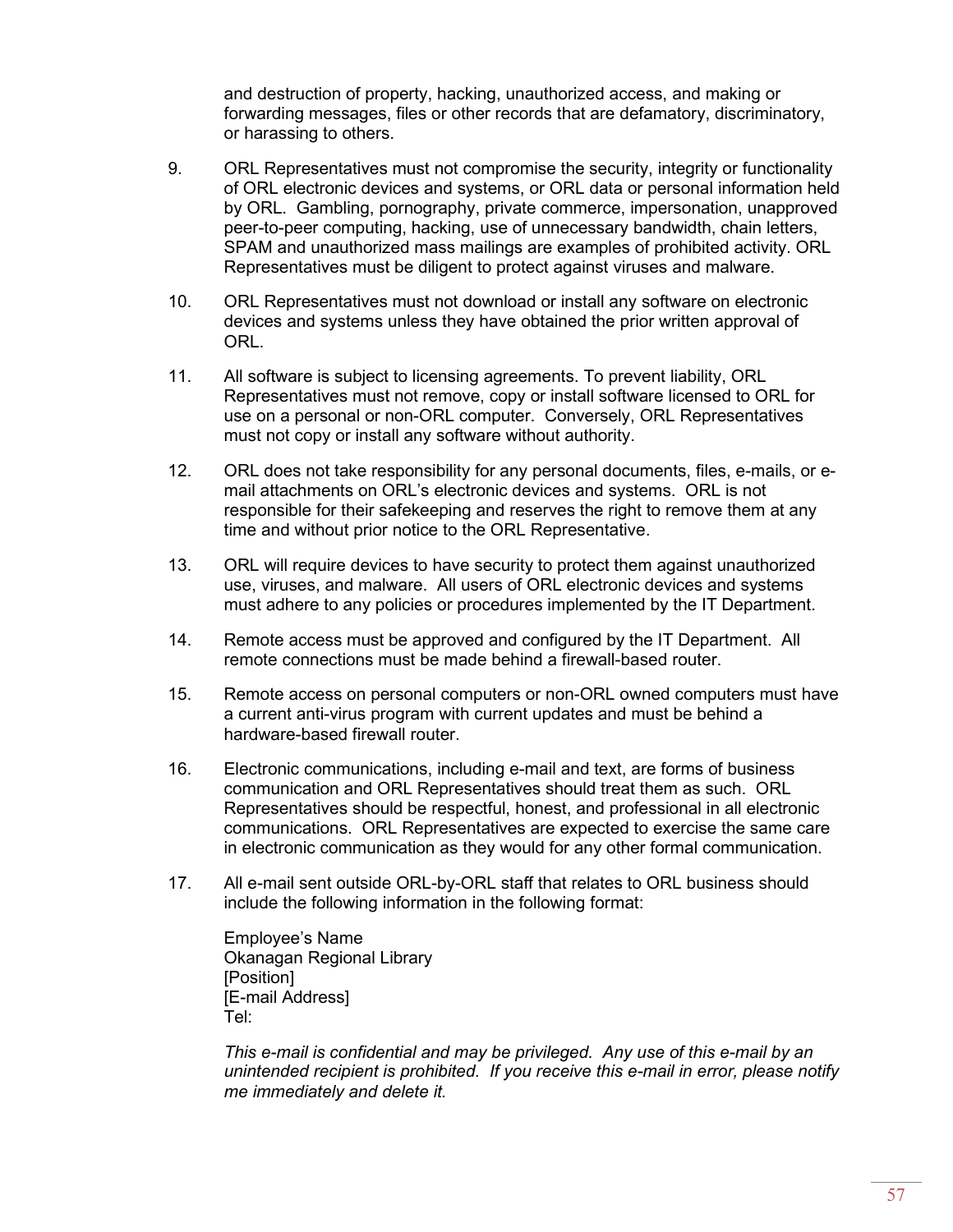# **Security**

- 18. Electronic communications are not necessarily a secure method of communication. If distributing confidential information, ORL Representatives should consider security, including, in highly sensitive situations, sending it another way or making sure it is properly encrypted.
- 19. Protecting the confidentiality and security of ORL's data, including personal information, must be a top priority. This applies to both paper files and electronic documents. ORL Representatives play a crucial role in the protection of ORL's information and must adhere to the following guidelines:
	- (a) ORL Representatives must take all necessary precautions to prevent unauthorized access to, and use of, ORL's information, electronic devices, and systems.

Absent ORL's advance written consent, ORL Representatives must not disclose to others, including other ORL Representatives and third parties, the passwords, log-in information, or other security measures used to access, use, or protect ORL's electronic devices and systems.

ORL Representatives should refrain from using insecure public internet access (e.g. Internet cafes or coffee houses) for ORL business due to security concerns.

- (b) ORL Representatives must use their own password, log-in information, or other approved security measures to access or use ORL's electronic devices and systems. Absent ORL's advance written consent, ORL Representatives must not seek, obtain, or use anyone else's account password or log-in information when accessing or using ORL's Computer and E-mail Systems. The exception to this is where IT staff have a business requirement to request and use user account information, including password.
- (c) ORL Representatives must keep their passwords strictly confidential. ORL Representatives must never write down their passwords or leave them somewhere where someone else can see them. ORL Representatives must not save a document containing unencrypted passwords, as this file can be easily accessed by others.
- (d) If an ORL Representative has reason to believe that security has been compromised, including if his/her password has been compromised or discovered by another person, the ORL Representative must immediately inform the IT department and change their password immediately. ORL Representatives should change their passwords every 90 days.

If an ORL Representative suspects any access or use of ORL's electronic devices and systems in breach of this Policy, the ORL Representative must immediately contact the Chief Technology Officer or Director of HR at ORL.

# **Consequences of Breaching this Policy**

- 20. ORL Representatives accept full responsibility for their own use of ORL's electronic devices and systems.
- 21. ORL Representatives in breach of any term of this Policy may be subject to a variety of actions depending upon the circumstances, including revocation of or limitations on access or use privileges of ORL electronic devices and systems.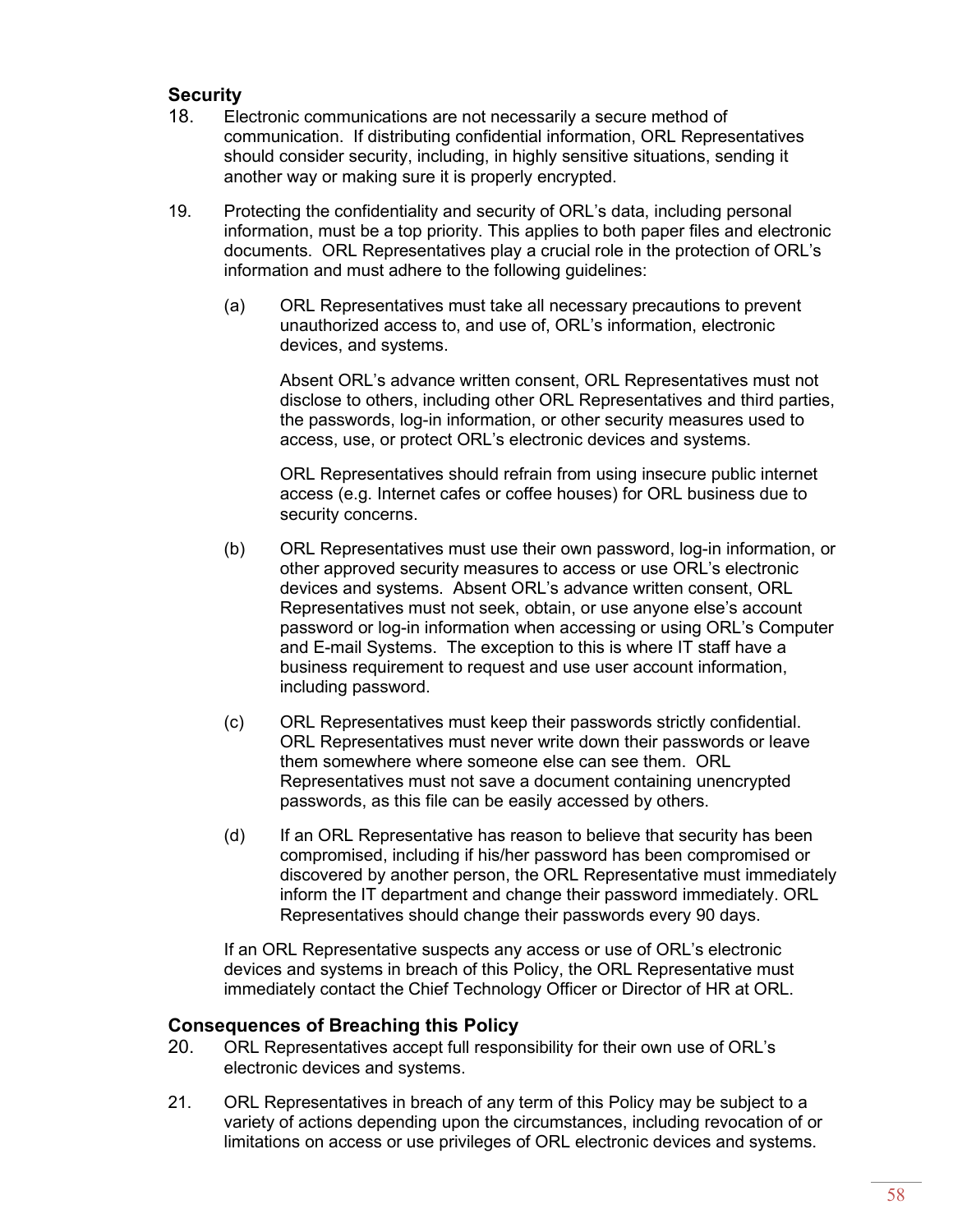Employees may be subject to disciplinary action up to and including termination of employment. ORL Representatives may also be held civilly or criminally liable depending upon the circumstances.

22. If you are uncertain whether you are compliant with this Policy, please immediately discuss your concerns with the Chief Technology Officer or Director of HR at ORL.

# **Monitoring of Access and Use**

23. IT systems continuously archive system activity, for example, but not limited to; ORL email, VOIP, digital files, web traffic, and ILS use. This data and data from ORL electronic devices can be monitored, used, or reported on when, in the ORL's view, there is good cause or a legal obligation to do so, including but not limited to: ensuring system integrity, evaluating equipment and software use, fulfilling ORL's duties and obligations, protecting ORL's proprietary and confidential information, determining compliance with this policy, and investigating a potential breach of ORL policies or the law. ORL will ensure that any monitoring, retention, use of, or reporting on this data is limited to what is reasonably required in the circumstances. ORL may also require access to, a record of use, and/or information on a device or system to comply with legal and regulatory requirements, including the *Freedom of Information and Protection of Privacy Act*.

ORL representatives should not expect that their use of ORL electronic devices and systems are private from ORL.

24. In addition to the above, communications by ORL Representatives, including in social media while off work, may relate to or impact ORL. In such case, ORL reserves the right to monitor, record and access such communications, including social media, which may impact the workplace.

ORL may amend this Policy in its sole discretion. If any amendments are made, we will notify you.

# **Acknowledgement & Agreement**

*I acknowledge that I have read and understand this Electronic Systems, Network, Email, Internet Use Policy, that I will comply with the terms of this Policy, and that I will ensure that any employees or volunteers working under my direction comply with the terms of this Policy. I understand the potential consequences of violating the Policy as set out above. All electronic devices issued to me by ORL belong to the ORL and I will return them to the ORL, without alteration, immediately upon request. In some circumstances, you may be able to arrange to purchase a device or software license from ORL.*

# **SECTION XI: FINANCE**

# **A. UNEXPENDED MONIES**

Any unexpended monies allocated to library materials in a fiscal year shall be moved to a materials reserve fund for the following fiscal year. Conversely, should the library materials accounts be over expended in any fiscal year, the over expenditure would be covered from reserve funds.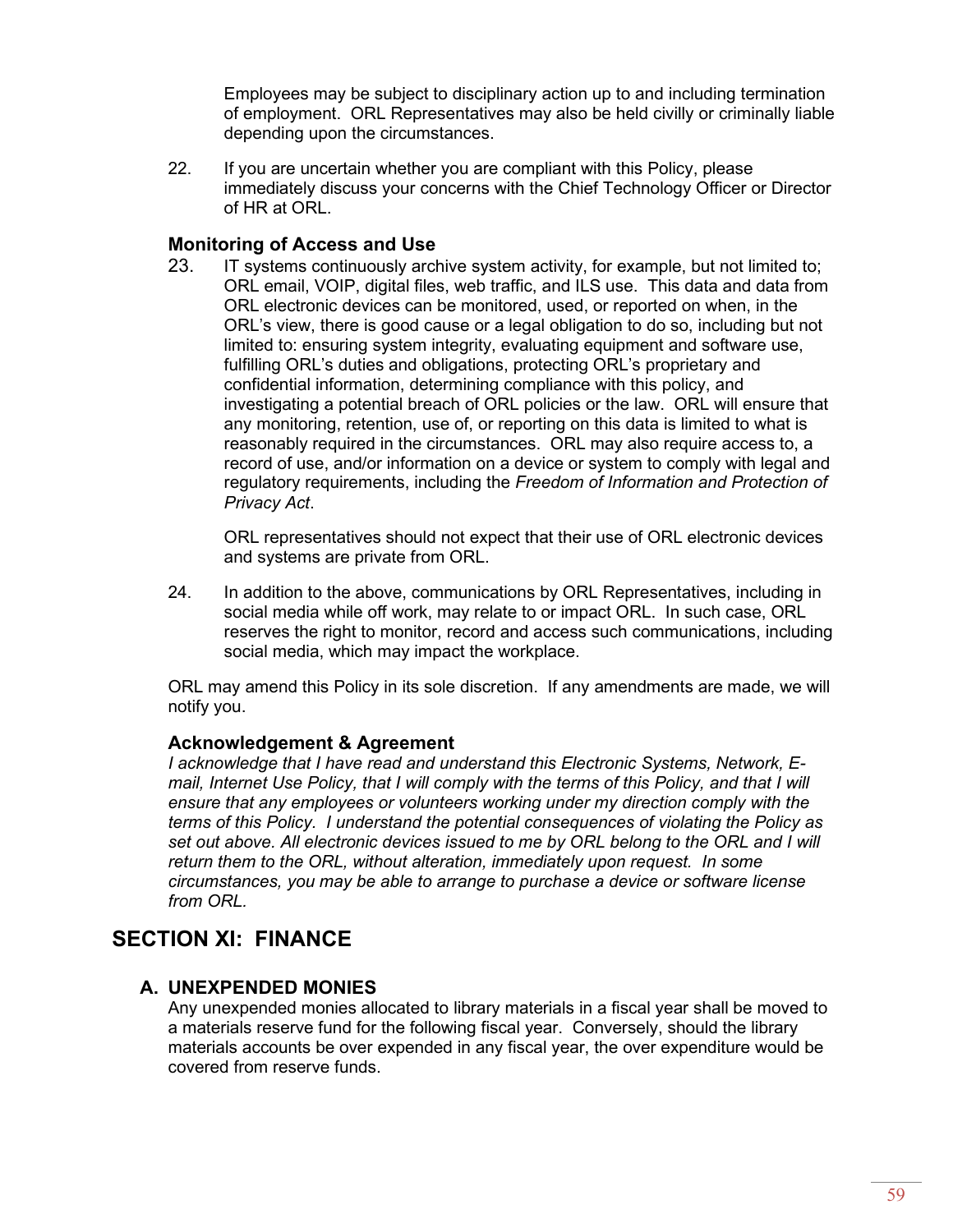# **B. REALLOCATION OF FUNDS**

Once the budget is adopted, there shall be no reallocation of funds before the end of June. Any reallocation of funds before the year-end is to be made only with the prior approval of the Board's Executive Committee.

Once the Board has approved the Budget, the tax levy apportionment will not be changed within the Board's fiscal year.

The Board will not entertain any application to revise a constituent unit's tax levy unless that revision amounts to more than 25% of the constituent unit's library tax levy for that particular year.

#### **C. TENDER FOR FINANCIAL SERVICES**

The Board shall go out to tender for all financial services on a five-year cycle. Such services to include auditing, banking, and insurance.

#### **D. SPECIAL SERVICES**

Should any group request special services from the Board, such special services may be contracted for on a cost recovery basis, subject to operational requirements of the Library.

# **E. BUDGET PLANNING CYCLE**

The ORL uses a three-year budget planning cycle. The ORL Finance Committee oversees the annual development of a three-year budget plan. This plan would generally be developed beginning from existing operations and using the best available information adjusting for currently known commitments, operational adjustments, anticipated budget needs, likely future plans and other necessary adjustments for the next three years.

This plan will be presented to the Board each budget cycle for approval. The first year of the approved plan will become the approved budget for the following year and determines the approved member tax assessments for that budget year.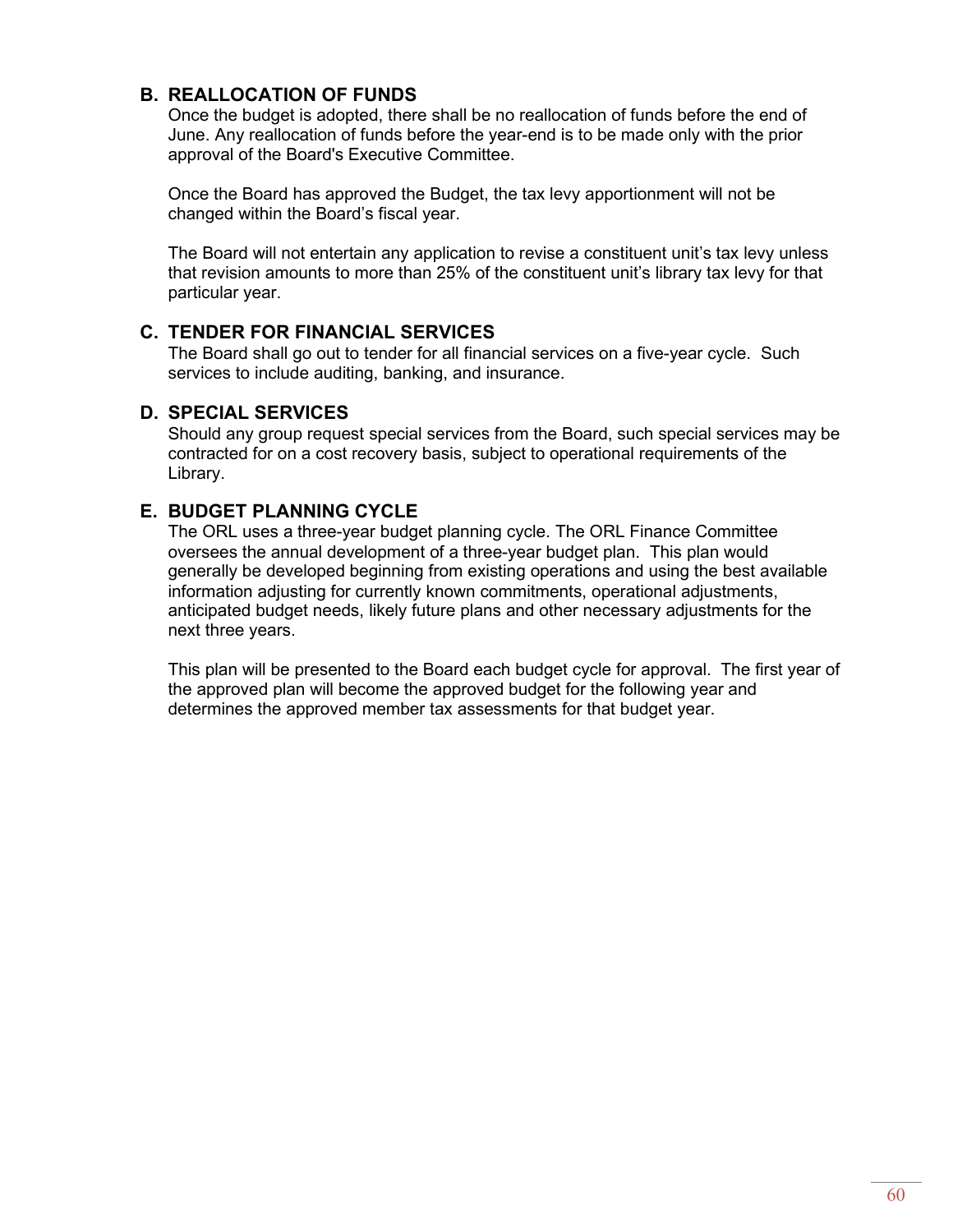# **F. BUILDINGS**

#### **General**

The Library Board may lease or own library facilities, based on the best business case.

Lease costs for Library branches owned by constituent units will be paid to the owning constituent unit based on the Board's appraiser's triennial valuation of the market rental rate.

Operating costs of such branches will be negotiated annually between the Board and the constituent unit, based on the verified actual cost of operation during the previous year.

The Board shall go out for quotations for the branch rental appraiser contract on a sixyear cycle.

At the completion of the quotation process, staff is authorized to select the Board's appraisers.

#### **Intent to Lease**

Any new branch facility is planned in accordance with Library Board goals as set out in Board policy (Section IV: Branch Guidelines).

Some Library branches are leased from constituent units, from other institutions, or from the private sector.

All lease rates will be based on the market rental rate of the property. Where the Board leases property from a constituent unit, the Board will pay a rate based on the Board's market rental appraisal, done once every three years.

In the matter of a dispute over the market rental rate of the property at the time of the appraiser's report, the constituent unit may have another appraisal completed at its own expense. Any difference between the appraisals will then be looked at by Library administration and the constituent unit and should it be necessary, an arbitrator will be chosen by both parties; cost of the arbitration will be the constituent unit' expense. Any changes to the market rental rate will come into effect in the following fiscal year.

#### **Lease Approval Levels**

Provided that there will be no current overall impact on the Board's budget, and the ongoing impact on the budget is less than Ten Thousand Dollars (\$10,000), the Chief Executive Officer may approve branch location changes.

Where the budget impact is more than Ten Thousand Dollars (\$10,000) or more, a letter of intent to lease requires Board approval.

#### **Branch Utilities**

The Board requires separation of utility meters with respect to any shared facility.

Operating costs of branches will be negotiated based on the verified actual cost of operation during the previous year.

#### **Factors in Facility Reviews**

In reviewing the building, the following aspects should be considered:

- 1. Location/Legal Description
- 2. Sketch/Plan of Interior and Exterior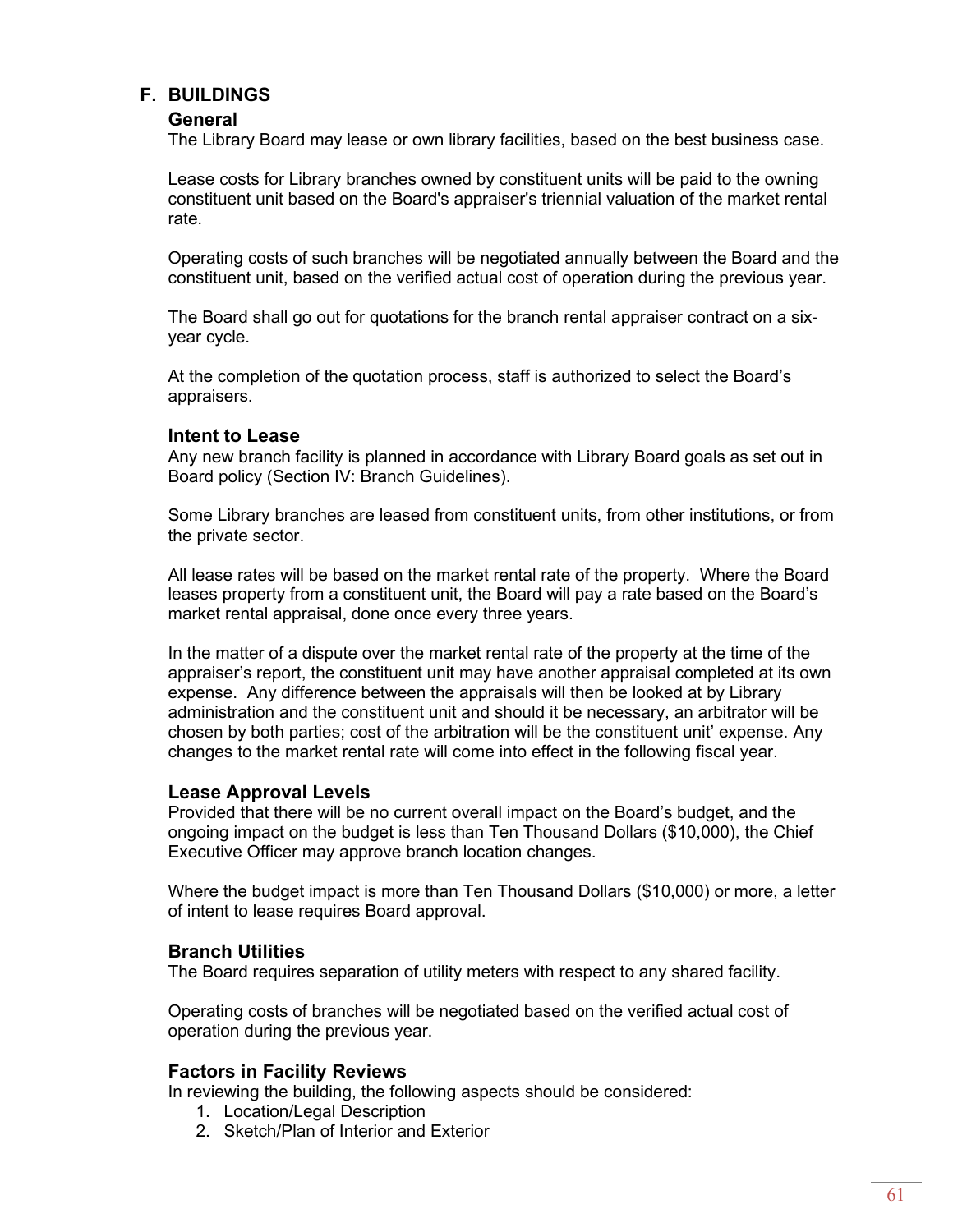- 3. Size/Layout
- 4. Quality of Construction:
	- Materials (basic wood frame, concrete block, cement pad)
	- Number of Storeys
	- **Elevators**
	- Insulation
	- **Windows**
	- Caulking
	- Roofing
	- Heating/Air Conditioning
	- Load Factors
	- Other.

Interior:

- Wiring
- Plumbing
- Partitioning
- Lighting
- Flooring
- Wall covering
- Communications hook-ups

#### Exterior:

- Entrance/Exits
- Landscaping
- Wheelchair
- accessibility
- Lighting
- Wall Coverings
- Windows
- **Window Coverings**
- **Fixtures**
- Wheelchair
- Accessible
- Security
- Other
- **Parking**
- Delivery/Loading
- **Signage**
- **Finishes**

# **G. AUDITOR**

The Finance Committee shall meet with the Board's auditor prior to the audit and at such other time or times, as it deems necessary.

#### **H. RESERVE FUNDS**

In each year where the Board approves a five-year capital budget, authority is granted to spend equipment reserve funds and automation reserve funds in accordance with the current five-year capital budget.

Equipment is defined as vehicles, furnishings for new branches.

Acquisition and replacement of capital equipment to an amount of Five Thousand Dollars (\$5,000) shall be funded from operating funds.

Acquisition and replacement of capital equipment with a value in excess of Five Thousand Dollars (\$5,000) shall be funded from reserve funds.

Proceeds from the sale of equipment are to be credited to the reserve fund.

Any unspent amounts in the photocopier budget shall be used to establish a reserve fund for photocopiers.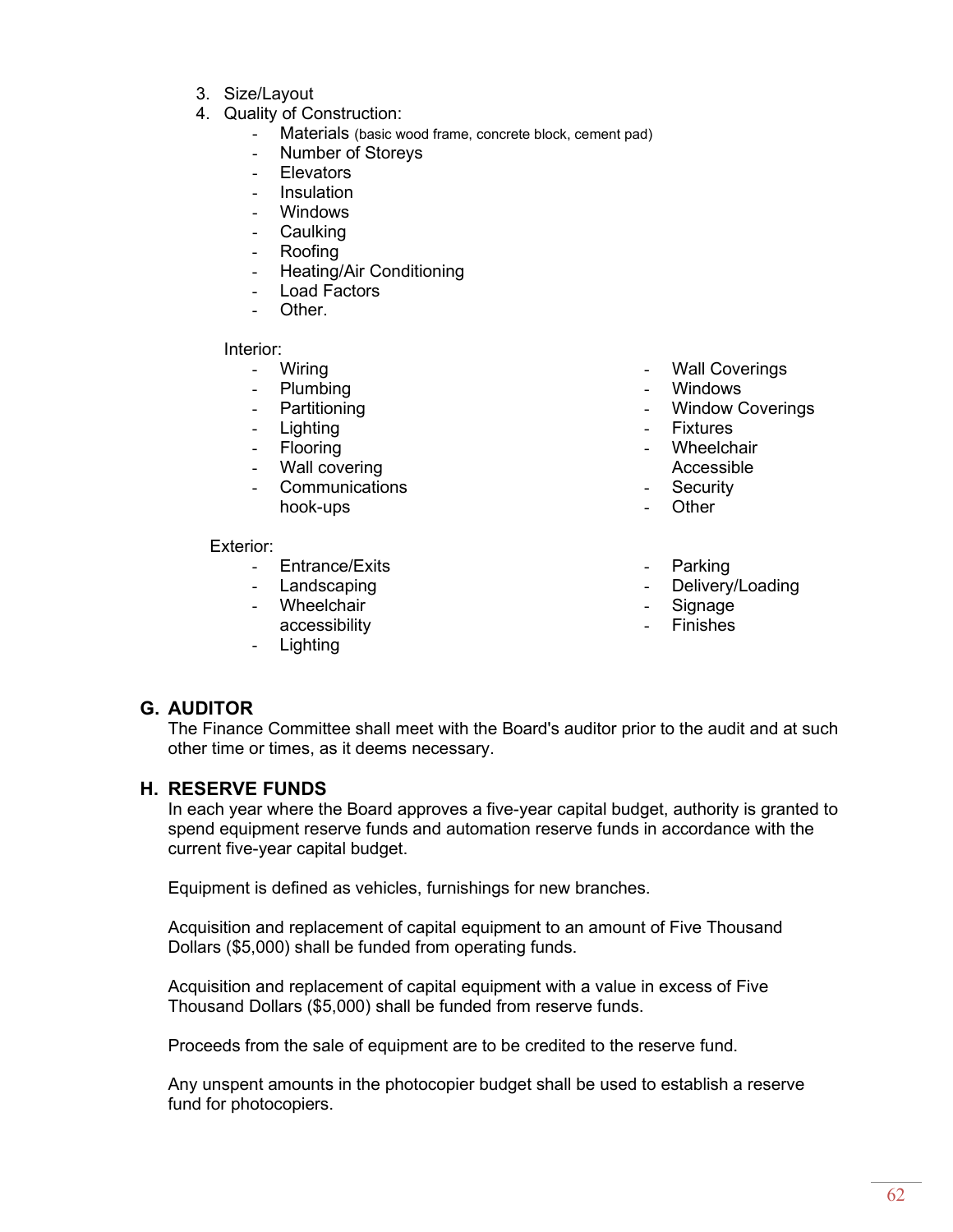The Board will fund reserves to ensure that adequate funds are available when capital items need to be purchased, maintained, or replaced. In addition, the Board will maintain a contingency reserve.

#### **I. VEHICLE REPLACEMENT**

Cars shall be replaced on a five-year basis.

#### **J. CAPITAL EXPENDITURES**

Purpose is to specifically identify authority with reference to the purchase of capital items.

In each year where the Library Board approves a current year operating and capital budget and five-year capital budget, authority is granted to spend capital funds in accordance with the current year budget only and for items specifically identified in this budget.

If a surplus is realized after the current year's capital items have been acquired as identified in the current budget, the Chief Executive Officer may approve purchases up to Ten Thousand Dollars (\$10,000) worth of items listed in other years of the plan. Purchase of items amounting to more than Ten Thousand Dollars (\$10,000) must be approved by the Finance Committee.

#### **K. FINANCIAL INFORMATION ACT**

That in the matter of the Financial Information Act, the Finance Committee represents the Okanagan Regional Library Board and shall approve all of the statements and schedules filed under the Act.

### **L. PURCHASING**

Where goods or services to be purchased are contained in a current budget approved by the Board, the general practice to be followed shall be:

- Purchases not exceeding Five Thousand Dollars (\$5,000): By obtaining verbal or written competitive quotations.
- Purchases over Five Thousand Dollars (\$5,000) but not exceeding Twenty-Five Thousand dollars (\$25,000): By obtaining written competitive quotations, all of which will be opened at the same time.
- Purchases over Twenty-Five Thousand Dollars (\$25,000): By public tendering process.

#### **M. PURCHASING AWARDS**

Awards for goods or services shall be made on the basis of the lowest evaluated tender or quotation: that is, the tender meeting the specifications at the lowest overall cost to the Library, as determined by the Chief Executive Officer, considering such factors as suitability, price, availability, service, disposal value, etc.

Where price and all other things are equal, preference shall be given to a supplier operating within the geographical boundaries of the Okanagan Regional Library.

A listing of bids and amounts shall be attached to any recommendation for goods or services going forward to the Library Board.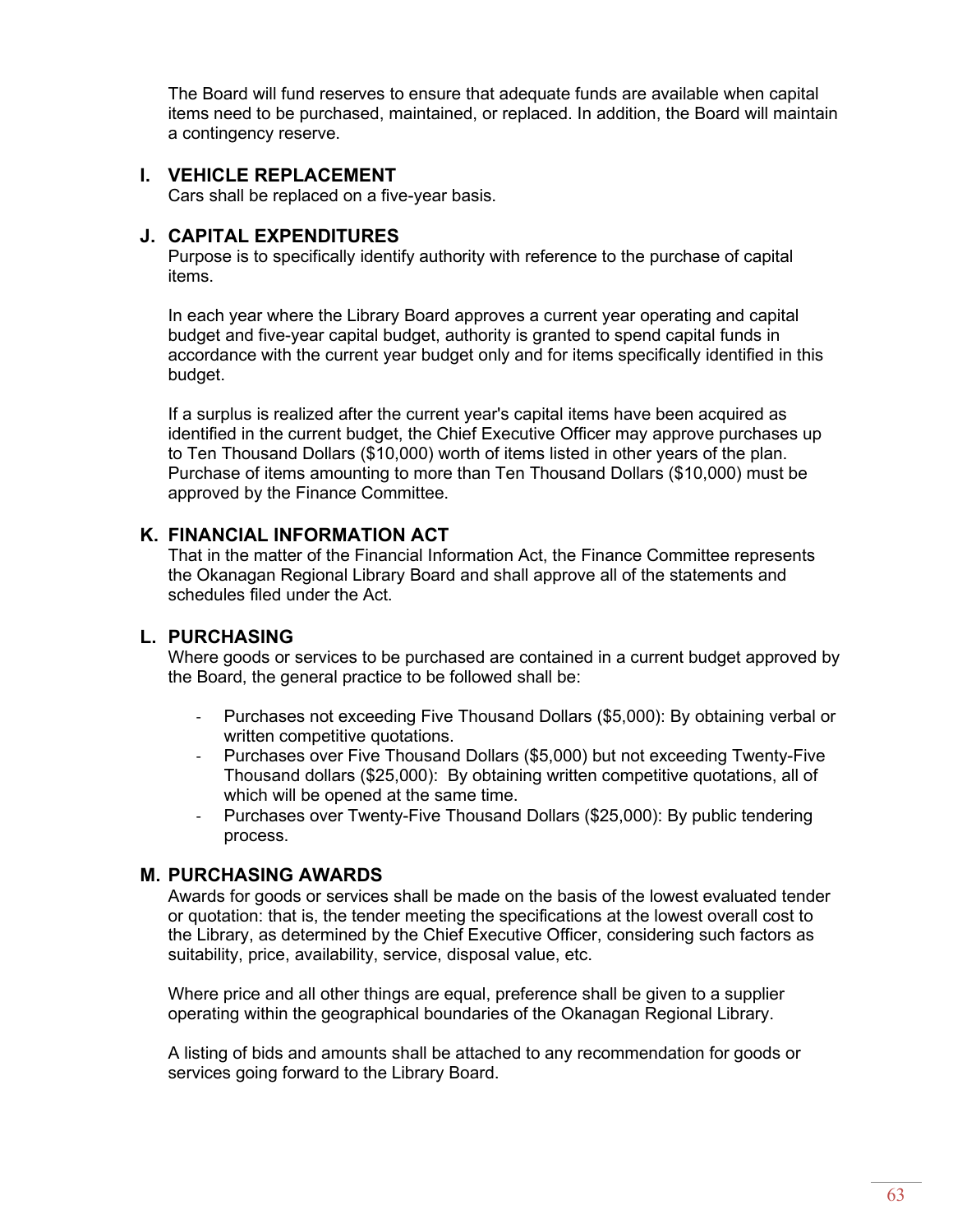# **N. PURCHASING AUTHORITY**

The Chief Executive Officer's approval is required for all purchases over Five Thousand Dollars (\$5,000). The Finance Committee's approval is required for:

- All purchases over Twenty-Five Thousand Dollars (\$25,000);
- All purchases over Ten Thousand Dollars (\$10,000) that are other than the lowest evaluated tender or quotation.

An unbudgeted new capital purchase of up to Ten Thousand Dollars (\$10,000) will require full Finance Committee approval.

An unbudgeted new capital purchase of more than Ten Thousand Dollars (\$10,000) will require full Board approval.

# **O. EMERGENCY PURCHASES**

In emergency situations, formal documentation and approvals may be required after the fact but shall be obtained as soon as practicable.